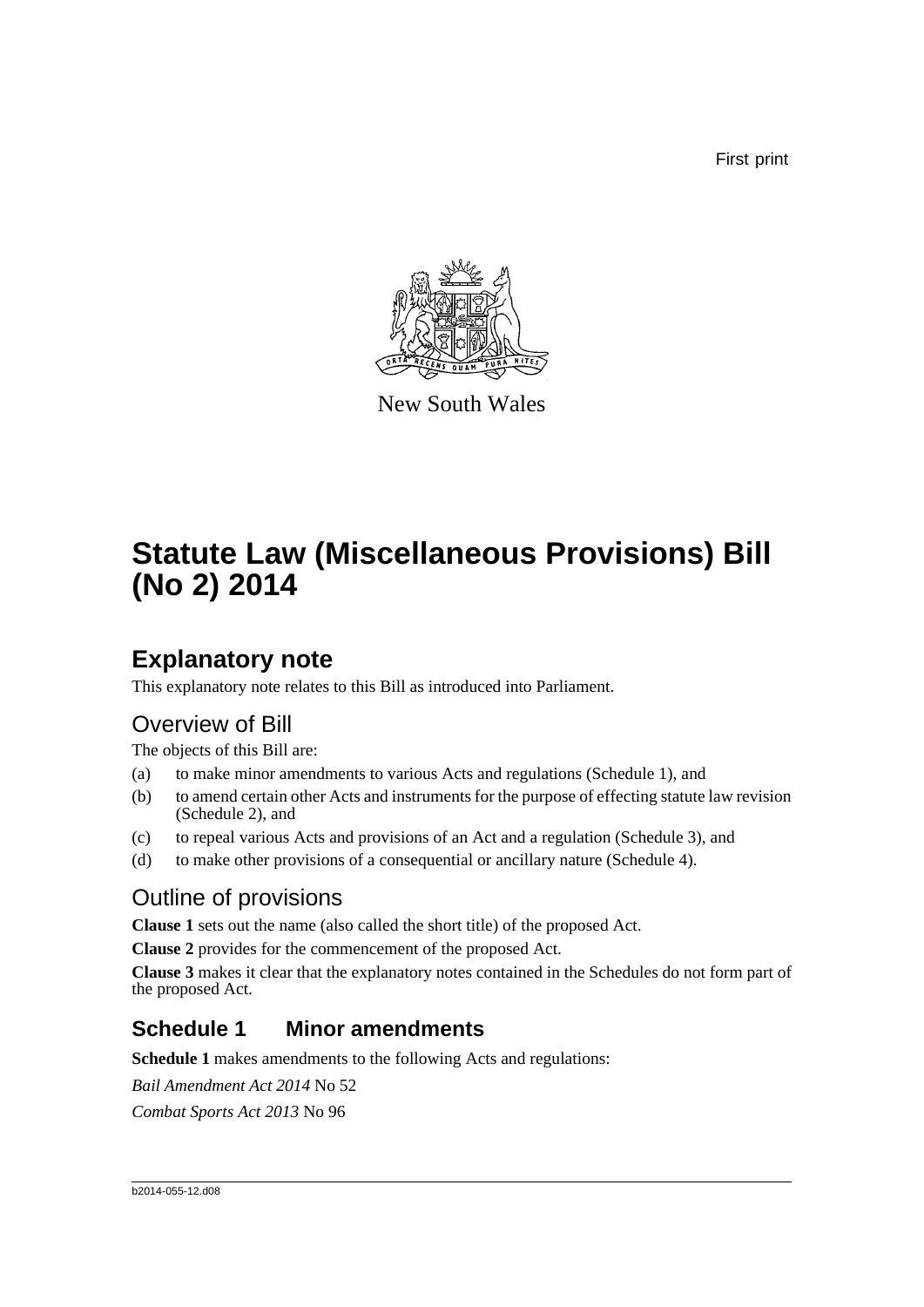*Commercial Agents and Private Inquiry Agents Act 2004* No 70 *Conveyancers Licensing Act 2003* No 3 *Criminal Procedure Act 1986* No 209 *Electricity Supply Act 1995* No 94 *Electricity Supply (General) Regulation 2014 Electricity Supply (Safety and Network Management) Regulation 2014 Energy Services Corporations Act 1995* No 95 *Fair Trading Act 1987* No 68 *First State Superannuation Act 1992* No 100 *Health Administration Act 1982* No 135 *Holiday Parks (Long-term Casual Occupation) Act 2002* No 88 *Law Enforcement and National Security (Assumed Identities) Act 2010* No 73 *Motor Accidents Compensation Act 1999* No 41 *Motor Dealers and Repairers Act 2013* No 107 *Motor Dealers and Repairers Regulation 2014 Ombudsman Act 1974* No 68 *Parents and Citizens Associations Incorporation Act 1976* No 50 *Parliamentary Contributory Superannuation Act 1971* No 53 *Parole Orders (Transfer) Act 1983* No 190 *Public Authorities (Financial Arrangements) Regulation 2013 Public Finance and Audit Act 1983* No 152 *Public Interest Disclosures Act 1994* No 92 *Residential (Land Lease) Communities Act 2013* No 97 *Residential Tenancies Act 2010* No 42 *Security Industry Act 1997* No 157 *Sporting Venues Authorities Act 2008* No 65 *State Authorities Non-contributory Superannuation Act 1987* No 212 *Superannuation Act 1916* No 28 *Tattoo Parlours Act 2012* No 32 *Transport Administration Act 1988* No 109 *Warehousemen's Liens Act 1935* No 19 *Warehousemen's Liens Regulation 2014*

The amendments to each Act and regulation are explained in detail in the explanatory note relating to the Act or regulation concerned set out in Schedule 1.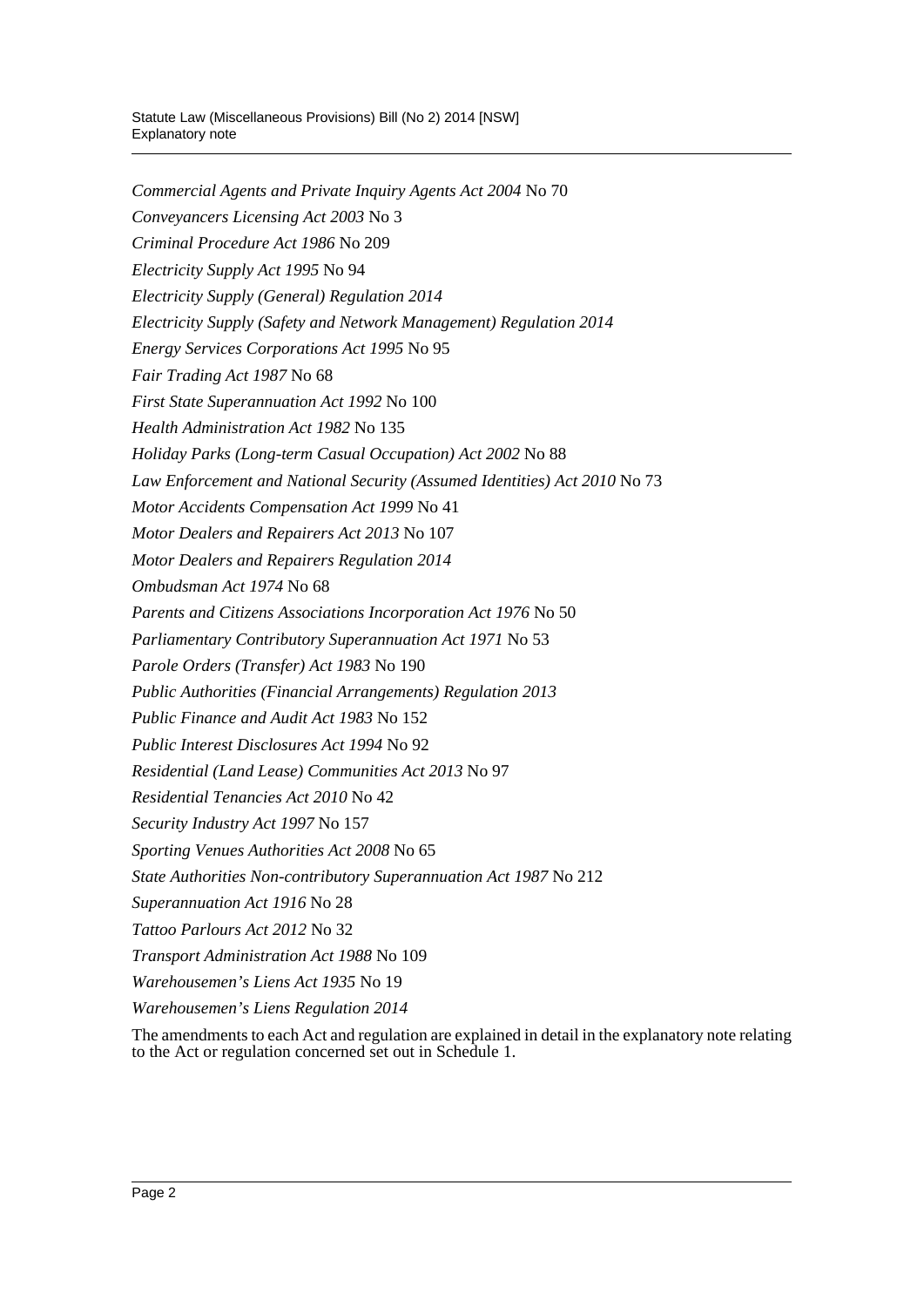### **Schedule 2 Amendments by way of statute law revision**

**Schedule 2** amends certain Acts and instruments for the purpose of effecting statute law revision.

The amendments to each Act and instrument are explained in detail in the explanatory note relating to the Act or instrument concerned set out in Schedule 2.

## **Schedule 3 Repeals**

**Schedule 3** repeals 6 Acts and various provisions of an Act and a regulation.

Clause 1 of the Schedule repeals 4 redundant Acts, including Acts whose amending provisions have all commenced.

Clause 2 of the Schedule repeals the *Pacific Power (Dissolution) Act 2003*, which is enabled by the dissolution of the Residual Business Management Corporation (constituted under that Act) by amendments to the *Energy Services Corporations Act 1995* in Schedule 1.

Clause 3 of the Schedule repeals an Act and a provision of a regulation that are made redundant by proposed amendments in Schedule 2.

Clause 4 of the Schedule repeals provisions of the *Marine Safety Act 1998* that are redundant because they consist of repeals or amendments that have commenced.

### **Schedule 4 General savings, transitional and other provisions**

**Schedule 4** contains savings, transitional and other provisions of general effect.

The purpose of each provision is explained in detail in the explanatory note relating to the provision concerned set out in the Schedule.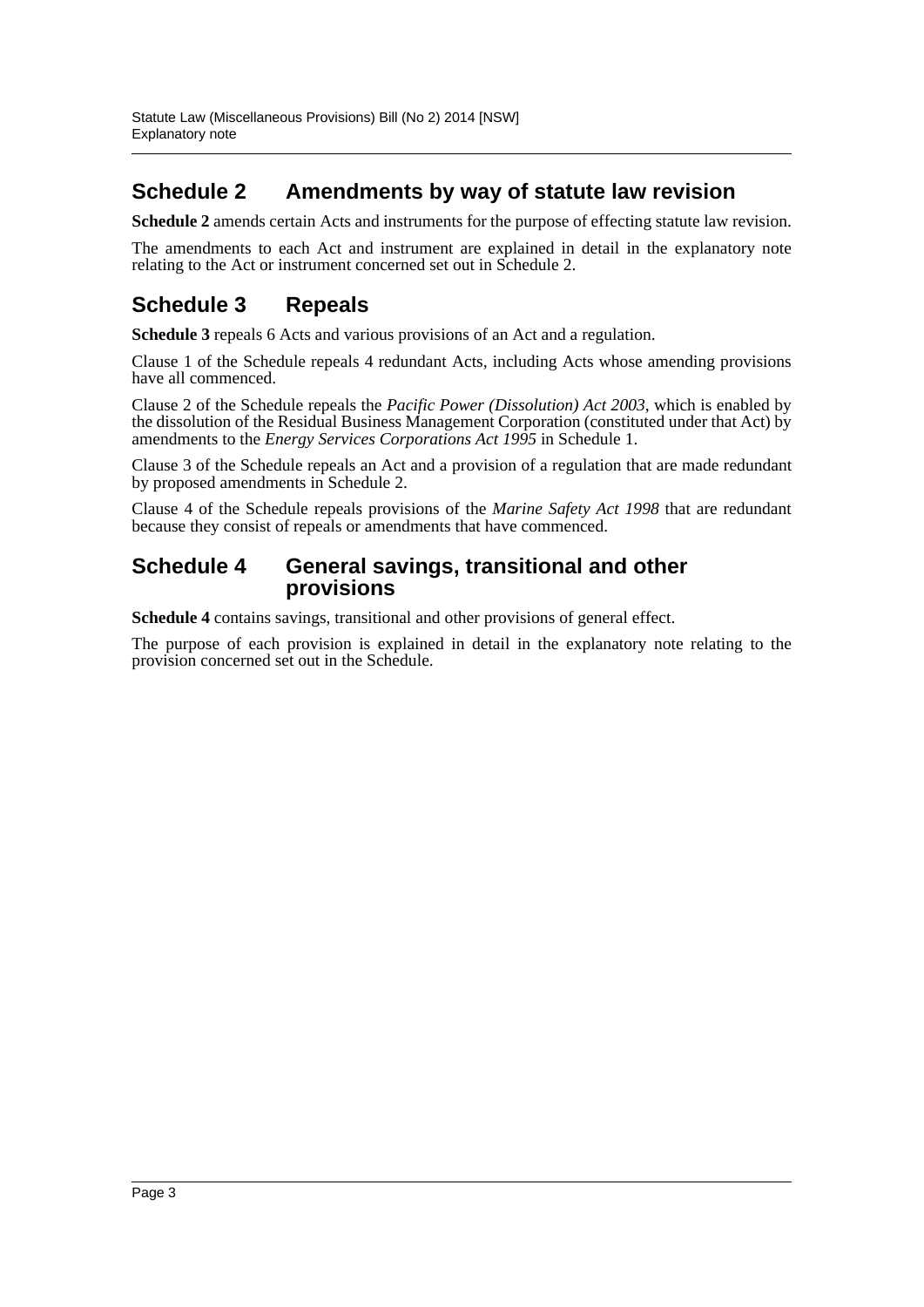First print



New South Wales

# **Statute Law (Miscellaneous Provisions) Bill (No 2) 2014**

# **Contents**

|            |                                                    | Page |
|------------|----------------------------------------------------|------|
|            |                                                    |      |
|            | Name of Act                                        | 2    |
| 2          | Commencement                                       | 2    |
| 3          | <b>Explanatory notes</b>                           | 2    |
| Schedule 1 | Minor amendments                                   | 3    |
| Schedule 2 | Amendments by way of statute law revision          | 21   |
| Schedule 3 | Repeals                                            | 38   |
| Schedule 4 | General savings, transitional and other provisions | 39   |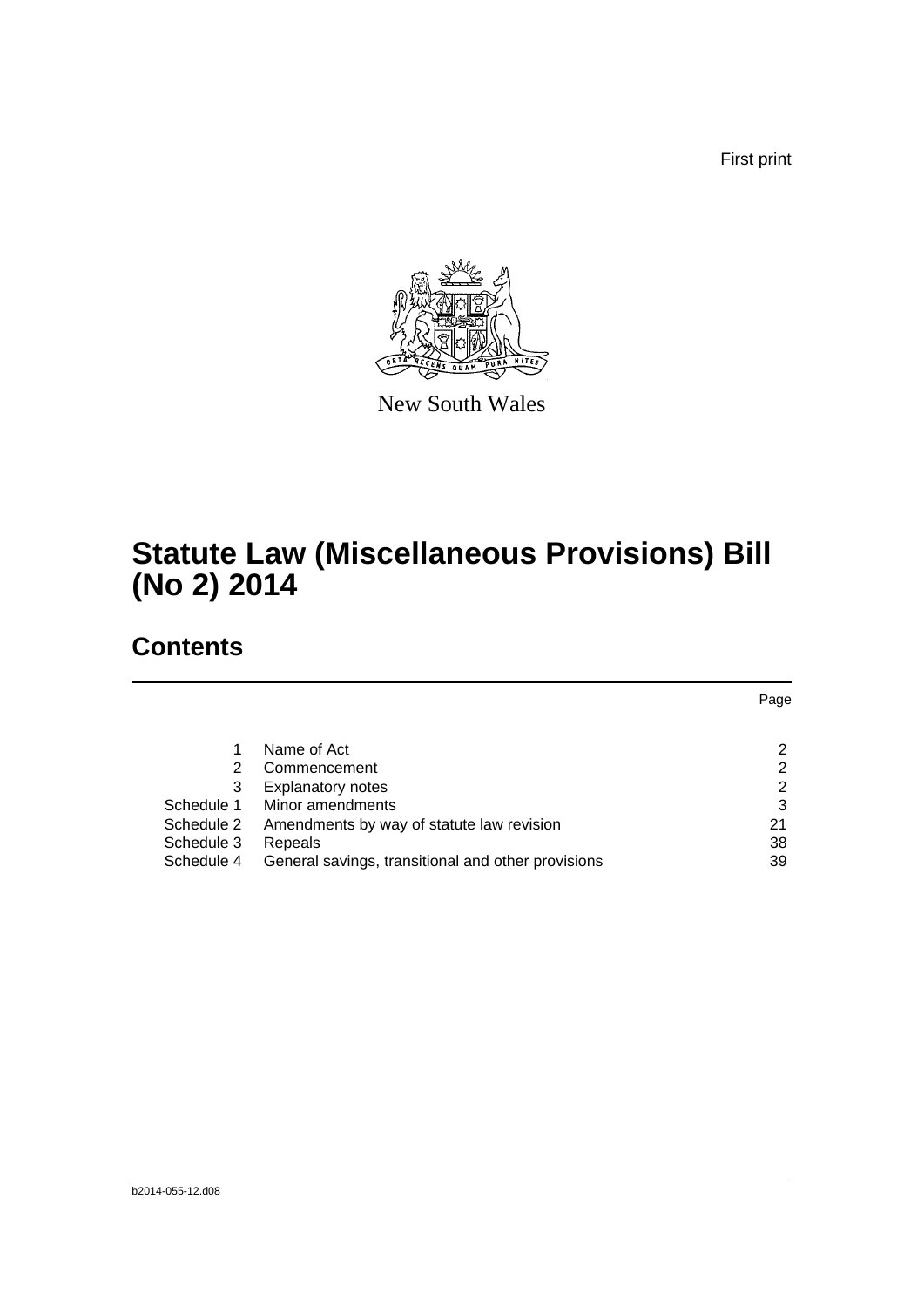

New South Wales

# **Statute Law (Miscellaneous Provisions) Bill (No 2) 2014**

No , 2014

### **A Bill for**

An Act to repeal certain Acts and instruments and to amend certain other Acts and instruments in various respects and for the purpose of effecting statute law revision; and to make certain savings.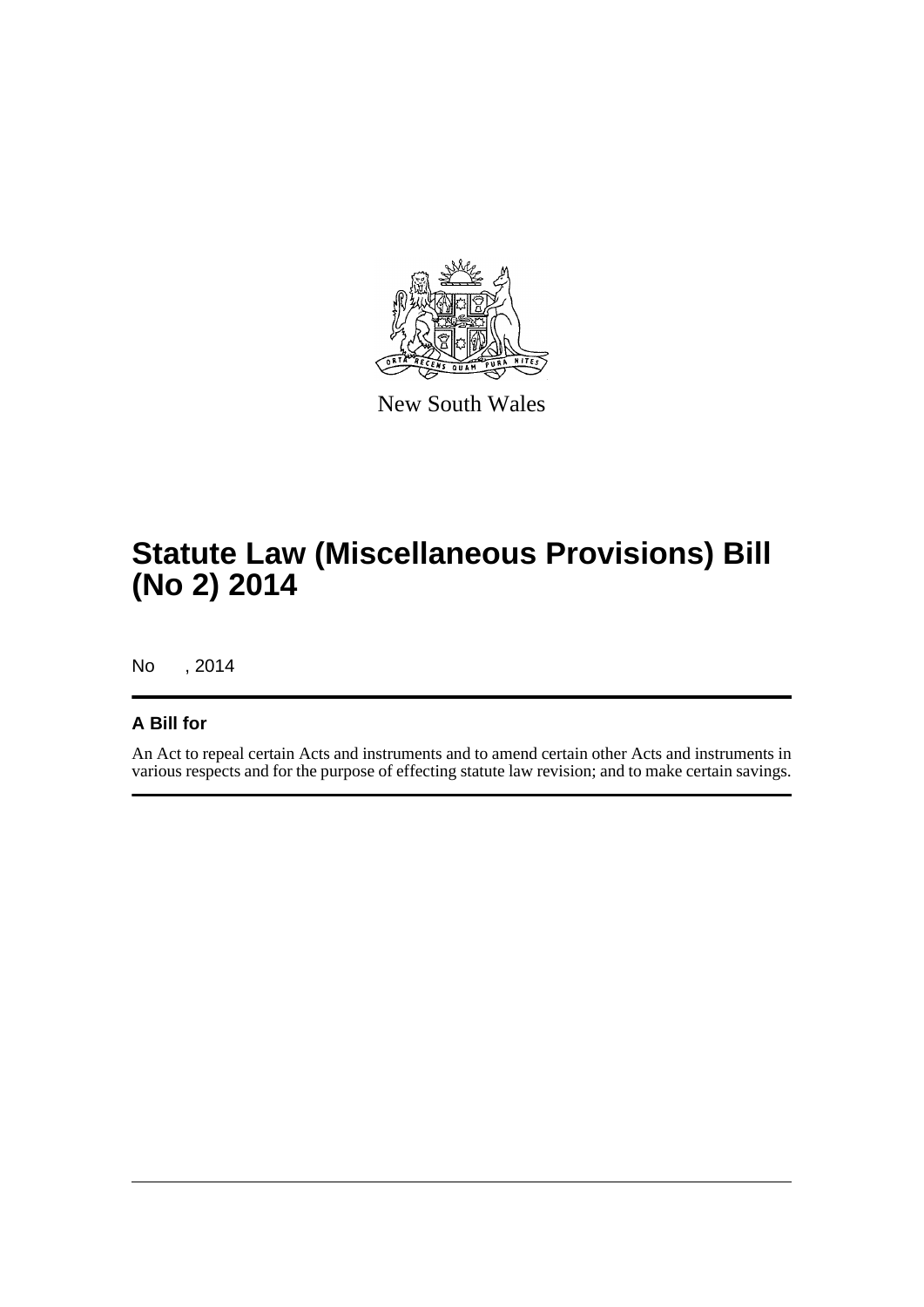Statute Law (Miscellaneous Provisions) Bill (No 2) 2014 [NSW]

<span id="page-5-2"></span><span id="page-5-1"></span><span id="page-5-0"></span>

|   |     | The Legislature of New South Wales enacts:                                                                                                                                                                                                                                 |                                                 |  |  |  |
|---|-----|----------------------------------------------------------------------------------------------------------------------------------------------------------------------------------------------------------------------------------------------------------------------------|-------------------------------------------------|--|--|--|
|   |     | Name of Act                                                                                                                                                                                                                                                                |                                                 |  |  |  |
|   |     | This Act is the Statute Law (Miscellaneous Provisions) Act (No 2) 2014.                                                                                                                                                                                                    | 3                                               |  |  |  |
|   |     | <b>Commencement</b>                                                                                                                                                                                                                                                        | 4                                               |  |  |  |
|   | (1) | This Act commences on 8 January 2015.                                                                                                                                                                                                                                      | 5                                               |  |  |  |
|   | (2) | However, the amendments made by the Schedules to this Act commence on the day<br>or days specified in those Schedules in relation to the amendments concerned. If a<br>commencement day is not specified, the amendments commence in accordance with<br>subsection $(1)$ . | $\begin{array}{c} 6 \\ 7 \\ 8 \end{array}$<br>9 |  |  |  |
| 3 |     | <b>Explanatory notes</b>                                                                                                                                                                                                                                                   | 10                                              |  |  |  |
|   |     | The matter appearing under the heading "Explanatory note" in any of the Schedules<br>does not form part of this Act.                                                                                                                                                       | 11<br>12                                        |  |  |  |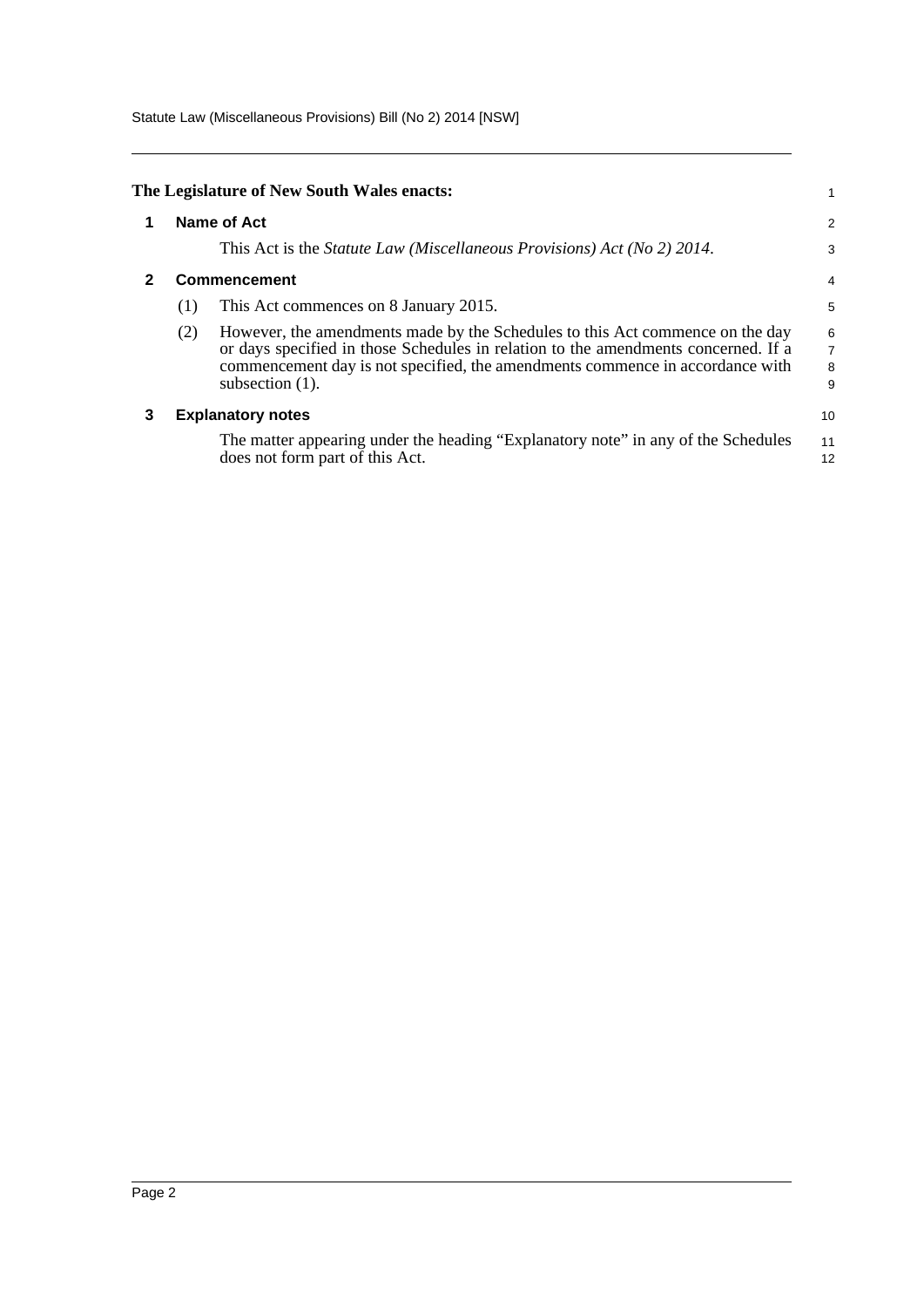<span id="page-6-0"></span>

| <b>Bail Amendment Act 2014 No 52</b><br>1.1<br>2<br>Schedule 1 Amendment of Bail Act 2013 No 26<br>3<br>Omit "Firearms Act 1996" from proposed section 16B (1) (e) (i) in Schedule 1 [6].<br>4<br>Insert instead "Weapons Prohibition Act 1998".<br>5<br><b>Explanatory note</b><br>6<br>The proposed amendment to the Bail Amendment Act 2014 corrects a cross-reference in a provision<br>$\boldsymbol{7}$<br>that refers to offences involving the use of a military-style weapon. The Firearms Act 1996, which the<br>8<br>provision mistakenly refers to, does not contain any such offences. The relevant offences are<br>$\boldsymbol{9}$<br>contained in the Crimes Act 1900 (correctly referred to in the provision) and the Weapons Prohibition<br>10<br>Act 1998.<br>11<br>1.2<br><b>Combat Sports Act 2013 No 96</b><br>12<br>[1]<br>Section 45 Revocation of permits by Commissioner of Police<br>13<br>Omit "A police officer of the rank of Assistant Commissioner or above" from<br>14<br>section 45 $(1)$ .<br>15<br>Insert instead "The Commissioner of Police".<br>16<br><b>Section 45 (1)</b><br>[2]<br>17<br>Omit "the officer". Insert instead "the Commissioner".<br>18<br><b>Section 45 (2)</b><br>$[3]$<br>19<br>Omit "A police officer". Insert instead "The Commissioner of Police".<br>20<br>[4]<br><b>Section 45 (3)</b><br>21<br>Omit "a police officer". Insert instead "the Commissioner of Police".<br>22<br>$[5]$<br><b>Section 45 (3)</b><br>23<br>Omit "the police officer". Insert instead "the Commissioner".<br>24 |
|-----------------------------------------------------------------------------------------------------------------------------------------------------------------------------------------------------------------------------------------------------------------------------------------------------------------------------------------------------------------------------------------------------------------------------------------------------------------------------------------------------------------------------------------------------------------------------------------------------------------------------------------------------------------------------------------------------------------------------------------------------------------------------------------------------------------------------------------------------------------------------------------------------------------------------------------------------------------------------------------------------------------------------------------------------------------------------------------------------------------------------------------------------------------------------------------------------------------------------------------------------------------------------------------------------------------------------------------------------------------------------------------------------------------------------------------------------------------------------------------------------------------------------------------------------------|
|                                                                                                                                                                                                                                                                                                                                                                                                                                                                                                                                                                                                                                                                                                                                                                                                                                                                                                                                                                                                                                                                                                                                                                                                                                                                                                                                                                                                                                                                                                                                                           |
|                                                                                                                                                                                                                                                                                                                                                                                                                                                                                                                                                                                                                                                                                                                                                                                                                                                                                                                                                                                                                                                                                                                                                                                                                                                                                                                                                                                                                                                                                                                                                           |
|                                                                                                                                                                                                                                                                                                                                                                                                                                                                                                                                                                                                                                                                                                                                                                                                                                                                                                                                                                                                                                                                                                                                                                                                                                                                                                                                                                                                                                                                                                                                                           |
|                                                                                                                                                                                                                                                                                                                                                                                                                                                                                                                                                                                                                                                                                                                                                                                                                                                                                                                                                                                                                                                                                                                                                                                                                                                                                                                                                                                                                                                                                                                                                           |
|                                                                                                                                                                                                                                                                                                                                                                                                                                                                                                                                                                                                                                                                                                                                                                                                                                                                                                                                                                                                                                                                                                                                                                                                                                                                                                                                                                                                                                                                                                                                                           |
|                                                                                                                                                                                                                                                                                                                                                                                                                                                                                                                                                                                                                                                                                                                                                                                                                                                                                                                                                                                                                                                                                                                                                                                                                                                                                                                                                                                                                                                                                                                                                           |
|                                                                                                                                                                                                                                                                                                                                                                                                                                                                                                                                                                                                                                                                                                                                                                                                                                                                                                                                                                                                                                                                                                                                                                                                                                                                                                                                                                                                                                                                                                                                                           |
|                                                                                                                                                                                                                                                                                                                                                                                                                                                                                                                                                                                                                                                                                                                                                                                                                                                                                                                                                                                                                                                                                                                                                                                                                                                                                                                                                                                                                                                                                                                                                           |
|                                                                                                                                                                                                                                                                                                                                                                                                                                                                                                                                                                                                                                                                                                                                                                                                                                                                                                                                                                                                                                                                                                                                                                                                                                                                                                                                                                                                                                                                                                                                                           |
|                                                                                                                                                                                                                                                                                                                                                                                                                                                                                                                                                                                                                                                                                                                                                                                                                                                                                                                                                                                                                                                                                                                                                                                                                                                                                                                                                                                                                                                                                                                                                           |
|                                                                                                                                                                                                                                                                                                                                                                                                                                                                                                                                                                                                                                                                                                                                                                                                                                                                                                                                                                                                                                                                                                                                                                                                                                                                                                                                                                                                                                                                                                                                                           |
|                                                                                                                                                                                                                                                                                                                                                                                                                                                                                                                                                                                                                                                                                                                                                                                                                                                                                                                                                                                                                                                                                                                                                                                                                                                                                                                                                                                                                                                                                                                                                           |
|                                                                                                                                                                                                                                                                                                                                                                                                                                                                                                                                                                                                                                                                                                                                                                                                                                                                                                                                                                                                                                                                                                                                                                                                                                                                                                                                                                                                                                                                                                                                                           |
|                                                                                                                                                                                                                                                                                                                                                                                                                                                                                                                                                                                                                                                                                                                                                                                                                                                                                                                                                                                                                                                                                                                                                                                                                                                                                                                                                                                                                                                                                                                                                           |
|                                                                                                                                                                                                                                                                                                                                                                                                                                                                                                                                                                                                                                                                                                                                                                                                                                                                                                                                                                                                                                                                                                                                                                                                                                                                                                                                                                                                                                                                                                                                                           |
|                                                                                                                                                                                                                                                                                                                                                                                                                                                                                                                                                                                                                                                                                                                                                                                                                                                                                                                                                                                                                                                                                                                                                                                                                                                                                                                                                                                                                                                                                                                                                           |
|                                                                                                                                                                                                                                                                                                                                                                                                                                                                                                                                                                                                                                                                                                                                                                                                                                                                                                                                                                                                                                                                                                                                                                                                                                                                                                                                                                                                                                                                                                                                                           |
| Section 68 Consultation required for licensed premises<br>[6]<br>25                                                                                                                                                                                                                                                                                                                                                                                                                                                                                                                                                                                                                                                                                                                                                                                                                                                                                                                                                                                                                                                                                                                                                                                                                                                                                                                                                                                                                                                                                       |
| Omit "Director-General of the Department of Trade and Investment".<br>26                                                                                                                                                                                                                                                                                                                                                                                                                                                                                                                                                                                                                                                                                                                                                                                                                                                                                                                                                                                                                                                                                                                                                                                                                                                                                                                                                                                                                                                                                  |
| Insert instead "Secretary of the Department of Trade and Investment, Regional<br>27<br>Infrastructure and Services".<br>28                                                                                                                                                                                                                                                                                                                                                                                                                                                                                                                                                                                                                                                                                                                                                                                                                                                                                                                                                                                                                                                                                                                                                                                                                                                                                                                                                                                                                                |
| Section 84 Appointment of combat sport inspectors and exercise of inspectorial<br>[7]<br>29<br>powers by others<br>30                                                                                                                                                                                                                                                                                                                                                                                                                                                                                                                                                                                                                                                                                                                                                                                                                                                                                                                                                                                                                                                                                                                                                                                                                                                                                                                                                                                                                                     |
| Omit "Director-General of the Department of Education and Communities" from<br>31<br>section $84(1)$ .<br>32                                                                                                                                                                                                                                                                                                                                                                                                                                                                                                                                                                                                                                                                                                                                                                                                                                                                                                                                                                                                                                                                                                                                                                                                                                                                                                                                                                                                                                              |
| Insert instead "Chief Executive of the Office of Sport".<br>33                                                                                                                                                                                                                                                                                                                                                                                                                                                                                                                                                                                                                                                                                                                                                                                                                                                                                                                                                                                                                                                                                                                                                                                                                                                                                                                                                                                                                                                                                            |
| <b>Section 105 Penalty notices</b><br>[8]<br>34                                                                                                                                                                                                                                                                                                                                                                                                                                                                                                                                                                                                                                                                                                                                                                                                                                                                                                                                                                                                                                                                                                                                                                                                                                                                                                                                                                                                                                                                                                           |
| Omit section 105 (10). Insert instead:<br>35                                                                                                                                                                                                                                                                                                                                                                                                                                                                                                                                                                                                                                                                                                                                                                                                                                                                                                                                                                                                                                                                                                                                                                                                                                                                                                                                                                                                                                                                                                              |
| In this section:<br>(10)<br>36                                                                                                                                                                                                                                                                                                                                                                                                                                                                                                                                                                                                                                                                                                                                                                                                                                                                                                                                                                                                                                                                                                                                                                                                                                                                                                                                                                                                                                                                                                                            |
| <i>authorised officer</i> means any of the following:<br>37<br>a police officer,<br>(a)<br>38                                                                                                                                                                                                                                                                                                                                                                                                                                                                                                                                                                                                                                                                                                                                                                                                                                                                                                                                                                                                                                                                                                                                                                                                                                                                                                                                                                                                                                                             |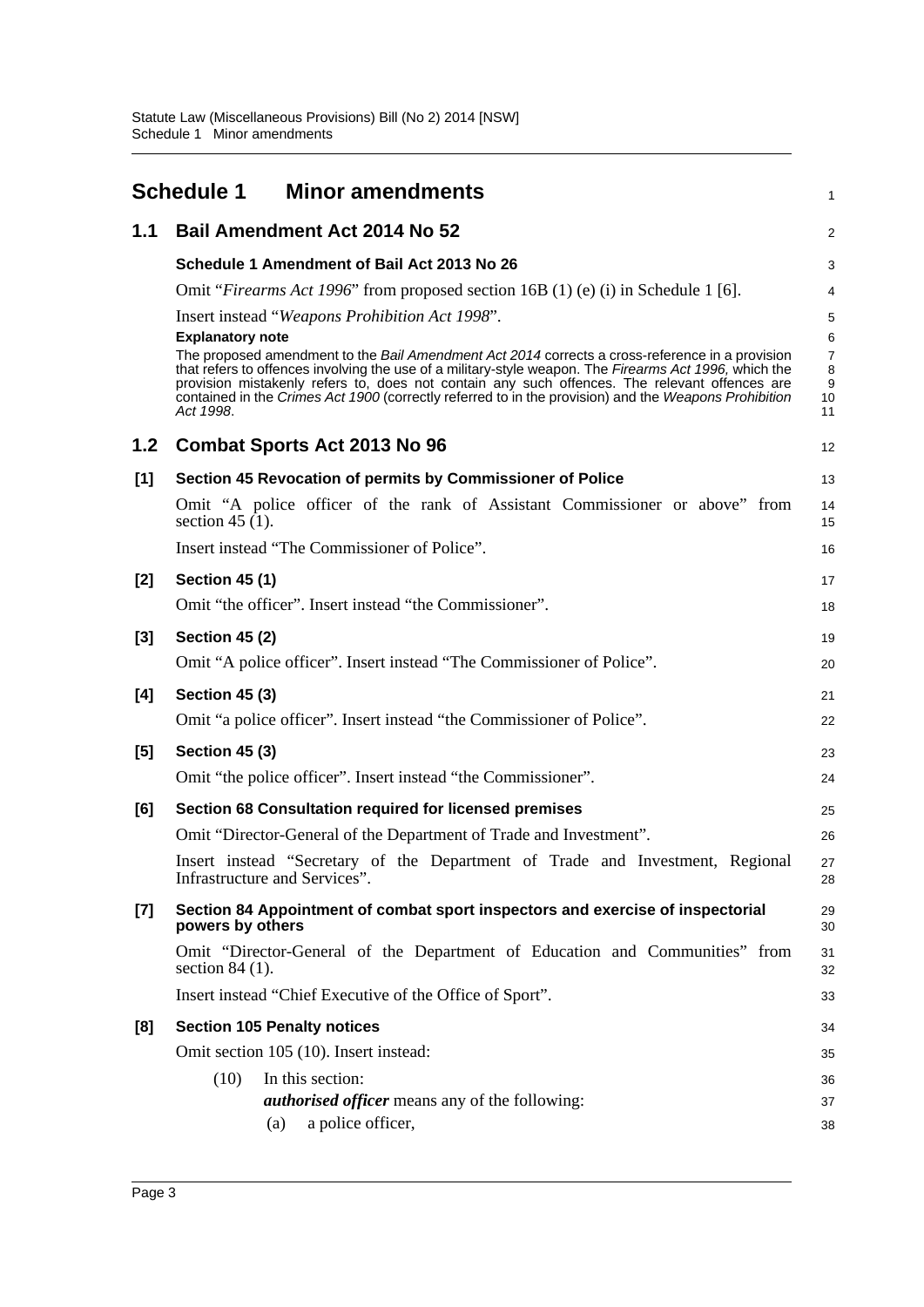|     | (b)                                   | a member of the Authority,                                                                                                                                                                                                                                                                                                                                                                                                                                                                                      | 1                                |
|-----|---------------------------------------|-----------------------------------------------------------------------------------------------------------------------------------------------------------------------------------------------------------------------------------------------------------------------------------------------------------------------------------------------------------------------------------------------------------------------------------------------------------------------------------------------------------------|----------------------------------|
|     | (c)                                   | a person employed in the Office of Sport who is authorised in writing<br>by the Chief Executive of that Office as an authorised officer for the<br>purposes of this section.                                                                                                                                                                                                                                                                                                                                    | 2<br>3<br>$\overline{4}$         |
|     | <b>Commencement</b>                   |                                                                                                                                                                                                                                                                                                                                                                                                                                                                                                                 | 5                                |
|     | the commencement of that Act.         | The amendments to the Combat Sports Act 2013 commence, or are taken to have commenced, on                                                                                                                                                                                                                                                                                                                                                                                                                       | 6<br>$\overline{7}$              |
|     | <b>Explanatory note</b>               |                                                                                                                                                                                                                                                                                                                                                                                                                                                                                                                 | 8                                |
|     |                                       | Item [1] of the proposed amendments to the Combat Sports Act 2013 enables the Commissioner of<br>Police to revoke a permit to hold a combat sport contest in certain circumstances, rather than (as is<br>currently provided for) a police officer of the rank of Assistant Commissioner or above. The<br>amendment will permit the Commissioner to delegate the power to revoke a permit to any police<br>officer (under section 31 of the Police Act 1990). Items [2]-[5] make consequential amendments.      | 9<br>10<br>11<br>12<br>13        |
|     | Education and Communities).           | Item [8] ensures that police officers can issue penalty notices under the Combat Sports Act 2013, in<br>addition to members of the Combat Sports Authority (as is currently provided for) and authorised staff<br>of the Office of Sport (rather than, as is currently provided for, authorised staff of the Department of                                                                                                                                                                                      | 14<br>15<br>16<br>17             |
|     |                                       | Item [6] corrects a reference to the head of a Department.                                                                                                                                                                                                                                                                                                                                                                                                                                                      | 18                               |
|     |                                       | Item [7] replaces a reference to the head of the Department of Education and Communities with a<br>reference to the Chief Executive of the Office of Sport.                                                                                                                                                                                                                                                                                                                                                     | 19<br>20                         |
| 1.3 |                                       | <b>Commercial Agents and Private Inquiry Agents Act 2004 No 70</b>                                                                                                                                                                                                                                                                                                                                                                                                                                              | 21                               |
|     | <b>Section 4 Definitions</b>          |                                                                                                                                                                                                                                                                                                                                                                                                                                                                                                                 | 22                               |
|     |                                       | Omit "section 50 of the <i>Australian Consumer Law (NSW)</i> " from paragraph (a) of the<br>definition of <i>minor offence</i> in section $4(1)$ .                                                                                                                                                                                                                                                                                                                                                              | 23<br>24                         |
|     |                                       | Insert instead "section 168 of the Australian Consumer Law (NSW)".                                                                                                                                                                                                                                                                                                                                                                                                                                              | 25                               |
|     | <b>Explanatory note</b>               |                                                                                                                                                                                                                                                                                                                                                                                                                                                                                                                 | 26                               |
|     | error.                                | The proposed amendment to the Commercial Agents and Private Inquiry Agents Act 2004 corrects a<br>reference in a list of certain offences appearing in a definition of <i>minor offence</i> . Currently, the<br>definition incorrectly refers to a prohibition on the unfair practices of harassment and coercion<br>appearing in Part 3-1 of the Australian Consumer Law (NSW) (ACL (NSW)), rather than the<br>associated offence appearing in Part 4-1 of the ACL (NSW). The proposed amendment corrects that | 27<br>28<br>29<br>30<br>31<br>32 |
| 1.4 |                                       | <b>Conveyancers Licensing Act 2003 No 3</b>                                                                                                                                                                                                                                                                                                                                                                                                                                                                     | 33                               |
|     |                                       | <b>Section 79 Qualifications of auditors</b>                                                                                                                                                                                                                                                                                                                                                                                                                                                                    | 34                               |
|     | Insert after section 79 $(1)$ $(a)$ : |                                                                                                                                                                                                                                                                                                                                                                                                                                                                                                                 | 35                               |
|     | $(a1)$ is                             | is an authorised audit company within the meaning of the Corporations<br>Act, or                                                                                                                                                                                                                                                                                                                                                                                                                                | 36<br>37                         |
|     | (a2)                                  | is a member of a professional accounting body within the meaning of<br>the Australian Securities and Investments Commission Act 2001 of the<br>Commonwealth and holds a Public Practice Certificate or Certificate of<br>Public Practice issued by the body, or                                                                                                                                                                                                                                                 | 38<br>39<br>40<br>41             |
|     | <b>Explanatory note</b>               |                                                                                                                                                                                                                                                                                                                                                                                                                                                                                                                 | 42                               |
|     |                                       | The proposed amendment to the Conveyancers Licensing Act 2003 enables audits of licensees'<br>records to be carried out by authorised audit companies and members of professional accounting<br>bodies who hold a Public Practice Certificate.                                                                                                                                                                                                                                                                  | 43<br>44<br>45                   |
| 1.5 |                                       | <b>Criminal Procedure Act 1986 No 209</b>                                                                                                                                                                                                                                                                                                                                                                                                                                                                       | 46                               |
| [1] |                                       | Section 130A Pre-trial orders and orders made during trial bind trial Judge                                                                                                                                                                                                                                                                                                                                                                                                                                     | 47                               |
|     |                                       | Insert "or given" after "made" in section 130A (4).                                                                                                                                                                                                                                                                                                                                                                                                                                                             | 48                               |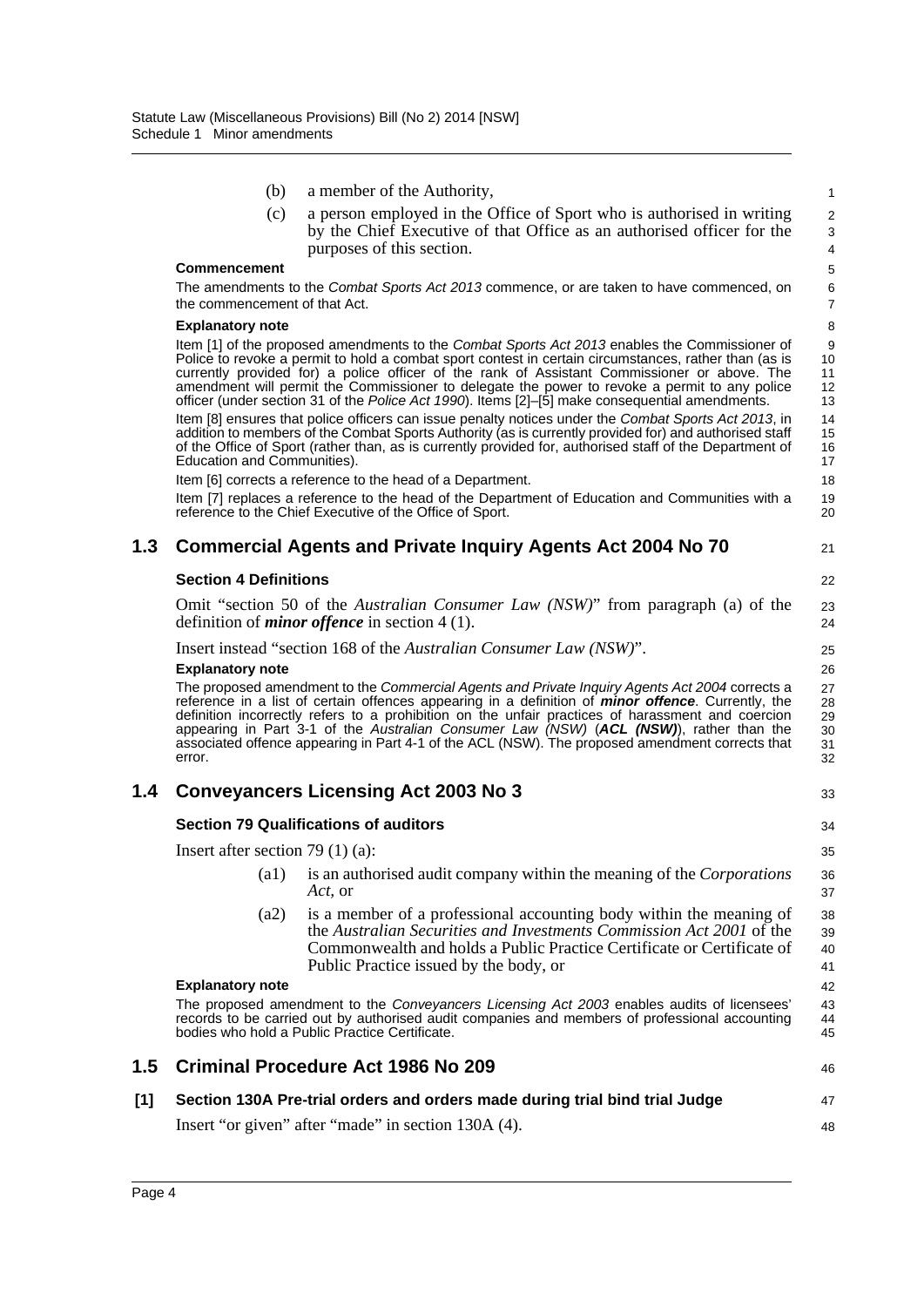| [2]   | <b>Section 130A (5)</b> |                                                                                                                                                                                                                                                                                              | 1                                               |
|-------|-------------------------|----------------------------------------------------------------------------------------------------------------------------------------------------------------------------------------------------------------------------------------------------------------------------------------------|-------------------------------------------------|
|       |                         | Insert after section 130A (4):                                                                                                                                                                                                                                                               | $\overline{\mathbf{c}}$                         |
|       | (5)                     | To avoid doubt, this section extends to a ruling given on the admissibility of<br>evidence.                                                                                                                                                                                                  | 3<br>4                                          |
|       | <b>Explanatory note</b> | Item [2] of the proposed amendments to the Criminal Procedure Act 1986 removes an uncertainty,<br>raised by Simpson J in $JG$ v R [2014] NSWCCA 138 as to whether section 130A of that Act applies<br>to rulings on the admissibility of evidence. Item [1] makes a consequential amendment. | 5<br>$\begin{array}{c} 6 \\ 7 \end{array}$<br>8 |
| 1.6   |                         | <b>Electricity Supply Act 1995 No 94</b>                                                                                                                                                                                                                                                     | 9                                               |
| [1]   |                         | The whole Act (except Schedule 6)                                                                                                                                                                                                                                                            | 10                                              |
|       | wherever occurring.     | Omit "distribution network service provider's", "distribution network service providers"",<br>"distribution network service providers" and "distribution network service provider"                                                                                                           | 11<br>12<br>13                                  |
|       |                         | Insert instead "distributor's", "distributors", "distributors" and "distributor", respectively.                                                                                                                                                                                              | 14                                              |
| [2]   | Section 15A (8B)        |                                                                                                                                                                                                                                                                                              | 15                                              |
|       |                         | Omit "the provider". Insert instead "the distributor".                                                                                                                                                                                                                                       | 16                                              |
| [3]   |                         | Section 31 Customer may choose supplier and contractor                                                                                                                                                                                                                                       | 17                                              |
|       |                         | Insert "The regulations may make provision for or with respect to the payment of fees in<br>connection with an application for accreditation or for renewal of accreditation." after<br>"services." in section $3\overline{1}$ (2).                                                          | 18<br>19<br>20                                  |
| [4]   |                         | Sections 63K (1) and 91 (2) and Dictionary                                                                                                                                                                                                                                                   | 21                                              |
|       |                         | Omit "the service provider" and "the service provider's" wherever occurring.                                                                                                                                                                                                                 | 22                                              |
|       |                         | Insert instead "the distributor" and "the distributor's", respectively.                                                                                                                                                                                                                      | 23                                              |
| [5]   |                         | <b>Section 191 Regulations</b>                                                                                                                                                                                                                                                               | 24                                              |
|       |                         | Omit "point of supply" from section 191 (1) (e1). Insert instead "connection point".                                                                                                                                                                                                         | 25                                              |
| [6]   | <b>Section 191 (2A)</b> |                                                                                                                                                                                                                                                                                              | 26                                              |
|       | Corporation".           | Omit ", Transport Infrastructure Development Corporation or Rail Infrastructure                                                                                                                                                                                                              | 27<br>28                                        |
|       |                         | Insert instead "or Transport for NSW"                                                                                                                                                                                                                                                        | 29                                              |
| $[7]$ | <b>Dictionary</b>       |                                                                                                                                                                                                                                                                                              | 30                                              |
|       |                         | Omit the definitions of <i>distribution network service provider</i> , <i>distribution network service</i><br>provider's licence, point of supply and rail network electricity system.                                                                                                       | 31<br>32                                        |
|       |                         | Insert in alphabetical order:                                                                                                                                                                                                                                                                | 33                                              |
|       |                         | <i>connection point</i> , in relation to the premises of a customer or a class of<br>customers, means the point of connection to an electrical installation<br>supplying electricity to the premises, as determined in accordance with the<br>regulations.                                   | 34<br>35<br>36<br>37                            |
|       |                         | <i>distributor</i> means a person who owns or controls a distribution system.                                                                                                                                                                                                                | 38                                              |
|       |                         | <i>distributor's licence</i> means a licence referred to in section 14.                                                                                                                                                                                                                      | 39                                              |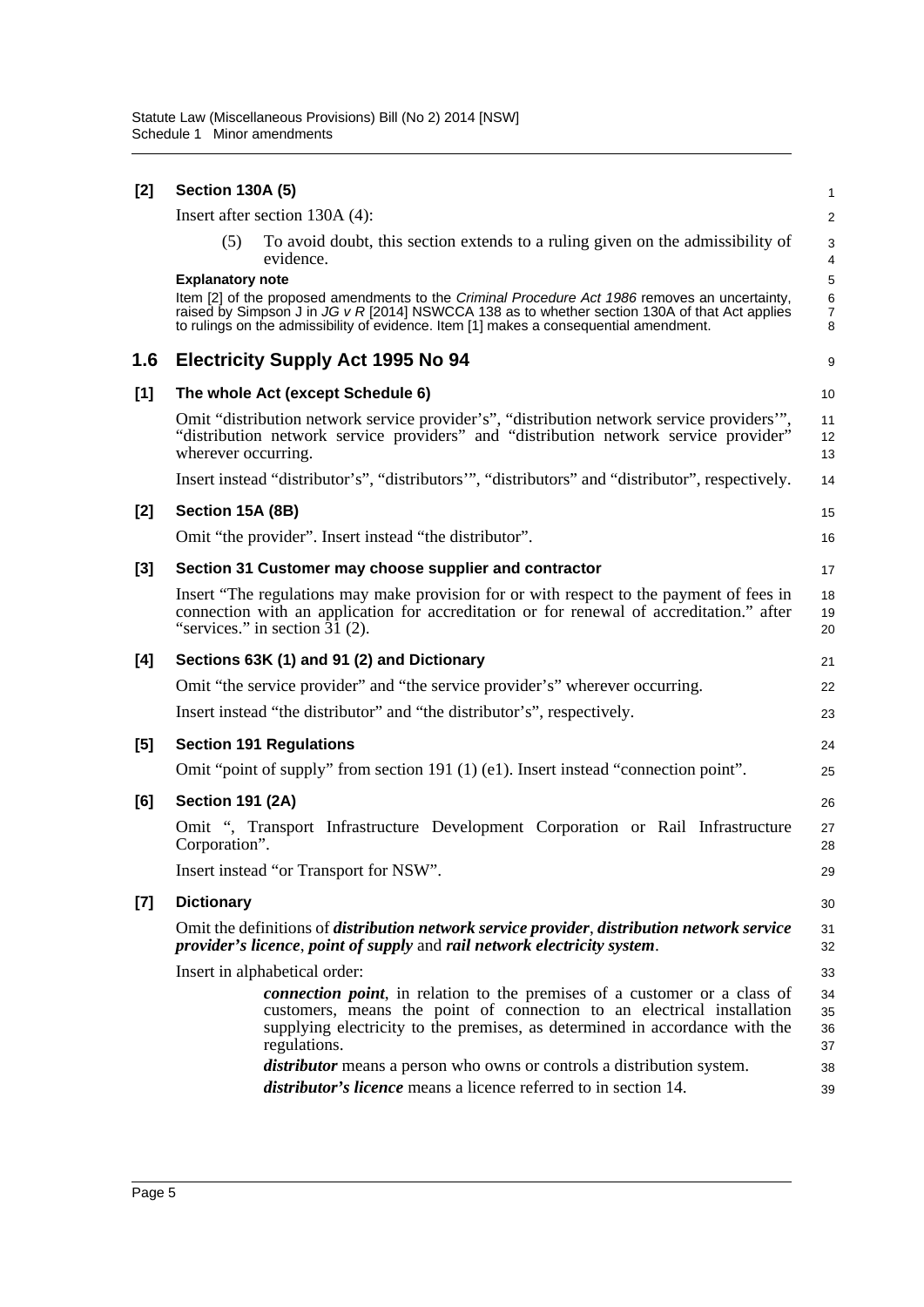| [8]   |                                                       | Dictionary, definition of "distribution system"                                                                                                                                                                                                                                  | 1                    |
|-------|-------------------------------------------------------|----------------------------------------------------------------------------------------------------------------------------------------------------------------------------------------------------------------------------------------------------------------------------------|----------------------|
|       |                                                       | Omit "point of supply" wherever occurring. Insert instead "connection point".                                                                                                                                                                                                    | $\overline{c}$       |
| [9]   |                                                       | Dictionary, definition of "distribution system"                                                                                                                                                                                                                                  | 3                    |
|       | "system" in paragraph (b).<br><b>Explanatory note</b> | Insert "operated by Rail Corporation New South Wales or Transport for NSW" after                                                                                                                                                                                                 | 4<br>5<br>6          |
|       |                                                       | Item [3] of the proposed amendments to the Electricity Supply Act 1995 allows the regulations under<br>that Act to provide for payment of fees in connection with an application for accreditation, or for<br>renewal of accreditation, to provide electrical or other services. | 7<br>8<br>9          |
|       | Retail Law (NSW).                                     | Items [1], [2], [4], [5], [7] and [8] revise terminology to align it with terms used in the National Energy                                                                                                                                                                      | 10<br>11             |
|       |                                                       | Items [6] and [9] update references to the operators of the rail network electricity system.                                                                                                                                                                                     | 12                   |
| 1.7   |                                                       | <b>Electricity Supply (General) Regulation 2014</b>                                                                                                                                                                                                                              | 13                   |
| [1]   | The whole Regulation                                  |                                                                                                                                                                                                                                                                                  | 14                   |
|       |                                                       | Omit "service provider" and "service provider's" wherever occurring.                                                                                                                                                                                                             | 15                   |
|       |                                                       | Insert instead "distributor" and "distributor's", respectively.                                                                                                                                                                                                                  | 16                   |
| $[2]$ | <b>Clause 3 Definitions</b>                           |                                                                                                                                                                                                                                                                                  | 17                   |
|       | <b>Explanatory note</b><br>Schedule.                  | Omit the definition of <i>service provider</i> from clause $3(1)$ .<br>The proposed amendments to the Electricity Supply (General) Regulation 2014 revise terminology<br>consequential on item [1] of the proposed amendments to the Electricity Supply Act 1995 in this         | 18<br>19<br>20<br>21 |
| 1.8   |                                                       | Electricity Supply (Safety and Network Management) Regulation 2014                                                                                                                                                                                                               | 22<br>23             |
| [1]   | The whole Regulation                                  |                                                                                                                                                                                                                                                                                  | 24                   |
|       |                                                       | Omit "distribution network service provider" wherever occurring.                                                                                                                                                                                                                 | 25                   |
|       | Insert instead "distributor".                         |                                                                                                                                                                                                                                                                                  | 26                   |
| $[2]$ |                                                       | <b>Clause 17 Application for accreditation or renewal</b>                                                                                                                                                                                                                        | 27                   |
|       | Insert at the end of clause $17(2)(c)$ :              | , and                                                                                                                                                                                                                                                                            | 28<br>29             |
|       | (d)                                                   | be accompanied by the fee (if any) for processing the application that is<br>specified in the Scheme Rules.                                                                                                                                                                      | 30<br>31             |
| [3]   | <b>Clause 26 Scheme Rules</b>                         |                                                                                                                                                                                                                                                                                  | 32                   |
|       | Insert after clause $26(2)(c)$ :                      |                                                                                                                                                                                                                                                                                  | 33                   |
|       | (c1)                                                  | fees required for an application for, or renewal of, an accreditation,                                                                                                                                                                                                           | 34                   |
| [4]   |                                                       | Clause 34 Object and application of this Part                                                                                                                                                                                                                                    | 35                   |
|       |                                                       | Omit "distribution network service providers" from clause 34 (1).                                                                                                                                                                                                                | 36                   |
|       | Insert instead "distributors".                        |                                                                                                                                                                                                                                                                                  | 37                   |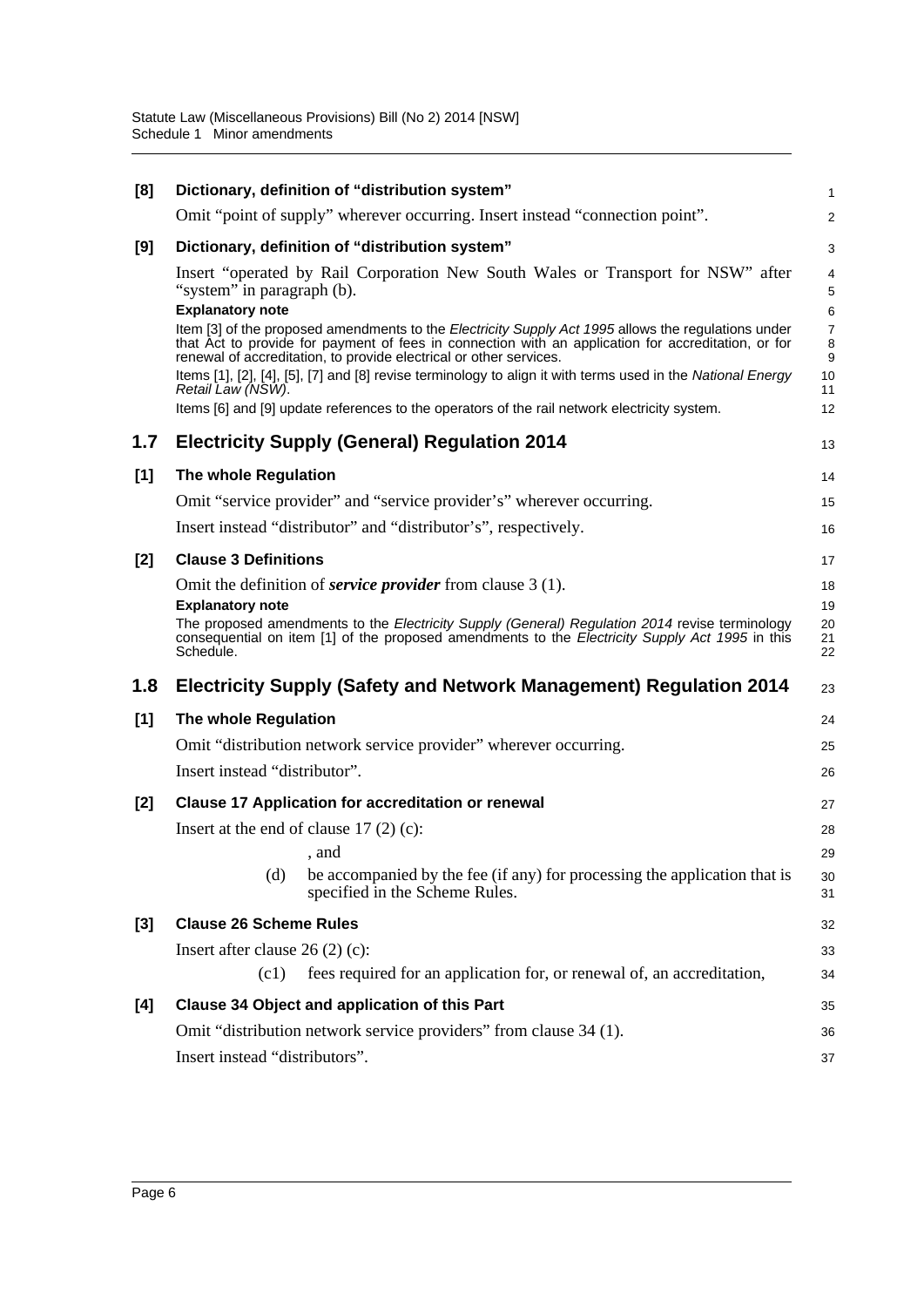| [5]   |           |                         | Clauses 36 (1), 39 (1) and 40                                                                                                                                                                                                                                                                                                                                                                                                                                                                                                                                                                                                            | 1                                                                 |  |
|-------|-----------|-------------------------|------------------------------------------------------------------------------------------------------------------------------------------------------------------------------------------------------------------------------------------------------------------------------------------------------------------------------------------------------------------------------------------------------------------------------------------------------------------------------------------------------------------------------------------------------------------------------------------------------------------------------------------|-------------------------------------------------------------------|--|
|       |           |                         | Omit "the provider" wherever occurring. Insert instead "the distributor".                                                                                                                                                                                                                                                                                                                                                                                                                                                                                                                                                                | $\overline{2}$                                                    |  |
|       | Schedule. | <b>Explanatory note</b> | Item [2] of the proposed amendments to the Electricity Supply (Safety and Network Management)<br>Regulation 2014 (the Regulation) requires a fee to accompany an application for accreditation, or for<br>renewal of accreditation, to provide electrical or other services if the Scheme Rules made under the<br>Regulation specify a fee. Item [3] permits the Scheme Rules to prescribe the required fee. Items [2]<br>and [3] are related to item [2] of the proposed amendments to the Electricity Supply Act 1995 in this<br>Items [1], [4] and [5] revise terminology consequential on item [1] of the proposed amendments to the | 3<br>4<br>5<br>6<br>$\overline{7}$<br>8<br>$\boldsymbol{9}$<br>10 |  |
|       |           |                         | Electricity Supply Act 1995 in this Schedule.                                                                                                                                                                                                                                                                                                                                                                                                                                                                                                                                                                                            | 11                                                                |  |
| 1.9   |           |                         | <b>Energy Services Corporations Act 1995 No 95</b>                                                                                                                                                                                                                                                                                                                                                                                                                                                                                                                                                                                       | 12                                                                |  |
| $[1]$ |           |                         | Schedule 3 Transfer of staff, assets, rights and liabilities                                                                                                                                                                                                                                                                                                                                                                                                                                                                                                                                                                             | 13                                                                |  |
|       |           |                         | Omit "and 16 of Schedule 5". Insert instead ", 16 and 22 of Schedule 5".                                                                                                                                                                                                                                                                                                                                                                                                                                                                                                                                                                 | 14                                                                |  |
| $[2]$ |           |                         | Schedule 3, clause 1 (1)                                                                                                                                                                                                                                                                                                                                                                                                                                                                                                                                                                                                                 | 15                                                                |  |
|       |           |                         | Omit "or 16 of Schedule 5". Insert instead ", 16 or 22 of Schedule 5".                                                                                                                                                                                                                                                                                                                                                                                                                                                                                                                                                                   | 16                                                                |  |
| $[3]$ |           |                         | Schedule 5 Savings, transitional and other provisions                                                                                                                                                                                                                                                                                                                                                                                                                                                                                                                                                                                    | 17                                                                |  |
|       |           |                         | Insert after clause 20:                                                                                                                                                                                                                                                                                                                                                                                                                                                                                                                                                                                                                  | 18                                                                |  |
|       | Part 5    |                         | <b>Provisions consequent on repeal of Pacific Power</b><br>(Dissolution) Act 2003 by Statute Law<br>(Miscellaneous Provisions) Act (No 2) 2014                                                                                                                                                                                                                                                                                                                                                                                                                                                                                           | 19<br>20<br>21                                                    |  |
|       | 21        |                         | <b>Definition</b>                                                                                                                                                                                                                                                                                                                                                                                                                                                                                                                                                                                                                        |                                                                   |  |
|       |           |                         | In this Part:<br><i>former authority</i> means the Residual Business Management Corporation<br>constituted by the <i>Pacific Power (Dissolution)</i> Act 2003.                                                                                                                                                                                                                                                                                                                                                                                                                                                                           | 23<br>24<br>25                                                    |  |
|       | 22        |                         | <b>Dissolution of Residual Business Management Corporation</b>                                                                                                                                                                                                                                                                                                                                                                                                                                                                                                                                                                           | 26                                                                |  |
|       |           | (1)                     | The former authority is dissolved.                                                                                                                                                                                                                                                                                                                                                                                                                                                                                                                                                                                                       | 27                                                                |  |
|       |           | (2)                     | The assets, rights and liabilities of the former authority immediately before its<br>dissolution are transferred to the Crown by this clause.                                                                                                                                                                                                                                                                                                                                                                                                                                                                                            | 28<br>29                                                          |  |
|       |           | (3)                     | Despite clause 4 of Schedule 3, the transfer of assets, rights and liabilities<br>under this clause takes effect on 8 January 2015.                                                                                                                                                                                                                                                                                                                                                                                                                                                                                                      | 30<br>31                                                          |  |
|       |           | (4)                     | The SAS Trustee Corporation may, at the request of the Treasurer, debit all or<br>part of the funds from an employer reserve of the former authority in an<br>account established under section 81 of the Superannuation Administration<br>Act 1996 and credit that amount to an employer reserve of the Crown<br>established under that section.                                                                                                                                                                                                                                                                                        | 32<br>33<br>34<br>35<br>36                                        |  |
|       |           | <b>Explanatory note</b> |                                                                                                                                                                                                                                                                                                                                                                                                                                                                                                                                                                                                                                          | 37                                                                |  |
|       |           |                         | Item [3] of the proposed amendments to the Energy Services Corporations Act 1995 dissolves the<br>Residual Business Management Corporation (RBNIC) and transfers the assets, rights and liabilities<br>of RBMC to the Crown. RBMC was constituted under the Pacific Power (Dissolution) Act 2003 to<br>manage the residual assets, rights and liabilities of the former Pacific Power. That Act is proposed to<br>be repealed by Schedule 3.                                                                                                                                                                                             | 38<br>39<br>40<br>41<br>42                                        |  |
|       |           |                         | Item [3] also enables funds held by the SAS Trustee Corporation for the purposes of the<br>superannuation benefits of former employees of Pacific Power to be transferred from an employer<br>reserve of RBMC to an employer reserve of the Crown.                                                                                                                                                                                                                                                                                                                                                                                       | 43<br>44<br>45                                                    |  |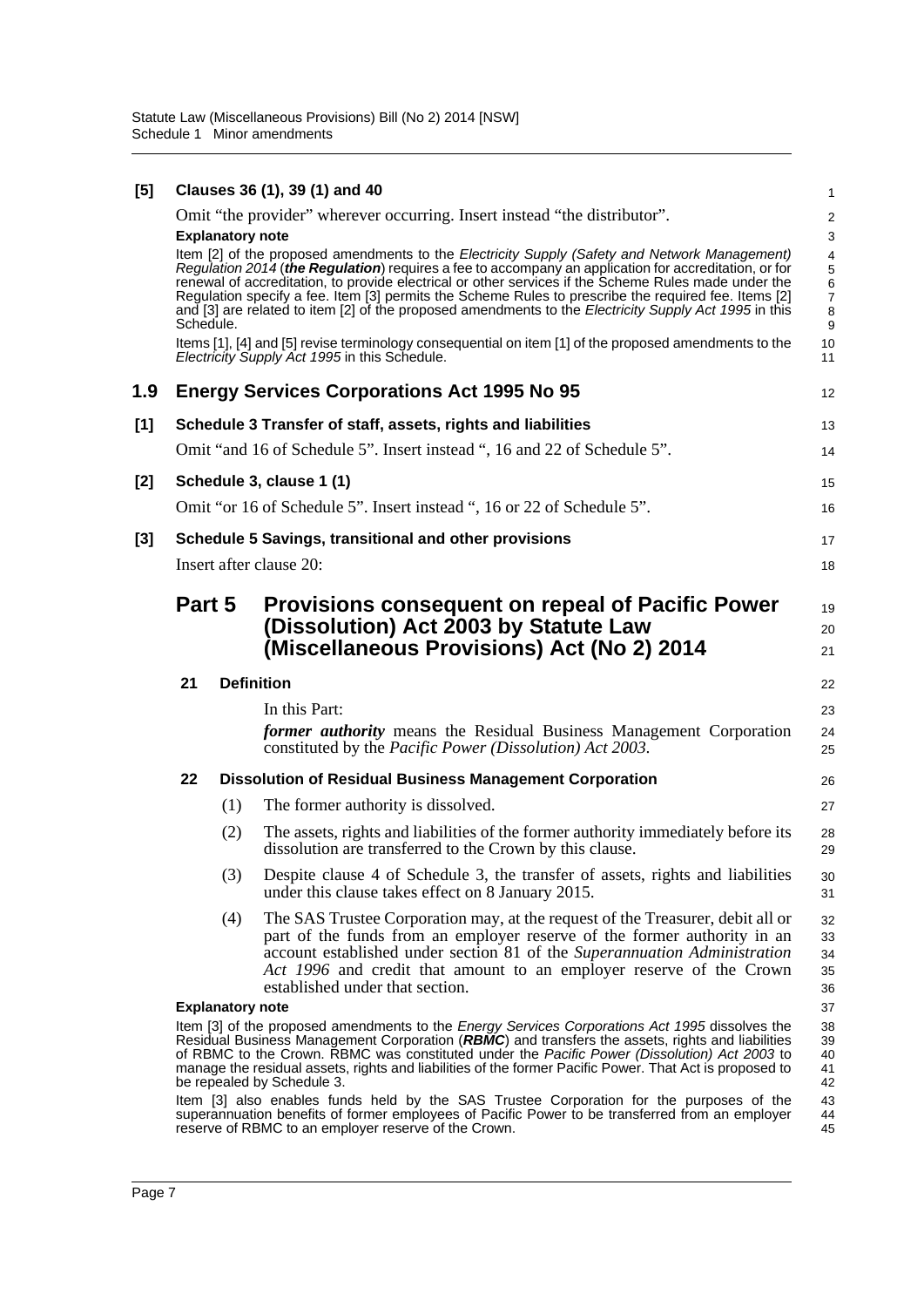| Items [1] and [2] make consequential amendments. Other amendments to other Acts that are<br>consequential on the dissolution of RBMC are proposed to be made in this Schedule.                                                                                                                                                                                                                                                                                                                                                                           | 1<br>$\overline{2}$                      |
|----------------------------------------------------------------------------------------------------------------------------------------------------------------------------------------------------------------------------------------------------------------------------------------------------------------------------------------------------------------------------------------------------------------------------------------------------------------------------------------------------------------------------------------------------------|------------------------------------------|
| 1.10 Fair Trading Act 1987 No 68                                                                                                                                                                                                                                                                                                                                                                                                                                                                                                                         | 3                                        |
| <b>Section 8 Delegation by Director-General</b>                                                                                                                                                                                                                                                                                                                                                                                                                                                                                                          | 4                                        |
| Omit section $8(1)(c)$ .<br><b>Explanatory note</b><br>The proposed amendment to the Fair Trading Act 1987 omits a provision that allows the<br>Commissioner for Fair Trading, Office of Finance and Services to delegate functions imposed under<br>the Home Building Act 1989. The provision is redundant as the Commissioner already has, under<br>section 122 of that Act, a power to delegate those functions.                                                                                                                                      | 5<br>6<br>$\overline{7}$<br>8<br>9<br>10 |
| 1.11 First State Superannuation Act 1992 No 100                                                                                                                                                                                                                                                                                                                                                                                                                                                                                                          | 11                                       |
| <b>Schedule 1 Employers</b>                                                                                                                                                                                                                                                                                                                                                                                                                                                                                                                              | 12                                       |
| Omit "Residual Business Management Corporation".<br><b>Explanatory note</b><br>The proposed amendment to the <i>First State Superannuation Act 1992</i> is consequential on the<br>dissolution of the Residual Business Management Corporation proposed to be effected by the<br>amendments to the <i>Energy Services Corporations Act 1995</i> in this Schedule.                                                                                                                                                                                        | 13<br>14<br>15<br>16<br>17               |
| 1.12 Health Administration Act 1982 No 135                                                                                                                                                                                                                                                                                                                                                                                                                                                                                                               | 18                                       |
| <b>Section 20L Definitions</b>                                                                                                                                                                                                                                                                                                                                                                                                                                                                                                                           | 19                                       |
| Omit "health support services" from paragraph (d) of the definition of <i>relevant health</i><br>services organisation.                                                                                                                                                                                                                                                                                                                                                                                                                                  | 20<br>21                                 |
| Insert instead "services".<br><b>Explanatory note</b><br>The proposed amendment to the Health Administration Act 1982 corrects terminology (replacing a<br>reference to "health support services" provided by the Secretary of the Ministry of Health with the<br>broader concept of "health services") as a consequence of amendments made to the Health Services<br>Act 1997 in 2010. Service is defined in the section proposed to be amended to mean a health service,<br>including any administrative or other service related to a health service. | 22<br>23<br>24<br>25<br>26<br>27<br>28   |
| 1.13 Holiday Parks (Long-term Casual Occupation) Act 2002 No 88                                                                                                                                                                                                                                                                                                                                                                                                                                                                                          | 29                                       |
| Schedule 1 Terms that are taken to be in every occupation agreement                                                                                                                                                                                                                                                                                                                                                                                                                                                                                      | 30                                       |
| Omit "3 months" from clause 40 (2). Insert instead "90 days".<br><b>Explanatory note</b><br>The proposed amendment to the Holiday Parks (Long-term Casual Occupation) Act 2002 expresses<br>the notice period for giving a notice of termination of an occupation agreement in days, rather than<br>months, for consistency with other notice periods in that Act.                                                                                                                                                                                       | 31<br>32<br>33<br>34<br>35               |
| 1.14 Law Enforcement and National Security (Assumed Identities) Act 2010<br><b>No 73</b>                                                                                                                                                                                                                                                                                                                                                                                                                                                                 | 36<br>37                                 |
| <b>Section 6 Determination of applications</b>                                                                                                                                                                                                                                                                                                                                                                                                                                                                                                           | 38                                       |
| Omit "New South<br>Wales Crime Commission Investigations<br>Manager"<br>from<br>section $6(4)(c)$ .                                                                                                                                                                                                                                                                                                                                                                                                                                                      | 39<br>40                                 |
| Insert instead "an officer of the New South Wales Crime Commission who is designated by<br>that Commission as a New South Wales Crime Commission Senior Investigator".                                                                                                                                                                                                                                                                                                                                                                                   | 41<br>42                                 |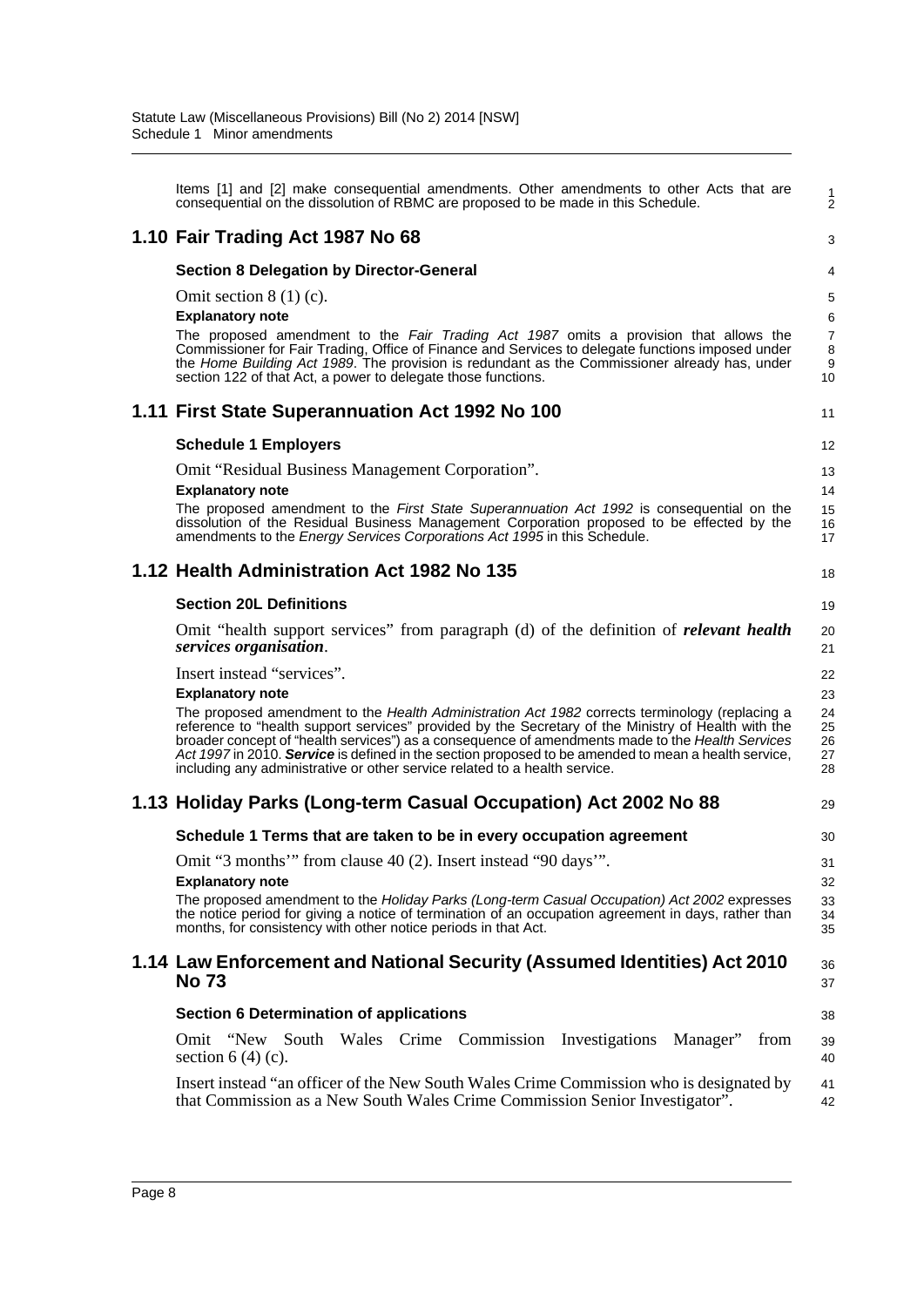|     | <b>Explanatory note</b>                                                                                                                                                                                                                                                                                                                                                                                                                                                                                                                                                                                                                                                                                                                        | 1                                            |
|-----|------------------------------------------------------------------------------------------------------------------------------------------------------------------------------------------------------------------------------------------------------------------------------------------------------------------------------------------------------------------------------------------------------------------------------------------------------------------------------------------------------------------------------------------------------------------------------------------------------------------------------------------------------------------------------------------------------------------------------------------------|----------------------------------------------|
|     | The proposed amendment to the Law Enforcement and National Security (Assumed Identities)<br>Act 2010 updates a reference to an officer of the New South Wales Crime Commission who may be<br>appointed to supervise the acquisition or use of an assumed identity by an authorised civilian.                                                                                                                                                                                                                                                                                                                                                                                                                                                   | $\sqrt{2}$<br>$\sqrt{3}$<br>$\overline{4}$   |
|     | 1.15 Motor Accidents Compensation Act 1999 No 41                                                                                                                                                                                                                                                                                                                                                                                                                                                                                                                                                                                                                                                                                               | 5                                            |
|     | Section 74 Form of notice of claim                                                                                                                                                                                                                                                                                                                                                                                                                                                                                                                                                                                                                                                                                                             | 6                                            |
|     | Omit section 74 (4).                                                                                                                                                                                                                                                                                                                                                                                                                                                                                                                                                                                                                                                                                                                           | $\overline{7}$                               |
|     | <b>Explanatory note</b>                                                                                                                                                                                                                                                                                                                                                                                                                                                                                                                                                                                                                                                                                                                        | 8                                            |
|     | The proposed amendment to the Motor Accidents Compensation Act 1999 removes the requirement<br>for a notice of a motor accident claim given to an insurer to be verified by statutory declaration.                                                                                                                                                                                                                                                                                                                                                                                                                                                                                                                                             | 9<br>10                                      |
|     | The requirement for a statutory declaration in such circumstances is made redundant by section 307C<br>of the Crimes Act 1900, which makes it an offence for a person to produce a false or misleading<br>document in compliance with a law of the State (maximum penalty of 2 years' imprisonment or a fine<br>of 200 penalty units, or both).                                                                                                                                                                                                                                                                                                                                                                                                | 11<br>12<br>13<br>14                         |
|     | 1.16 Motor Dealers and Repairers Act 2013 No 107                                                                                                                                                                                                                                                                                                                                                                                                                                                                                                                                                                                                                                                                                               | 15                                           |
| [1] | <b>Section 69 Limitation periods</b>                                                                                                                                                                                                                                                                                                                                                                                                                                                                                                                                                                                                                                                                                                           | 16                                           |
|     | Omit " <b>Unregistrable second-hand</b> " from the heading to section 69 (9).                                                                                                                                                                                                                                                                                                                                                                                                                                                                                                                                                                                                                                                                  | 17                                           |
|     | Insert instead "Second-hand".                                                                                                                                                                                                                                                                                                                                                                                                                                                                                                                                                                                                                                                                                                                  | 18                                           |
| [2] | <b>Section 69 (9)</b>                                                                                                                                                                                                                                                                                                                                                                                                                                                                                                                                                                                                                                                                                                                          | 19                                           |
|     | Omit "that is of a design that makes it incapable of being registered in this State".                                                                                                                                                                                                                                                                                                                                                                                                                                                                                                                                                                                                                                                          | 20                                           |
|     | Insert instead "(other than a motor cycle of a design that makes it incapable of being<br>registered in this State)".                                                                                                                                                                                                                                                                                                                                                                                                                                                                                                                                                                                                                          | 21<br>22                                     |
|     | <b>Commencement</b>                                                                                                                                                                                                                                                                                                                                                                                                                                                                                                                                                                                                                                                                                                                            | 23                                           |
|     | The amendments to the Motor Dealers and Repairers Act 2013 commence, or are taken to have<br>commenced, on the commencement of section 69 of that Act.                                                                                                                                                                                                                                                                                                                                                                                                                                                                                                                                                                                         | 24<br>25                                     |
|     | <b>Explanatory note</b>                                                                                                                                                                                                                                                                                                                                                                                                                                                                                                                                                                                                                                                                                                                        | 26                                           |
|     | Item [2] of the proposed amendments to the Motor Dealers and Repairers Act 2013 (the 2013 Act)<br>corrects a provision dealing with limitation periods that was incorrectly transcribed from the Motor<br>Dealers Act 1974 (the 1974 Act). (The 2013 Act is to replace the 1974 Act.) The amendment will<br>ensure that motor dealers of certain second-hand motor cycles, other than motor cycles having a<br>design that makes them incapable of being registered in New South Wales, are required to repair<br>defects occurring within the applicable limitation period (instead of being required to repair defects<br>only if the second-hand motor cycles concerned are incapable of being registered).<br>Item [1] corrects a heading. | 27<br>28<br>29<br>30<br>31<br>32<br>33<br>34 |
|     |                                                                                                                                                                                                                                                                                                                                                                                                                                                                                                                                                                                                                                                                                                                                                |                                              |
|     | 1.17 Motor Dealers and Repairers Regulation 2014                                                                                                                                                                                                                                                                                                                                                                                                                                                                                                                                                                                                                                                                                               | 35                                           |
|     | <b>Schedule 2 Forms</b>                                                                                                                                                                                                                                                                                                                                                                                                                                                                                                                                                                                                                                                                                                                        | 36                                           |
|     | Omit "an unregistrable" from Section 3 of Form 7. Insert instead "a".<br><b>Commencement</b><br>The amendment to the Motor Dealers and Repairers Regulation 2014 commences, or is taken to have                                                                                                                                                                                                                                                                                                                                                                                                                                                                                                                                                | 37<br>38<br>39                               |
|     | commenced, on the commencement of section 69 of the Motor Dealers and Repairers Act 2013.                                                                                                                                                                                                                                                                                                                                                                                                                                                                                                                                                                                                                                                      | 40                                           |
|     | <b>Explanatory note</b><br>The proposed amendment to the Motor Dealers and Repairers Regulation 2014 is consequential on<br>the proposed amendment to section 69 (9) of the Motor Dealers and Repairers Act 2013 in this<br>Schedule.                                                                                                                                                                                                                                                                                                                                                                                                                                                                                                          | 41<br>42<br>43<br>44                         |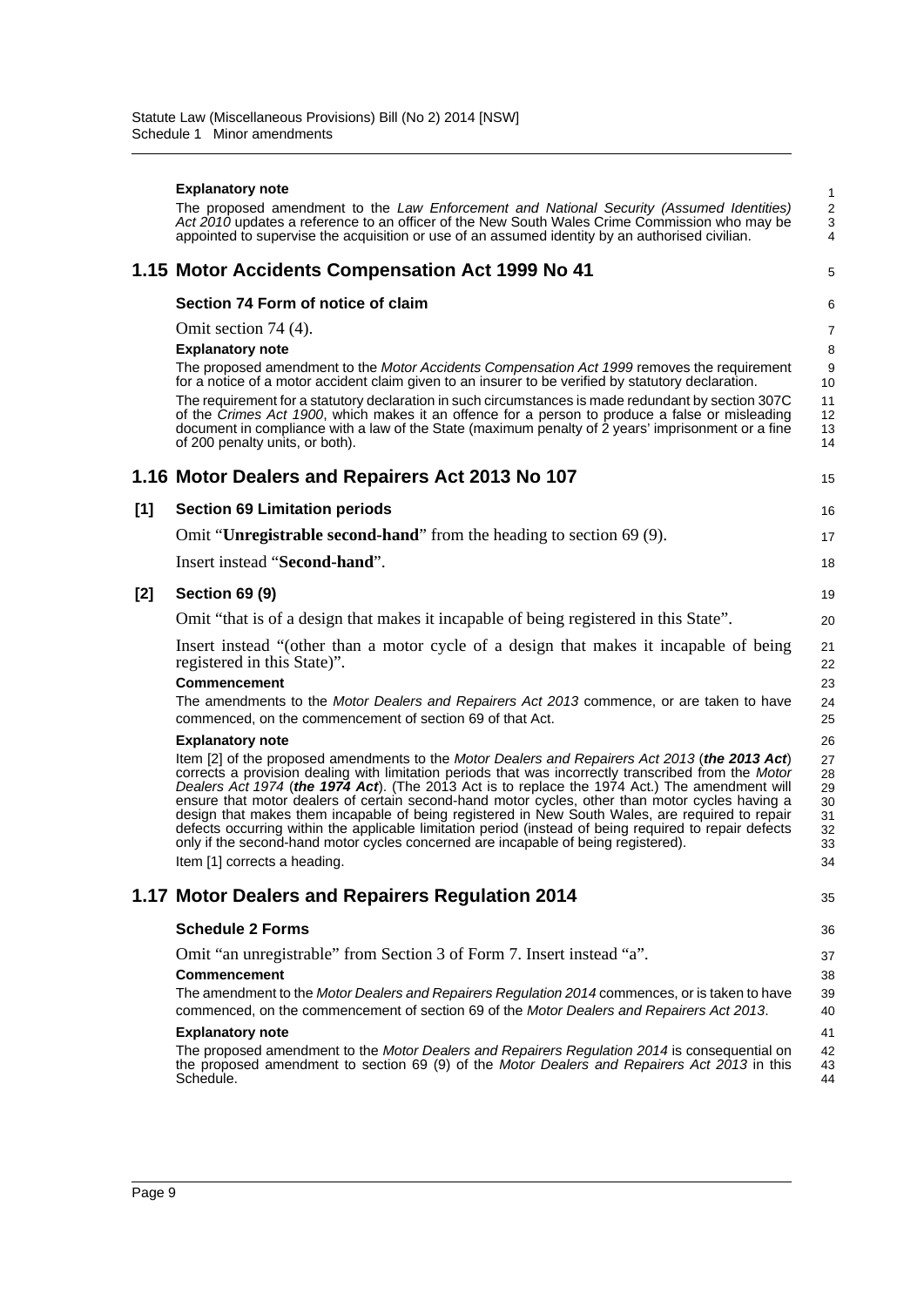|                                                                                                                                                                                          | 1.18 Ombudsman Act 1974 No 68                                                                                                                                                                                              |                         |     |                                                                                                                                                                                                                                                                                                                                                                                                                                                                                                                                                                                                 |                                        |  |  |
|------------------------------------------------------------------------------------------------------------------------------------------------------------------------------------------|----------------------------------------------------------------------------------------------------------------------------------------------------------------------------------------------------------------------------|-------------------------|-----|-------------------------------------------------------------------------------------------------------------------------------------------------------------------------------------------------------------------------------------------------------------------------------------------------------------------------------------------------------------------------------------------------------------------------------------------------------------------------------------------------------------------------------------------------------------------------------------------------|----------------------------------------|--|--|
|                                                                                                                                                                                          | Section 35 Ombudsman, officer or expert as witness                                                                                                                                                                         |                         |     |                                                                                                                                                                                                                                                                                                                                                                                                                                                                                                                                                                                                 |                                        |  |  |
|                                                                                                                                                                                          |                                                                                                                                                                                                                            |                         |     | Omit section 35 (3). Insert instead:                                                                                                                                                                                                                                                                                                                                                                                                                                                                                                                                                            | 3                                      |  |  |
|                                                                                                                                                                                          |                                                                                                                                                                                                                            | (3)                     |     | Subsection (1) applies to the following persons in the same way as it applies<br>to the Ombudsman and officers of the Ombudsman:                                                                                                                                                                                                                                                                                                                                                                                                                                                                | 4<br>5                                 |  |  |
|                                                                                                                                                                                          |                                                                                                                                                                                                                            |                         | (a) | a former Ombudsman,                                                                                                                                                                                                                                                                                                                                                                                                                                                                                                                                                                             | 6                                      |  |  |
|                                                                                                                                                                                          |                                                                                                                                                                                                                            |                         | (b) | a former officer of the Ombudsman,                                                                                                                                                                                                                                                                                                                                                                                                                                                                                                                                                              | $\overline{7}$                         |  |  |
|                                                                                                                                                                                          |                                                                                                                                                                                                                            |                         | (c) | an Australian legal practitioner who is or was appointed under<br>section 19 (4) to assist the Ombudsman,                                                                                                                                                                                                                                                                                                                                                                                                                                                                                       | 8<br>9                                 |  |  |
|                                                                                                                                                                                          |                                                                                                                                                                                                                            |                         | (d) | a person whose services are or were engaged under section 23.                                                                                                                                                                                                                                                                                                                                                                                                                                                                                                                                   | 10                                     |  |  |
| Subsection (3) extends to information obtained by those persons before its<br>(4)<br>substitution by the <i>Statute Law</i> ( <i>Miscellaneous Provisions</i> ) Act ( <i>No</i> 2) 2014. |                                                                                                                                                                                                                            |                         |     |                                                                                                                                                                                                                                                                                                                                                                                                                                                                                                                                                                                                 |                                        |  |  |
|                                                                                                                                                                                          |                                                                                                                                                                                                                            | <b>Explanatory note</b> |     |                                                                                                                                                                                                                                                                                                                                                                                                                                                                                                                                                                                                 | 13                                     |  |  |
|                                                                                                                                                                                          |                                                                                                                                                                                                                            | proceedings.            |     | The proposed amendment to the Ombudsman Act 1974 ensures that former office holders (including<br>the Ombudsman), experts formerly engaged to assist the Ombudsman and Australian legal<br>practitioners appointed or formerly appointed to assist the Ombudsman cannot give evidence or<br>produce any document in legal proceedings in respect of any information obtained in the course of<br>office or service with the Ombudsman. At present, current office holders and experts currently<br>engaged to assist the Ombudsman cannot give such evidence or produce such documents in legal | 14<br>15<br>16<br>17<br>18<br>19<br>20 |  |  |
|                                                                                                                                                                                          |                                                                                                                                                                                                                            |                         |     | 1.19 Parents and Citizens Associations Incorporation Act 1976 No 50                                                                                                                                                                                                                                                                                                                                                                                                                                                                                                                             | 21                                     |  |  |
| [1]<br><b>Section 23B Definitions</b>                                                                                                                                                    |                                                                                                                                                                                                                            |                         |     |                                                                                                                                                                                                                                                                                                                                                                                                                                                                                                                                                                                                 | 22                                     |  |  |
|                                                                                                                                                                                          |                                                                                                                                                                                                                            |                         |     | Insert in alphabetical order:                                                                                                                                                                                                                                                                                                                                                                                                                                                                                                                                                                   | 23                                     |  |  |
|                                                                                                                                                                                          |                                                                                                                                                                                                                            |                         |     | <i>affiliate parents and citizens association</i> means a parents and citizens<br>association that is a member of the federation.                                                                                                                                                                                                                                                                                                                                                                                                                                                               | 24<br>25                               |  |  |
| $[2]$                                                                                                                                                                                    |                                                                                                                                                                                                                            |                         |     | Section 23G Eligibility of councillors and delegates                                                                                                                                                                                                                                                                                                                                                                                                                                                                                                                                            | 26                                     |  |  |
|                                                                                                                                                                                          |                                                                                                                                                                                                                            |                         |     | Omit "a parents" from section 23G (1) (b). Insert instead "an affiliate parents".                                                                                                                                                                                                                                                                                                                                                                                                                                                                                                               | 27                                     |  |  |
| [3]                                                                                                                                                                                      |                                                                                                                                                                                                                            |                         |     | Section 23H Voting for councillors and delegates                                                                                                                                                                                                                                                                                                                                                                                                                                                                                                                                                | 28                                     |  |  |
|                                                                                                                                                                                          |                                                                                                                                                                                                                            |                         |     | Insert "affiliate" before "parents" wherever occurring.                                                                                                                                                                                                                                                                                                                                                                                                                                                                                                                                         | 29                                     |  |  |
|                                                                                                                                                                                          |                                                                                                                                                                                                                            | <b>Explanatory note</b> |     |                                                                                                                                                                                                                                                                                                                                                                                                                                                                                                                                                                                                 | 30                                     |  |  |
|                                                                                                                                                                                          | clear that:                                                                                                                                                                                                                |                         |     | The proposed amendments to the Parents and Citizens Associations Incorporation Act 1976 make it                                                                                                                                                                                                                                                                                                                                                                                                                                                                                                 | 31<br>32                               |  |  |
|                                                                                                                                                                                          | (a)                                                                                                                                                                                                                        |                         |     | a parents and citizens association of a school may vote in an election for the councillors and<br>delegates of the Federation of Parents and Citizens Associations under Part 3A of that Act only<br>if the association is admitted as a member of the Federation, and                                                                                                                                                                                                                                                                                                                          | 33<br>34<br>35                         |  |  |
|                                                                                                                                                                                          | (b)                                                                                                                                                                                                                        |                         |     | a person is eligible to be elected as a councillor or delegate of the Federation only if the person<br>is a member of such a parents and citizens association.                                                                                                                                                                                                                                                                                                                                                                                                                                  | 36<br>37                               |  |  |
|                                                                                                                                                                                          |                                                                                                                                                                                                                            |                         |     | 1.20 Parliamentary Contributory Superannuation Act 1971 No 53                                                                                                                                                                                                                                                                                                                                                                                                                                                                                                                                   | 38                                     |  |  |
|                                                                                                                                                                                          |                                                                                                                                                                                                                            |                         |     | Section 14 Trustees of the Fund                                                                                                                                                                                                                                                                                                                                                                                                                                                                                                                                                                 | 39                                     |  |  |
|                                                                                                                                                                                          |                                                                                                                                                                                                                            |                         |     |                                                                                                                                                                                                                                                                                                                                                                                                                                                                                                                                                                                                 | 40                                     |  |  |
|                                                                                                                                                                                          | Omit section 14 (2). Insert instead:<br>A person holding office as trustee does not vacate that office on ceasing to be<br>(2)<br>41<br>a member by reason of the dissolution or expiry of the Legislative Assembly,<br>42 |                         |     |                                                                                                                                                                                                                                                                                                                                                                                                                                                                                                                                                                                                 |                                        |  |  |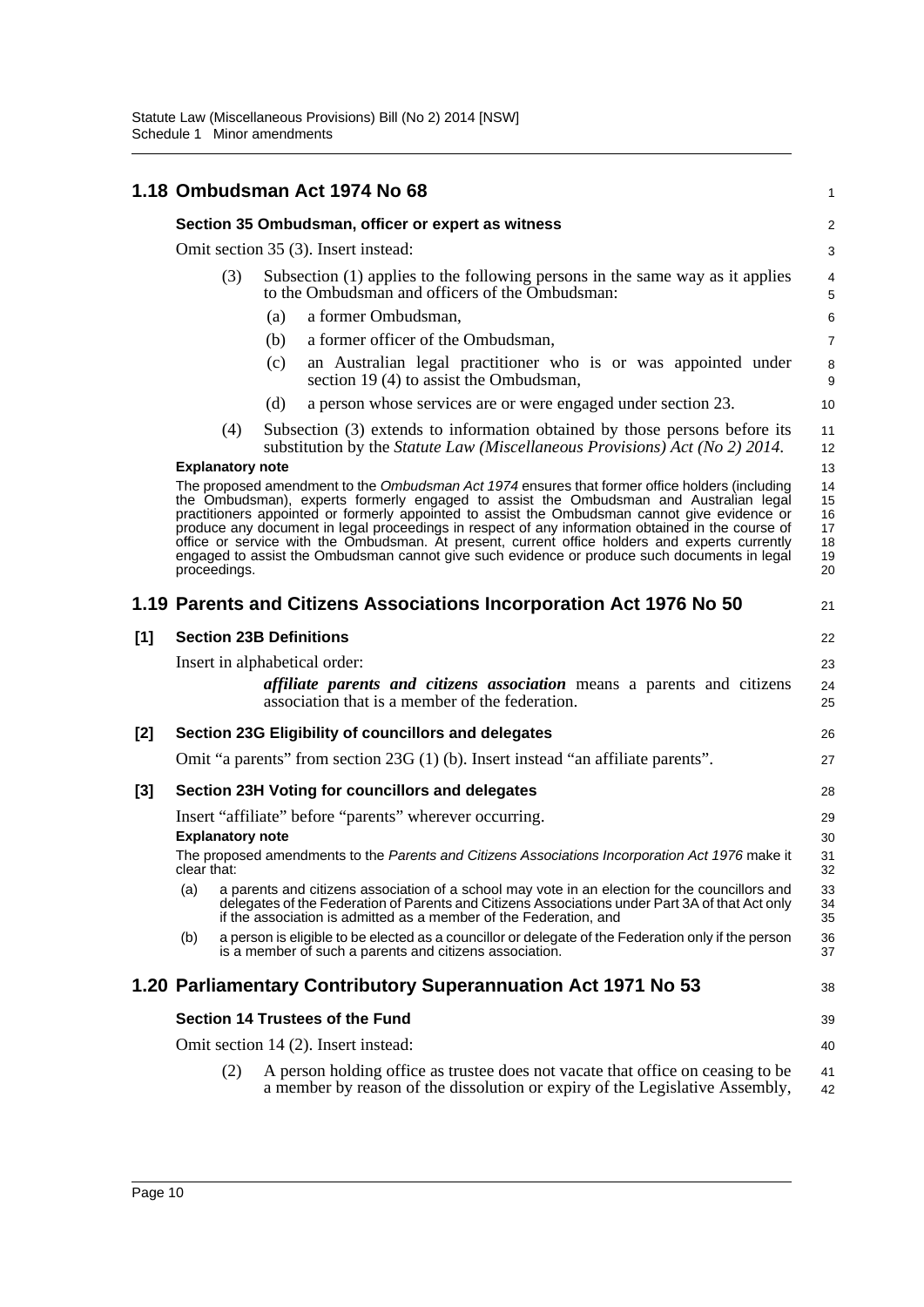|       |    |                              |     | but continues in office until the Legislative Council or Legislative Assembly<br>(as the case requires) appoints a successor.                                                                                                                                                                                                                                                                                                                                                                                                                                                                                                                                                                                                                                | 1<br>$\overline{\mathbf{c}}$           |
|-------|----|------------------------------|-----|--------------------------------------------------------------------------------------------------------------------------------------------------------------------------------------------------------------------------------------------------------------------------------------------------------------------------------------------------------------------------------------------------------------------------------------------------------------------------------------------------------------------------------------------------------------------------------------------------------------------------------------------------------------------------------------------------------------------------------------------------------------|----------------------------------------|
|       |    | <b>Explanatory note</b>      |     |                                                                                                                                                                                                                                                                                                                                                                                                                                                                                                                                                                                                                                                                                                                                                              | 3                                      |
|       |    |                              |     | The proposed amendment to the Parliamentary Contributory Superannuation Act 1971 enables the<br>existing trustees of the Parliamentary Contributory Superannuation Fund who are appointed by the<br>Legislative Council or Legislative Assembly to continue in office, despite ceasing to be members<br>because of the dissolution or expiry of the Assembly before a State general election, until the<br>Assembly or Council appoints a successor after the State general election.<br>The Parliamentary Remuneration Tribunal has, under section 4 of the Parliamentary Contributory<br>Superannuation Act 1971, issued a certificate approving this Bill. Such a certificate is required before<br>Parliament can deal with a Bill that amends that Act. | 4<br>5<br>6<br>7<br>8<br>9<br>10<br>11 |
|       |    |                              |     | 1.21 Parole Orders (Transfer) Act 1983 No 190                                                                                                                                                                                                                                                                                                                                                                                                                                                                                                                                                                                                                                                                                                                | 12                                     |
| $[1]$ |    | <b>Section 3 Definitions</b> |     |                                                                                                                                                                                                                                                                                                                                                                                                                                                                                                                                                                                                                                                                                                                                                              | 13                                     |
|       |    |                              |     | Omit the definition of <i>corresponding law</i> . Insert instead:                                                                                                                                                                                                                                                                                                                                                                                                                                                                                                                                                                                                                                                                                            | 14                                     |
|       |    |                              |     | <i>corresponding law</i> means a law of another State or Territory relating to the<br>transfer of parole orders that corresponds (or substantially corresponds) to the<br>provisions of this Act, and includes a law of another State or Territory declared<br>by the Minister, by notice published in the Gazette, to be a corresponding law<br>for the purposes of this Act.                                                                                                                                                                                                                                                                                                                                                                               | 15<br>16<br>17<br>18<br>19             |
| $[2]$ |    | <b>Section 15</b>            |     |                                                                                                                                                                                                                                                                                                                                                                                                                                                                                                                                                                                                                                                                                                                                                              | 20                                     |
|       |    | Insert after section 14:     |     |                                                                                                                                                                                                                                                                                                                                                                                                                                                                                                                                                                                                                                                                                                                                                              | 21                                     |
|       | 15 |                              |     | Confirmation of meaning of "corresponding law"                                                                                                                                                                                                                                                                                                                                                                                                                                                                                                                                                                                                                                                                                                               | 22                                     |
|       |    | (1)                          |     | Anything done or omitted to be done under or for the purposes of this Act<br>before the substitution of the definition of <i>corresponding law</i> in section 3 by<br>the amending Act that would have been valid had the definition been in force<br>when it was done or omitted to be done is (to the extent of any invalidity) taken<br>to be, and always to have been, valid.                                                                                                                                                                                                                                                                                                                                                                            | 23<br>24<br>25<br>26<br>27             |
|       |    | (2)                          |     | For the avoidance of doubt, it is declared that each of the following laws (while<br>in force) has been a corresponding law for the purposes of this Act (including<br>subsection $(1)$ :                                                                                                                                                                                                                                                                                                                                                                                                                                                                                                                                                                    | 28<br>29<br>30                         |
|       |    |                              | (a) | the Crimes (Sentence Administration) Act 2005 of the Australian<br>Capital Territory,                                                                                                                                                                                                                                                                                                                                                                                                                                                                                                                                                                                                                                                                        | 31<br>32                               |
|       |    |                              | (b) | the Parole Orders (Transfer) Act 1983 of the Australian Capital<br>Territory (including when it was named the <i>Parole Orders (Transfer)</i><br>Ordinance 1983),                                                                                                                                                                                                                                                                                                                                                                                                                                                                                                                                                                                            | 33<br>34<br>35                         |
|       |    |                              | (c) | the <i>Parole Orders (Transfer)</i> Act of the Northern Territory,                                                                                                                                                                                                                                                                                                                                                                                                                                                                                                                                                                                                                                                                                           | 36                                     |
|       |    |                              | (d) | the Parole Orders (Transfer) Act 1984 of Queensland,                                                                                                                                                                                                                                                                                                                                                                                                                                                                                                                                                                                                                                                                                                         | 37                                     |
|       |    |                              | (e) | the Parole Orders (Transfer) Act 1983 of South Australia,                                                                                                                                                                                                                                                                                                                                                                                                                                                                                                                                                                                                                                                                                                    | 38                                     |
|       |    |                              | (f) | the Parole Orders (Transfer) Act 1983 of Tasmania,                                                                                                                                                                                                                                                                                                                                                                                                                                                                                                                                                                                                                                                                                                           | 39                                     |
|       |    |                              | (g) | the Parole Orders (Transfer) Act 1983 of Victoria,                                                                                                                                                                                                                                                                                                                                                                                                                                                                                                                                                                                                                                                                                                           | 40                                     |
|       |    |                              | (h) | the Parole Orders (Transfer) Act 1984 of Western Australia.                                                                                                                                                                                                                                                                                                                                                                                                                                                                                                                                                                                                                                                                                                  | 41                                     |
|       |    | (3)                          |     | Any notice made for the purposes of the definition of <i>corresponding law</i> in<br>section 3 before its substitution by the amending Act that was in force<br>immediately before that substitution continues in force as a notice for the<br>purposes of the substituted definition.                                                                                                                                                                                                                                                                                                                                                                                                                                                                       | 42<br>43<br>44<br>45                   |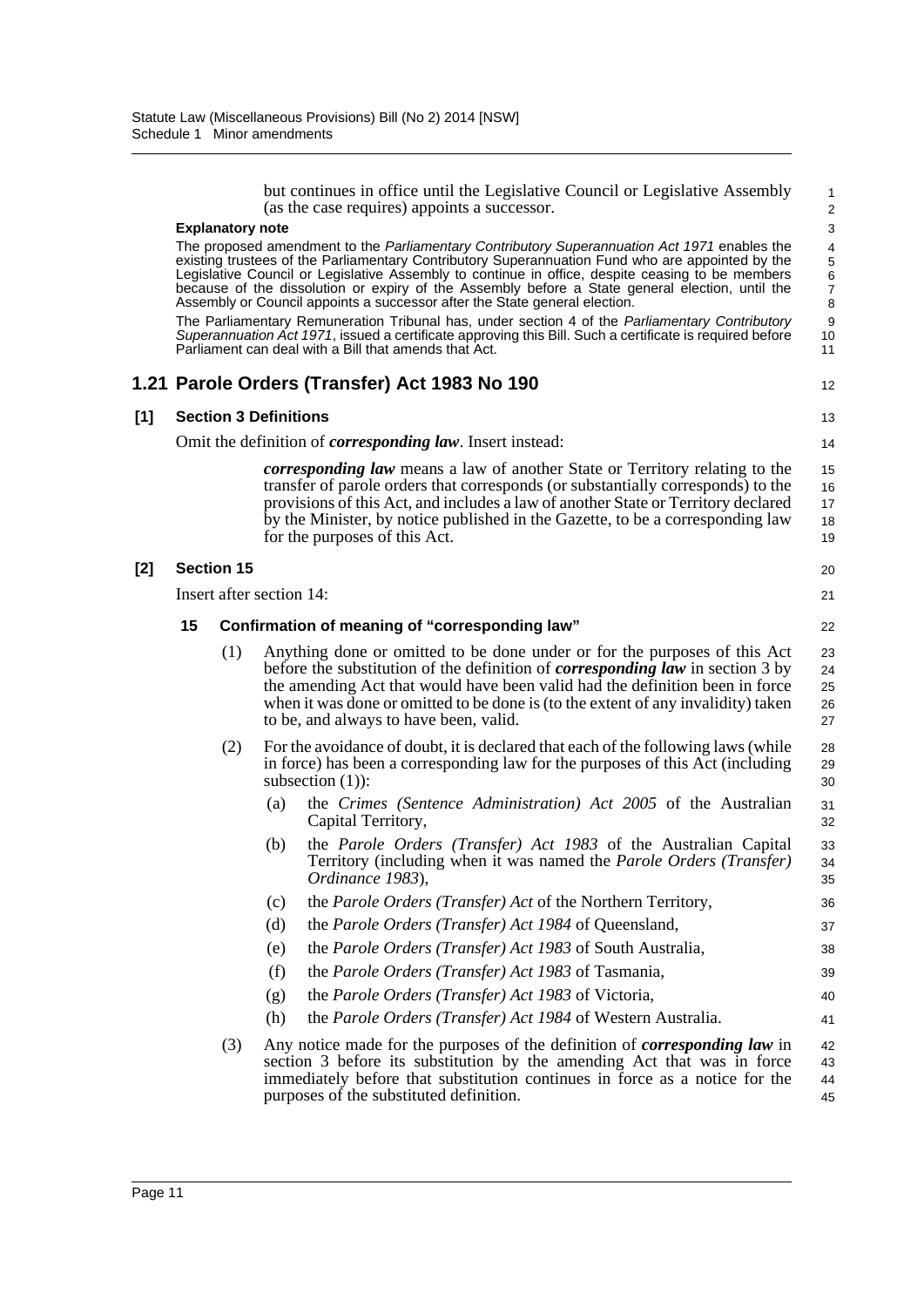|       | (4)<br>In this section:                                                                                                                                                                                                                                                                             |  |  |  | 1                            |  |  |  |  |  |  |
|-------|-----------------------------------------------------------------------------------------------------------------------------------------------------------------------------------------------------------------------------------------------------------------------------------------------------|--|--|--|------------------------------|--|--|--|--|--|--|
|       | <b>amending Act</b> means the Statute Law (Miscellaneous Provisions) Act<br>(No 2) 2014.                                                                                                                                                                                                            |  |  |  | $\overline{\mathbf{c}}$<br>3 |  |  |  |  |  |  |
|       | <b>Explanatory note</b>                                                                                                                                                                                                                                                                             |  |  |  | 4                            |  |  |  |  |  |  |
|       | Item [1] of the proposed amendments to the Parole Orders (Transfer) Act 1983 replaces the definition                                                                                                                                                                                                |  |  |  | 5<br>6                       |  |  |  |  |  |  |
|       | of corresponding law in the Act with a definition that provides for a law of another State or Territory<br>that corresponds (or substantially corresponds) to the provisions of the Act to be treated as a                                                                                          |  |  |  |                              |  |  |  |  |  |  |
|       | corresponding law without the need for a notice to be published by the Minister declaring the law to<br>be a corresponding law (as is currently the case).                                                                                                                                          |  |  |  | 7<br>8<br>9                  |  |  |  |  |  |  |
|       | Item [2] confirms the meaning that the term corresponding law has had since the enactment of the<br>Act and, where necessary, validates anything done (or omitted to be done) by reference to that<br>meaning.                                                                                      |  |  |  | 10<br>11<br>12               |  |  |  |  |  |  |
|       | 1.22 Public Authorities (Financial Arrangements) Regulation 2013                                                                                                                                                                                                                                    |  |  |  | 13                           |  |  |  |  |  |  |
|       | <b>Schedule 4 Authorities having Part 4 investment powers</b>                                                                                                                                                                                                                                       |  |  |  | 14                           |  |  |  |  |  |  |
|       | Omit "Residual Business Management Corporation".                                                                                                                                                                                                                                                    |  |  |  | 15                           |  |  |  |  |  |  |
|       | <b>Explanatory note</b>                                                                                                                                                                                                                                                                             |  |  |  | 16                           |  |  |  |  |  |  |
|       | The proposed amendment to the Public Authorities (Financial Arrangements) Regulation 2013 is<br>consequential on the dissolution of the Residual Business Management Corporation proposed to be<br>effected by the amendments to the <i>Energy Services Corporations Act 1995</i> in this Schedule. |  |  |  | 17<br>18<br>19               |  |  |  |  |  |  |
|       | 1.23 Public Finance and Audit Act 1983 No 152                                                                                                                                                                                                                                                       |  |  |  | 20                           |  |  |  |  |  |  |
|       | <b>Schedule 2 Statutory bodies</b>                                                                                                                                                                                                                                                                  |  |  |  | 21                           |  |  |  |  |  |  |
|       | Omit "Residual Business Management Corporation".                                                                                                                                                                                                                                                    |  |  |  | 22                           |  |  |  |  |  |  |
|       | <b>Explanatory note</b>                                                                                                                                                                                                                                                                             |  |  |  | 23                           |  |  |  |  |  |  |
|       | The proposed amendment to the Public Finance and Audit Act 1983 is consequential on the<br>dissolution of the Residual Business Management Corporation proposed to be effected by the<br>amendments to the <i>Energy Services Corporations Act 1995</i> in this Schedule.                           |  |  |  | 24<br>25<br>26               |  |  |  |  |  |  |
|       | 1.24 Public Interest Disclosures Act 1994 No 92                                                                                                                                                                                                                                                     |  |  |  | 27                           |  |  |  |  |  |  |
| [1]   | Section 6CA Reports to Ombudsman by public authorities                                                                                                                                                                                                                                              |  |  |  | 28                           |  |  |  |  |  |  |
|       | Insert after section $6CA(4)$ :                                                                                                                                                                                                                                                                     |  |  |  | 29                           |  |  |  |  |  |  |
|       | The regulations may exempt any specified public authority (or any specified<br>(4A)<br>class of public authorities) from the requirements of this section.                                                                                                                                          |  |  |  | 30<br>31                     |  |  |  |  |  |  |
| [2]   | Section 25 Referral of disclosures by investigating authorities                                                                                                                                                                                                                                     |  |  |  | 32                           |  |  |  |  |  |  |
|       | Omit "An investigating authority referring a matter to another investigating authority may<br>enter into arrangements with the other authority:" from section 25 (7).                                                                                                                               |  |  |  | 33<br>34                     |  |  |  |  |  |  |
|       | Insert instead "Despite any other Act or law (including section 22), an investigating<br>authority referring, or considering whether to refer, a matter to another investigating<br>authority may exchange information or enter into arrangements (or both) with the other<br>authority:".          |  |  |  | 35<br>36<br>37<br>38         |  |  |  |  |  |  |
| $[3]$ | Section 31 Reports to Parliament by public authorities                                                                                                                                                                                                                                              |  |  |  | 39                           |  |  |  |  |  |  |
|       | Insert after section 31 $(3)$ :                                                                                                                                                                                                                                                                     |  |  |  | 40                           |  |  |  |  |  |  |
|       | The regulations may exempt any specified public authority (or any specified<br>(3A)<br>class of public authorities) from the requirements of this section.                                                                                                                                          |  |  |  | 41<br>42                     |  |  |  |  |  |  |
|       | <b>Explanatory note</b>                                                                                                                                                                                                                                                                             |  |  |  | 43                           |  |  |  |  |  |  |
|       | Items [1] and [3] of the proposed amendments to the Public Interest Disclosures Act 1994 enable<br>regulations under the Act to exempt specified public authorities (or specified classes of public                                                                                                 |  |  |  | 44<br>45                     |  |  |  |  |  |  |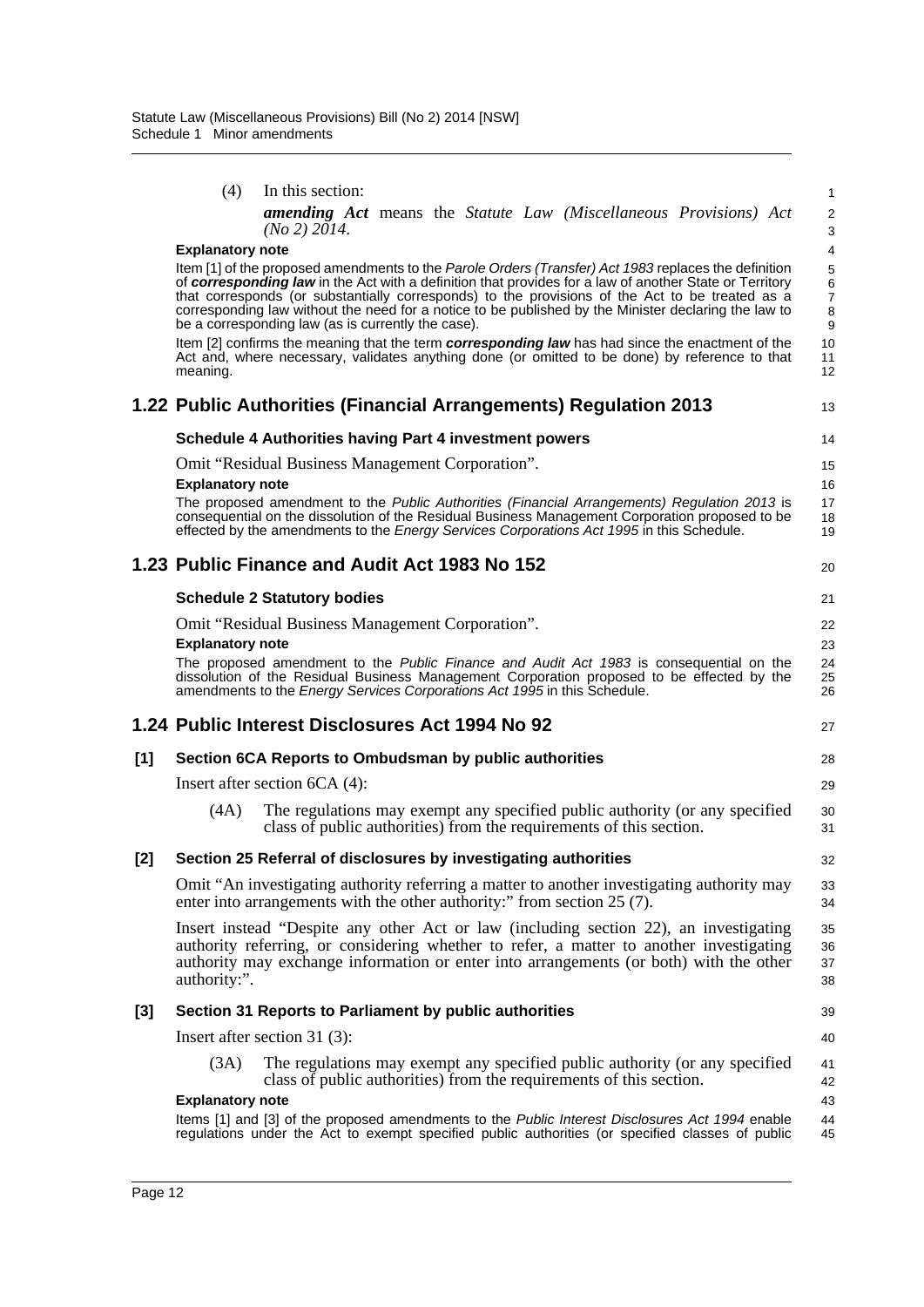authorities) from requirements to provide reports to the Ombudsman and to Parliament about the public authority's obligations under the Act. Item [2] enables an investigating authority referring, or considering whether to refer, a matter to another investigating authority to exchange information or enter into arrangements with the other investigating authority. In particular, the investigating authority may exchange information or enter into arrangements with the other authority to avoid duplication of action, to allow the efficient and effective use of both authorities' resources and to ensure that action is taken in a manner providing the most effective result. **1.25 Residential (Land Lease) Communities Act 2013 No 97 [1] Section 4 Definitions** Insert in alphabetical order in section 4 (1): *disclosure statement* means a disclosure statement provided in accordance with section 21. **[2] Section 118 Termination by operator** Omit "the operator's agent" from section 118 (2). Insert instead "a person acting on behalf of the operator". **Explanatory note** Item [1] of the proposed amendments to the *Residential (Land Lease) Communities Act 2013* clarifies the meaning of "disclosure statement" (which is a term used in various provisions of the Act) by cross-referring to the provision of the Act that requires disclosure statements to be provided and describes their contents. Item [2] broadens the operation of section 118 of the Act to allow employees and other persons authorised by the operator of a community under a site agreement to sign a termination notice terminating the agreement with a home owner. **1.26 Residential Tenancies Act 2010 No 42 [1] Section 95 Occupants remaining in residential premises** Insert after section 95 (3): (4) The Tribunal is not to make an order for possession of the residential premises if the tenant is prohibited by an apprehended violence order from having access to the residential premises while the occupant resides in the premises and the occupant has not had a reasonable opportunity to obtain a final apprehended violence order and to apply to the Tribunal for an order under section 79. **[2] Section 177 Constitution of Rental Bond Board** Omit section 177 (5) (including the note). Insert instead: (5) Persons may be employed in the Public Service under the *Government Sector Employment Act 2013* to enable the Board to exercise its functions. **Note.** Section 59 of the *Government Sector Employment Act 2013* provides that the persons so employed (or whose services the Board makes use of) may be referred to as officers or employees, or members of staff, of the Board. Section 47A of the *Constitution Act 1902* precludes the Board from employing staff. **[3] Section 218 Limit on period of listing** Omit "national privacy principles" from section 218 (1) (a). Insert instead "Australian Privacy Principles". 1 2 3 4 5 6 7 8 9 10 11 12 13 14 15 16 17 18 19 20 21 22 23 24 25 26 27 28 29 30 31 32 33 34 35 36 37 38 39 40 41 42 43 44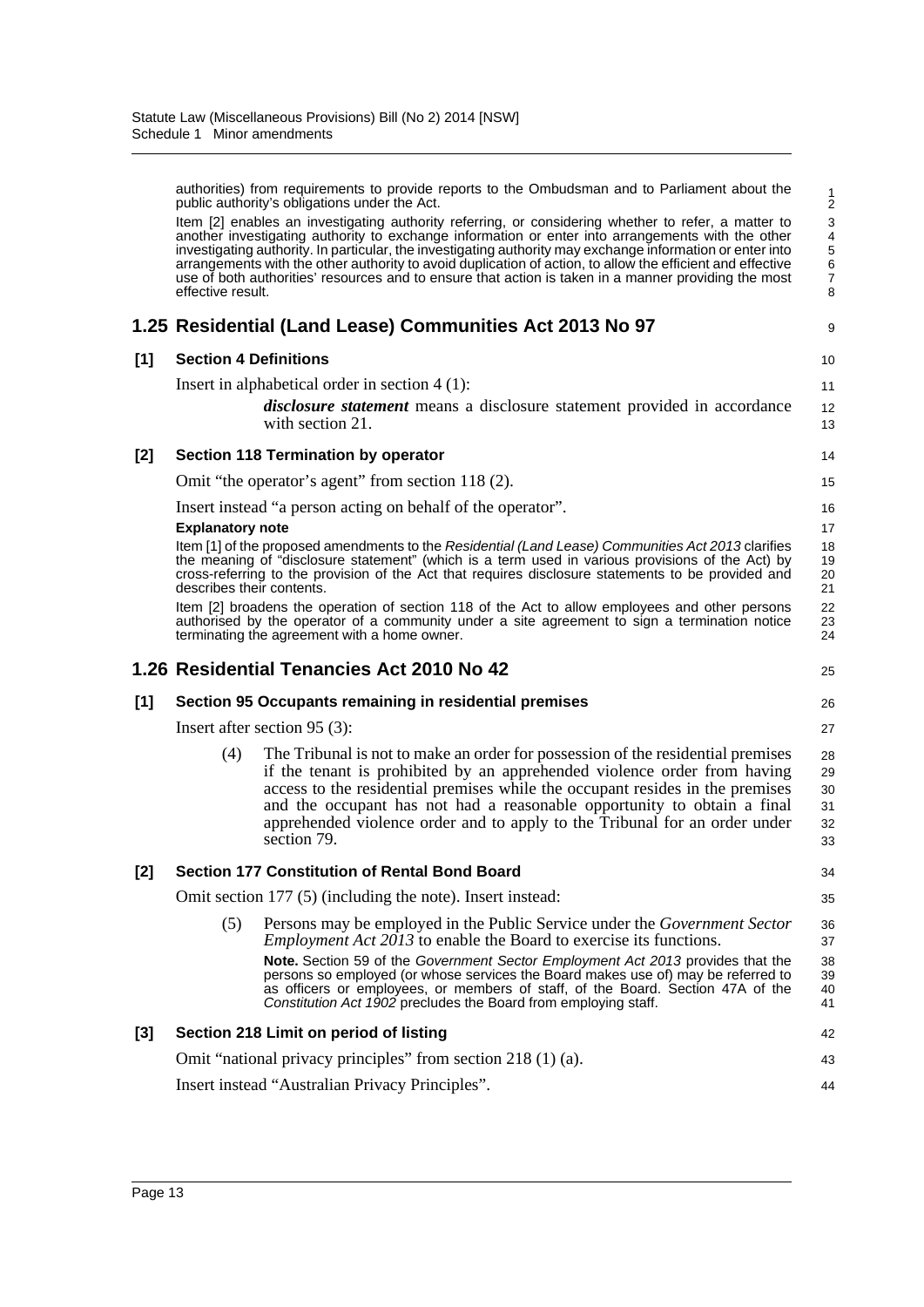| [4]   | <b>Section 218 (4)</b>               |         |                  |                                                                                                                                                                                                                                                                                                                                                                                                                                                                                                | 1                          |
|-------|--------------------------------------|---------|------------------|------------------------------------------------------------------------------------------------------------------------------------------------------------------------------------------------------------------------------------------------------------------------------------------------------------------------------------------------------------------------------------------------------------------------------------------------------------------------------------------------|----------------------------|
|       | Omit the subsection. Insert instead: |         |                  |                                                                                                                                                                                                                                                                                                                                                                                                                                                                                                | $\overline{c}$             |
|       | (4)                                  |         | In this section: |                                                                                                                                                                                                                                                                                                                                                                                                                                                                                                | 3                          |
|       |                                      |         |                  | <b>Australian Privacy Principles</b> has the same meaning as in the Privacy<br>Act 1988 of the Commonwealth.                                                                                                                                                                                                                                                                                                                                                                                   | 4<br>5                     |
| [5]   |                                      |         |                  | Schedule 1 Membership and procedure of Rental Bond Board                                                                                                                                                                                                                                                                                                                                                                                                                                       | 6                          |
|       | Omit clause 8 (1). Insert instead:   |         |                  |                                                                                                                                                                                                                                                                                                                                                                                                                                                                                                | 7                          |
|       | (1)                                  | member. |                  | The provisions of the <i>Government Sector Employment Act 2013</i> relating to the<br>employment of Public Service employees do not apply to an appointed                                                                                                                                                                                                                                                                                                                                      | 8<br>9<br>10               |
|       | <b>Explanatory note</b>              |         |                  |                                                                                                                                                                                                                                                                                                                                                                                                                                                                                                | 11                         |
|       |                                      |         |                  | Item [1] of the proposed amendments to the Residential Tenancies Act 2010 ensures that a landlord<br>cannot obtain possession of residential premises after a tenant has vacated those premises if the<br>remaining occupant has obtained an interim or other apprehended violence order against the tenant<br>and has not had a reasonable opportunity to obtain a final apprehended violence order and to obtain<br>an order from the Tribunal to be recognised as a tenant of the premises. | 12<br>13<br>14<br>15<br>16 |
|       | Employment Act 2013.                 |         |                  | Items [2] and [5] update provisions as a consequence of the enactment of the Government Sector                                                                                                                                                                                                                                                                                                                                                                                                 | 17<br>18                   |
|       |                                      |         |                  | Items [3] and [4] update references to principles that have been renamed by a Commonwealth Act.                                                                                                                                                                                                                                                                                                                                                                                                | 19                         |
|       |                                      |         |                  | 1.27 Security Industry Act 1997 No 157                                                                                                                                                                                                                                                                                                                                                                                                                                                         | 20                         |
| [1]   | <b>Section 11 Class 1 licences</b>   |         |                  |                                                                                                                                                                                                                                                                                                                                                                                                                                                                                                | 21                         |
|       | Insert after section 11 $(2)$ :      |         |                  |                                                                                                                                                                                                                                                                                                                                                                                                                                                                                                | 22                         |
|       | (3)                                  |         |                  | A class 1A, class 1B, class 1C, class 1E or class 1F licence does not authorise<br>the licensee to carry on a security activity with a dog.                                                                                                                                                                                                                                                                                                                                                    | 23<br>24                   |
| $[2]$ | <b>Section 12 Class 2 licences</b>   |         |                  |                                                                                                                                                                                                                                                                                                                                                                                                                                                                                                | 25                         |
|       |                                      |         |                  | Omit section $12(1)(a)$ and (b). Insert instead:                                                                                                                                                                                                                                                                                                                                                                                                                                               | 26                         |
|       |                                      | (a)     |                  | class 2A—authorises the licensee:                                                                                                                                                                                                                                                                                                                                                                                                                                                              | 27                         |
|       |                                      |         | (i)              | to sell security methods or principles, and                                                                                                                                                                                                                                                                                                                                                                                                                                                    | 28                         |
|       |                                      |         | (ii)             | to act as a consultant by identifying and analysing security risks<br>and providing solutions and management strategies to minimise<br>those security risks,                                                                                                                                                                                                                                                                                                                                   | 29<br>30<br>31             |
|       |                                      | (b)     |                  | class 2B—authorises the licensee:                                                                                                                                                                                                                                                                                                                                                                                                                                                              | 32                         |
|       |                                      |         | (i)              | to sell, and provide advice in relation to, security equipment, and                                                                                                                                                                                                                                                                                                                                                                                                                            | 33                         |
|       |                                      |         | (ii)             | to sell the services of persons to carry on any security activity,<br>and                                                                                                                                                                                                                                                                                                                                                                                                                      | 34<br>35                   |
|       |                                      |         | (iii)            | to act as an agent for, or otherwise obtain contracts for, the supply<br>of persons to carry on any security activity, the supply of any<br>security equipment or the supply of any security activity, and                                                                                                                                                                                                                                                                                     | 36<br>37<br>38             |
|       |                                      |         | (iv)             | to broker any security activity by acting as an intermediary to<br>negotiate and obtain any such activity for a person in return for a<br>commission or financial benefit,                                                                                                                                                                                                                                                                                                                     | 39<br>40<br>41             |
| $[3]$ |                                      |         |                  | Section 21 Grant and conditions of licence and renewal of licence                                                                                                                                                                                                                                                                                                                                                                                                                              | 42                         |
|       | from section 21 $(1)(a)$ .           |         |                  | Omit "and nominate a place where the person is to collect the licence or renewed licence"                                                                                                                                                                                                                                                                                                                                                                                                      | 43<br>44                   |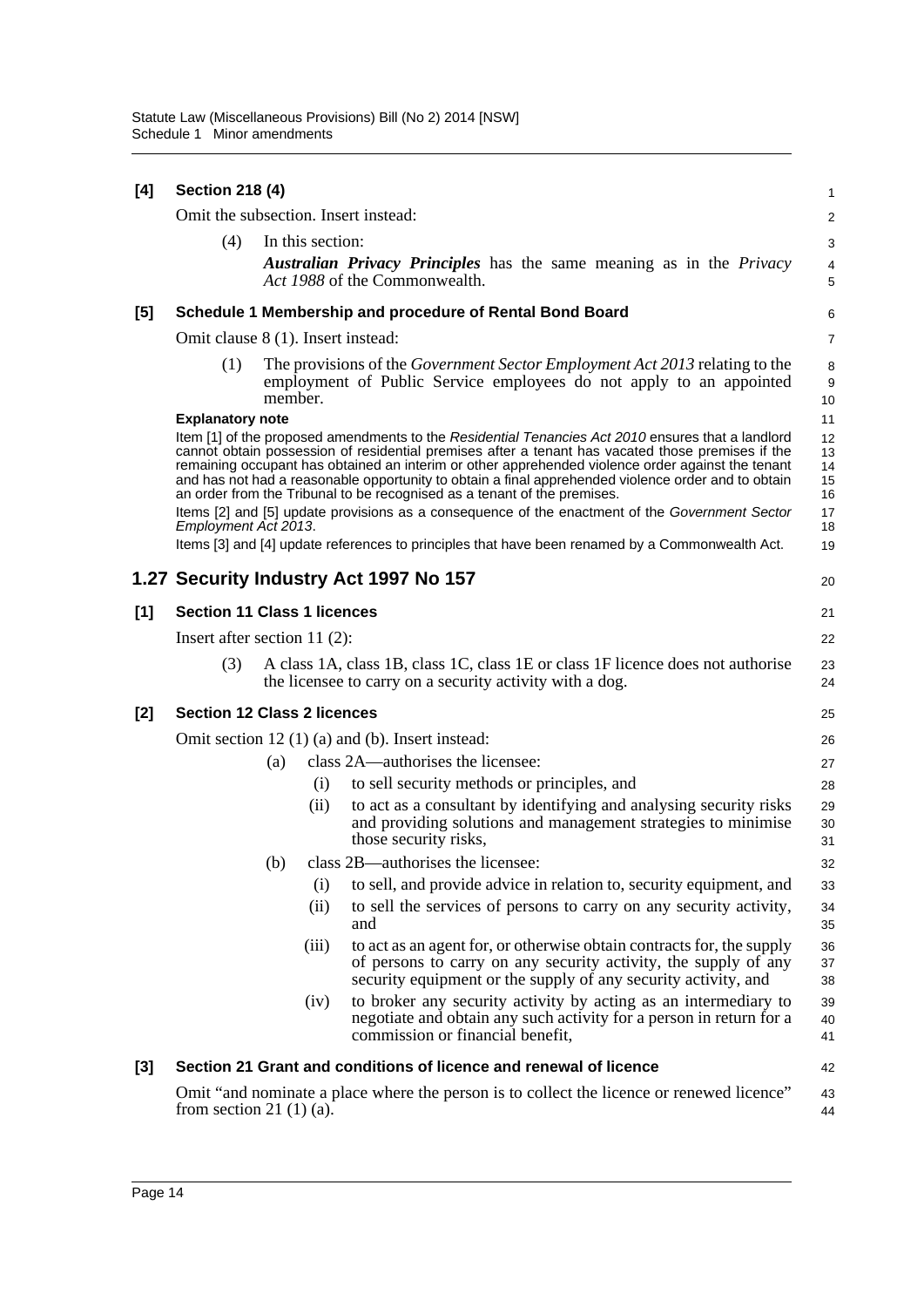| [4]   | <b>Section 21 (4)</b>             |     |                                                                                                                                                                                                                                                                                                                                                                                                                                                                                                                                         | $\mathbf{1}$               |
|-------|-----------------------------------|-----|-----------------------------------------------------------------------------------------------------------------------------------------------------------------------------------------------------------------------------------------------------------------------------------------------------------------------------------------------------------------------------------------------------------------------------------------------------------------------------------------------------------------------------------------|----------------------------|
|       | Omit the subsection.              |     |                                                                                                                                                                                                                                                                                                                                                                                                                                                                                                                                         | 2                          |
| [5]   | <b>Section 22 Form of licence</b> |     |                                                                                                                                                                                                                                                                                                                                                                                                                                                                                                                                         | 3                          |
|       |                                   |     | Omit section 22 (3). Insert instead:                                                                                                                                                                                                                                                                                                                                                                                                                                                                                                    | 4                          |
|       | (3)                               |     | A class 1 or class 2 licence must contain a recent photograph of the licensee<br>and bear the signature of the licensee.                                                                                                                                                                                                                                                                                                                                                                                                                | 5<br>6                     |
|       | (4)                               |     | The Commissioner may determine that a master licence is to contain a recent<br>photograph of the licensee or bear the signature of the licensee (or both).                                                                                                                                                                                                                                                                                                                                                                              | $\overline{7}$<br>8        |
|       | (5)                               |     | A requirement under this section for a licence to contain a photograph is<br>satisfied only if the licence contains a photograph obtained in accordance with<br>arrangements determined by the Commissioner.                                                                                                                                                                                                                                                                                                                            | 9<br>10<br>11              |
| [6]   | <b>Section 23F</b>                |     |                                                                                                                                                                                                                                                                                                                                                                                                                                                                                                                                         | 12                         |
|       | Insert after section 23E:         |     |                                                                                                                                                                                                                                                                                                                                                                                                                                                                                                                                         | 13                         |
|       | 23F                               |     | Special conditions-class 1A, 1B, 1C, 1E or 1F licensee not to use dog                                                                                                                                                                                                                                                                                                                                                                                                                                                                   | 14                         |
|       |                                   |     | It is a condition of every class 1A, class 1B, class 1C, class 1E or class 1F<br>licence that the licensee must not carry on the security activity authorised by<br>the licence with a dog.                                                                                                                                                                                                                                                                                                                                             | 15<br>16<br>17             |
| $[7]$ | <b>Section 24 Term of licence</b> |     |                                                                                                                                                                                                                                                                                                                                                                                                                                                                                                                                         | 18                         |
|       |                                   |     | Omit section 24 (1A). Insert instead:                                                                                                                                                                                                                                                                                                                                                                                                                                                                                                   | 19                         |
|       | (1A)                              |     | A class 1 or class 2 licence, other than a renewed licence, comes into force:                                                                                                                                                                                                                                                                                                                                                                                                                                                           | 20                         |
|       |                                   | (a) | on the day on which the licence is collected, or                                                                                                                                                                                                                                                                                                                                                                                                                                                                                        | 21                         |
|       |                                   | (b) | if the licence is posted to the licensee—4 working days after the latest<br>photograph of the licensee was taken for the purpose of its reproduction<br>on the licence.                                                                                                                                                                                                                                                                                                                                                                 | 22<br>23<br>24             |
|       | (IAA)                             |     | A master licence, other than a renewed licence, comes into force on the date<br>specified in the licence.                                                                                                                                                                                                                                                                                                                                                                                                                               | 25<br>26                   |
| [8]   | <b>Section 24 (3)</b>             |     |                                                                                                                                                                                                                                                                                                                                                                                                                                                                                                                                         | 27                         |
|       | Omit the subsection.              |     |                                                                                                                                                                                                                                                                                                                                                                                                                                                                                                                                         | 28                         |
| $[9]$ |                                   |     | Section 29 Right to seek administrative review from Civil and Administrative Tribunal                                                                                                                                                                                                                                                                                                                                                                                                                                                   | 29                         |
|       | and $(a1)$ .                      |     | Omit "(other than by operation of section 24 (3))" wherever occurring in section 29 (1) (a)                                                                                                                                                                                                                                                                                                                                                                                                                                             | 30<br>31                   |
| [10]  |                                   |     | Section 47 Certificate and other evidence                                                                                                                                                                                                                                                                                                                                                                                                                                                                                               | 32                         |
|       |                                   |     | Omit section 47 (1) (h). Insert instead:                                                                                                                                                                                                                                                                                                                                                                                                                                                                                                | 33                         |
|       |                                   | (h) | that a penalty notice had been issued to a specified person for a specified<br>offence against this Act or the regulations and that the amount of the<br>penalty had or had not been paid on a specified day,                                                                                                                                                                                                                                                                                                                           | 34<br>35<br>36             |
|       | <b>Explanatory note</b>           |     |                                                                                                                                                                                                                                                                                                                                                                                                                                                                                                                                         | 37                         |
|       |                                   |     | Item [1] of the proposed amendments to the Security Industry Act 1997 provides that a class 1A,<br>class 1B, class 1C, class 1E or class 1F licence does not authorise the licensee to carry on a security<br>activity with a dog. Item [6] is a related amendment, which makes it a condition of these classes of<br>licence that the licensee does not carry on the security activity authorised by the licence with a dog.<br>Item [2] clarifies that the security activities that a class 2A or class 2B licence authorises include | 38<br>39<br>40<br>41<br>42 |
|       |                                   |     | certain activities specified in the definition of security activity in the Act. In particular, the amendment                                                                                                                                                                                                                                                                                                                                                                                                                            | 43                         |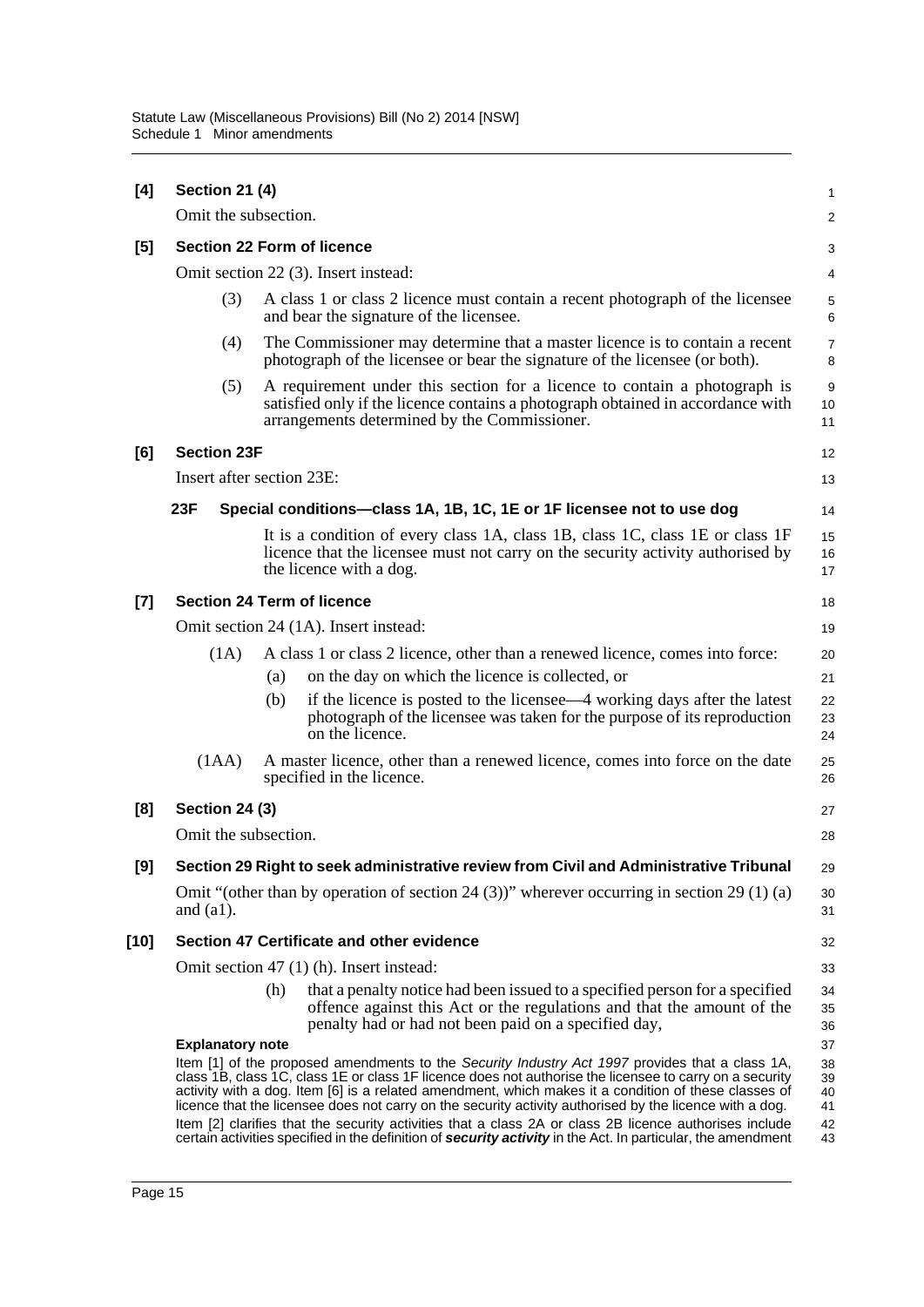clarifies that the authority conferred by a class 2A licence includes selling security methods or principles and that the authority conferred by a class 2B licence includes acting as an agent, broker or intermediary in certain circumstances.

Items [3] and [4] omit provisions that require the Commissioner of Police to nominate a place where an applicant for a licence is to collect the licence, since it is the practice now for licences to be collected or posted. Items [8] and [9] make consequential amendments.

Item [5] requires class 1 and class 2 licences to contain a recent photograph of the licensee and bear the licensee's signature. Photographs and signatures can currently be required at the discretion of the Commissioner, whose practice is to require photographs and signatures for all class 1 and class 2 licences but not for master licences. Under the amended provision, the Commissioner retains the discretion to require a photograph or signature (or both) in the case of master licences.

Item [7] specifies when a licence (other than a renewed licence) comes into force, replacing a current provision stating that a licence comes into force on the day on which it is collected. In particular, the amendment provides that a master licence comes into force on the date specified in the licence, and that a class 1 or 2 licence comes into force on the day on which the licence is collected or (if the licence is posted to the licensee) 4 working days after the relevant photograph of the licensee was taken.

Item [10] enables certificate evidence to be given that a penalty notice had been issued to a specified person for a specified offence (rather than in respect of a licence, as at present, since penalty notices are not necessarily issued to licensees). The amendment also removes the requirement for the certificate to specify that the amount of the penalty had or had not been paid in the time specified by the penalty notice (to reflect the fact that a penalty notice may be paid after that time, for instance, after the person has been served with a penalty reminder notice or a penalty notice enforcement order).

|     |                                    |      | 1.28 Sporting Venues Authorities Act 2008 No 65                                                                                                                                                                                                                                                                                                                                                                    | 25                         |
|-----|------------------------------------|------|--------------------------------------------------------------------------------------------------------------------------------------------------------------------------------------------------------------------------------------------------------------------------------------------------------------------------------------------------------------------------------------------------------------------|----------------------------|
| [1] | <b>Section 3 Definitions</b>       |      |                                                                                                                                                                                                                                                                                                                                                                                                                    | 26                         |
|     |                                    |      | Omit the definition of <i>member of staff</i> from section $3(1)$ .                                                                                                                                                                                                                                                                                                                                                | 27                         |
| [2] |                                    |      | <b>Section 9 Functions of State Sporting Venues Authority</b>                                                                                                                                                                                                                                                                                                                                                      | 28                         |
|     | Insert after section $9(1)(c)$ :   |      |                                                                                                                                                                                                                                                                                                                                                                                                                    | 29                         |
|     |                                    | (c1) | to establish and manage community facilities and to establish and<br>manage facilities for community and recreational purposes (whether or<br>not on the authority's land),                                                                                                                                                                                                                                        | 30<br>31<br>32             |
| [3] | Section 9 (4)                      |      |                                                                                                                                                                                                                                                                                                                                                                                                                    | 33                         |
|     |                                    |      | Omit the subsection (including the note). Insert instead:                                                                                                                                                                                                                                                                                                                                                          | 34                         |
|     | (4)                                |      | Persons may be employed in the Public Service under the <i>Government Sector</i><br><i>Employment Act 2013</i> to enable the State Sporting Venues Authority to<br>exercise its functions.                                                                                                                                                                                                                         | 35<br>36<br>37             |
|     |                                    |      | <b>Note.</b> Section 59 of the Government Sector Employment Act 2013 provides that the<br>persons so employed (or whose services the State Sporting Venues Authority makes<br>use of) may be referred to as officers or employees, or members of staff, of the State<br>Sporting Venues Authority. Section 47A of the Constitution Act 1902 precludes the<br>State Sporting Venues Authority from employing staff. | 38<br>39<br>40<br>41<br>42 |
| [4] |                                    |      | Section 21 Functions of regional sporting venues authorities                                                                                                                                                                                                                                                                                                                                                       | 43                         |
|     | Insert after section 21 $(1)$ (g): |      |                                                                                                                                                                                                                                                                                                                                                                                                                    | 44                         |
|     |                                    | (h)  | to ensure that proper asset management plans are in place and are<br>implemented for the authority's land.                                                                                                                                                                                                                                                                                                         | 45<br>46                   |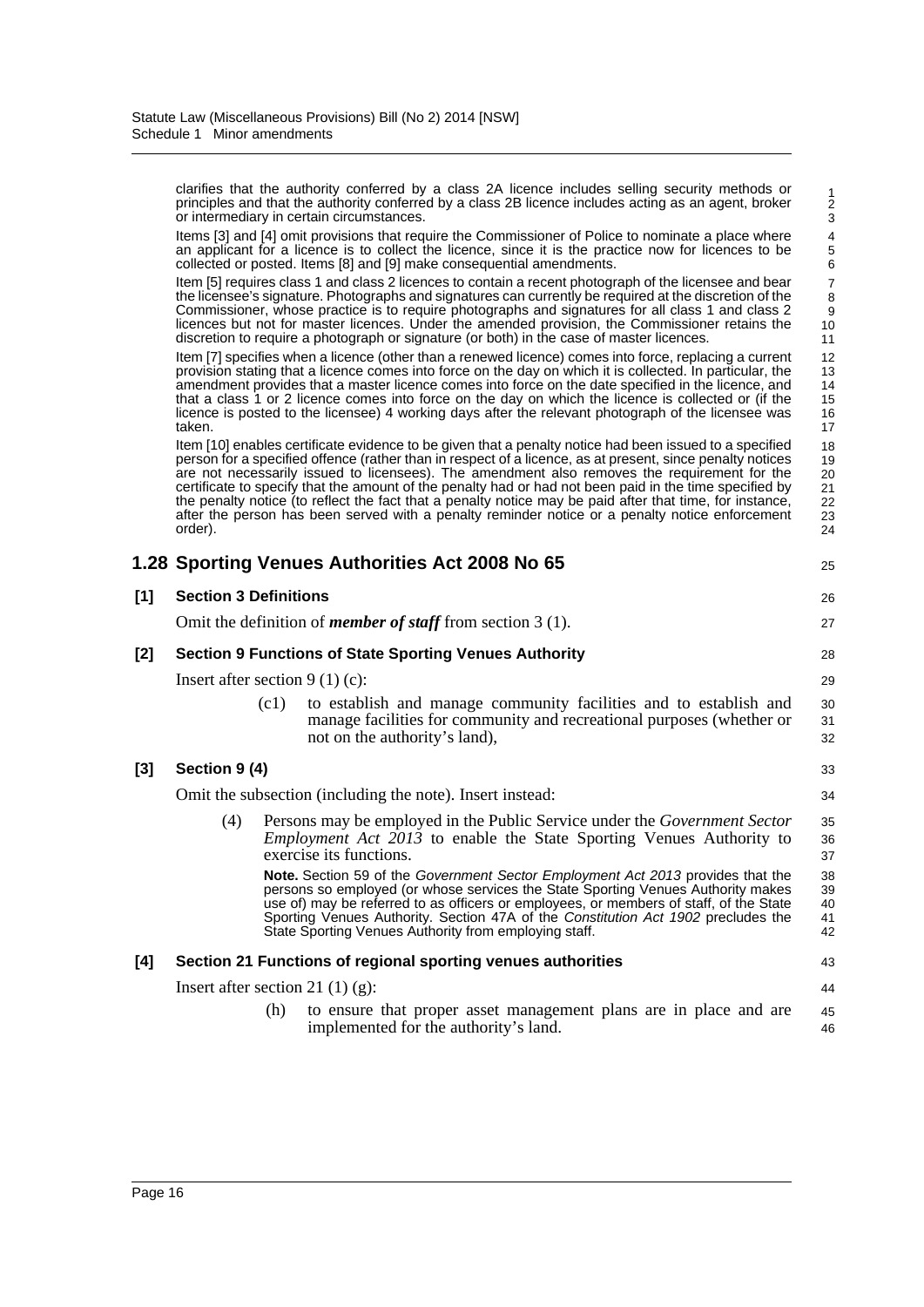| [5] | <b>Section 21 (5)</b>     |                                                           |                                                                                                                                                                                                                                                                                                                                                                                                                  | 1                                                      |
|-----|---------------------------|-----------------------------------------------------------|------------------------------------------------------------------------------------------------------------------------------------------------------------------------------------------------------------------------------------------------------------------------------------------------------------------------------------------------------------------------------------------------------------------|--------------------------------------------------------|
|     |                           | Omit the subsection (including the note). Insert instead: |                                                                                                                                                                                                                                                                                                                                                                                                                  | 2                                                      |
|     | (5)                       | exercise its functions.                                   | Persons may be employed in the Public Service under the Government Sector<br>Employment Act 2013 to enable a regional sporting venues authority to                                                                                                                                                                                                                                                               | 3<br>4<br>5                                            |
|     |                           |                                                           | Note. Section 59 of the Government Sector Employment Act 2013 provides that the<br>persons so employed (or whose services a regional sporting venues authority makes<br>use of) may be referred to as officers or employees, or members of staff, of the regional<br>sporting venues authority. Section 47A of the Constitution Act 1902 precludes a<br>regional sporting venues authority from employing staff. | $\,6$<br>$\overline{7}$<br>8<br>$\boldsymbol{9}$<br>10 |
| [6] | <b>Section 37 Rangers</b> |                                                           |                                                                                                                                                                                                                                                                                                                                                                                                                  | 11                                                     |
|     |                           | Omit section 37 (1). Insert instead:                      |                                                                                                                                                                                                                                                                                                                                                                                                                  | 12                                                     |
|     | (1)                       | for the purposes of this Act:                             | The Chief Executive may appoint any of the following persons to be a ranger                                                                                                                                                                                                                                                                                                                                      | 13<br>14                                               |
|     |                           | (a)<br><i>Employment Act 2013</i> , or                    | a person employed in the Public Service under the Government Sector                                                                                                                                                                                                                                                                                                                                              | 15<br>16                                               |
|     |                           | (b)                                                       | a person of a class prescribed by the regulations.                                                                                                                                                                                                                                                                                                                                                               | 17                                                     |
| [7] |                           | Section 37 (3) and (4) (e)                                |                                                                                                                                                                                                                                                                                                                                                                                                                  | 18                                                     |
|     |                           |                                                           | Omit "Director-General" wherever occurring. Insert instead "Chief Executive".                                                                                                                                                                                                                                                                                                                                    | 19                                                     |
| [8] | Section 37 (6) and (7)    |                                                           |                                                                                                                                                                                                                                                                                                                                                                                                                  | 20                                                     |
|     |                           | Insert after section $37(5)$ :                            |                                                                                                                                                                                                                                                                                                                                                                                                                  | 21                                                     |
|     | (6)                       | employed in the Office of Sport.                          | The Chief Executive may delegate the exercise of any function of the Chief<br>Executive under this section (other than this power of delegation) to a person                                                                                                                                                                                                                                                     | 22<br>23<br>24                                         |
|     | (7)                       | In this section:                                          |                                                                                                                                                                                                                                                                                                                                                                                                                  | 25                                                     |
|     |                           |                                                           | <b>Chief Executive</b> means the Chief Executive of the Office of Sport.                                                                                                                                                                                                                                                                                                                                         | 26                                                     |
| [9] |                           |                                                           | Schedule 2 Members and procedure of boards of management                                                                                                                                                                                                                                                                                                                                                         | 27                                                     |
|     |                           | Omit clause 9 (1). Insert instead:                        |                                                                                                                                                                                                                                                                                                                                                                                                                  | 28                                                     |
|     | (1)                       |                                                           | The provisions of the <i>Government Sector Employment Act 2013</i> relating to the<br>employment of Public Service employees do not apply to a member.                                                                                                                                                                                                                                                           | 29<br>30                                               |
|     | <b>Explanatory note</b>   |                                                           |                                                                                                                                                                                                                                                                                                                                                                                                                  | 31                                                     |
|     | consistent.               |                                                           | Items [2] and [4] of the proposed amendments to the Sporting Venues Authorities Act 2008 (the<br><b>Principal Act</b> ) amend the functions of the State Sporting Venues Authority and each regional sporting<br>venues authority (currently only Venues NSW) so as to ensure that the functions of those bodies are                                                                                             | 32<br>33<br>34<br>35                                   |
|     |                           | Sector Employment Act 2013.                               | Items [1], [3], [5], [6] and [9] update provisions as a consequence of the enactment of the Government                                                                                                                                                                                                                                                                                                           | 36<br>37                                               |
|     |                           | Department of Education and Communities to that Office.   | Item [6] also, as well as items [7] and [8], replaces references to the Director-General of the<br>Department of Education and Communities with references to the Chief Executive of the Office of<br>Sport to take account of the establishment of the Office of Sport and the transfer of parts of the                                                                                                         | 38<br>39<br>40<br>41                                   |
|     |                           | provision of identity cards to those rangers.             | Item [8] also gives the Chief Executive of the Office of Sport a power to delegate the exercise of the<br>Chief Executive's functions under section 37 of the Principal Act to a person employed in the Office<br>of Sport. Those functions relate to the appointment of rangers under the Principal Act and the                                                                                                 | 42<br>43<br>44<br>45                                   |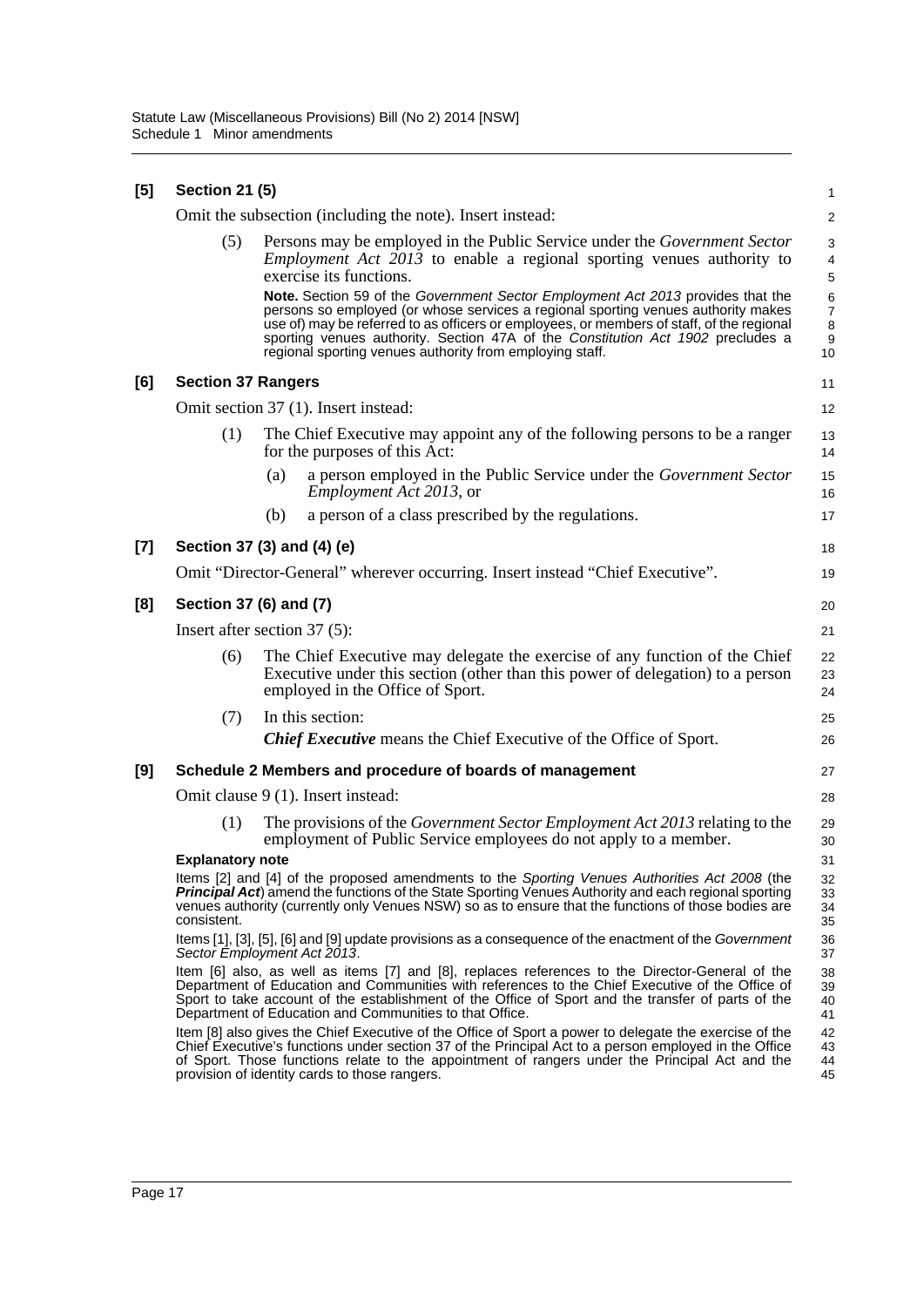|       |                                |     | 1.29 State Authorities Non-contributory Superannuation Act 1987 No 212                                                                                                                                                                                                                                                                                      | 1                          |
|-------|--------------------------------|-----|-------------------------------------------------------------------------------------------------------------------------------------------------------------------------------------------------------------------------------------------------------------------------------------------------------------------------------------------------------------|----------------------------|
|       | <b>Schedule 1 Employers</b>    |     |                                                                                                                                                                                                                                                                                                                                                             | $\overline{c}$             |
|       | <b>Explanatory note</b>        |     | Omit "Residual Business Management Corporation" from Part 1.<br>The proposed amendment to the State Authorities Non-contributory Superannuation Act 1987 is<br>consequential on the dissolution of the Residual Business Management Corporation proposed to be<br>effected by the amendments to the Energy Services Corporations Act 1995 in this Schedule. | 3<br>4<br>5<br>6<br>7      |
|       |                                |     | 1.30 Superannuation Act 1916 No 28                                                                                                                                                                                                                                                                                                                          | 8                          |
|       |                                |     | <b>Schedule 3 List of employers</b>                                                                                                                                                                                                                                                                                                                         | 9                          |
|       | <b>Explanatory note</b>        |     | Omit "Residual Business Management Corporation" from Part 1.<br>The proposed amendment to the Superannuation Act 1916 is consequential on the dissolution of the<br>Residual Business Management Corporation proposed to be effected by the amendments to the<br>Energy Services Corporations Act 1995 in this Schedule.                                    | 10<br>11<br>12<br>13<br>14 |
|       |                                |     | 1.31 Tattoo Parlours Act 2012 No 32                                                                                                                                                                                                                                                                                                                         | 15                         |
| [1]   | The whole Act                  |     |                                                                                                                                                                                                                                                                                                                                                             | 16                         |
|       |                                |     | Omit "Director-General" and "Director-General's" wherever occurring.                                                                                                                                                                                                                                                                                        | 17                         |
|       |                                |     | Insert instead "Chief Executive" and "Chief Executive's", respectively.                                                                                                                                                                                                                                                                                     | 18                         |
| $[2]$ | <b>Section 3 Definitions</b>   |     |                                                                                                                                                                                                                                                                                                                                                             | 19                         |
|       |                                |     | Omit the definition of <i>Director-General</i> from section 3 (1).                                                                                                                                                                                                                                                                                          | 20                         |
|       | Insert in alphabetical order:  |     |                                                                                                                                                                                                                                                                                                                                                             | 21                         |
|       |                                |     | <b>Chief Executive means:</b>                                                                                                                                                                                                                                                                                                                               | 22                         |
|       |                                | (a) | the Commissioner for Fair Trading, Office of Finance and Services, or                                                                                                                                                                                                                                                                                       | 23                         |
|       |                                | (b) | if there is no such position in that office—the Chief Executive of the<br>Office of Finance and Services.                                                                                                                                                                                                                                                   | 24<br>25                   |
| $[3]$ |                                |     | <b>Section 17 Duration of licence</b>                                                                                                                                                                                                                                                                                                                       | 26                         |
|       | Insert after section $17(4)$ : |     |                                                                                                                                                                                                                                                                                                                                                             | 27                         |
|       | (5)                            |     | If an application for a new licence made by the holder of an existing licence is<br>received by the Chief Executive no later than 28 days before the date on which<br>the existing licence is due to expire, the existing licence is taken to continue in<br>force until the application is determined by the Chief Executive.                              | 28<br>29<br>30<br>31       |
|       | <b>Explanatory note</b>        |     |                                                                                                                                                                                                                                                                                                                                                             | 32                         |
|       |                                |     | Items [1] and [2] of the proposed amendments to the Tattoo Parlours Act 2012 update terminology as<br>a consequence of the enactment of the Government Sector Employment Act 2013. Consequential<br>amendments to the Tattoo Parlours Regulation 2013 are contained in Schedule 2.                                                                          | 33<br>34<br>35             |
|       |                                |     | Item [3] provides that, if the holder of an existing licence applies for a new licence, the existing licence<br>remains in force until the application is determined, so long as the application is lodged at least 28<br>days before the existing licence is due to expire.                                                                                | 36<br>37<br>38             |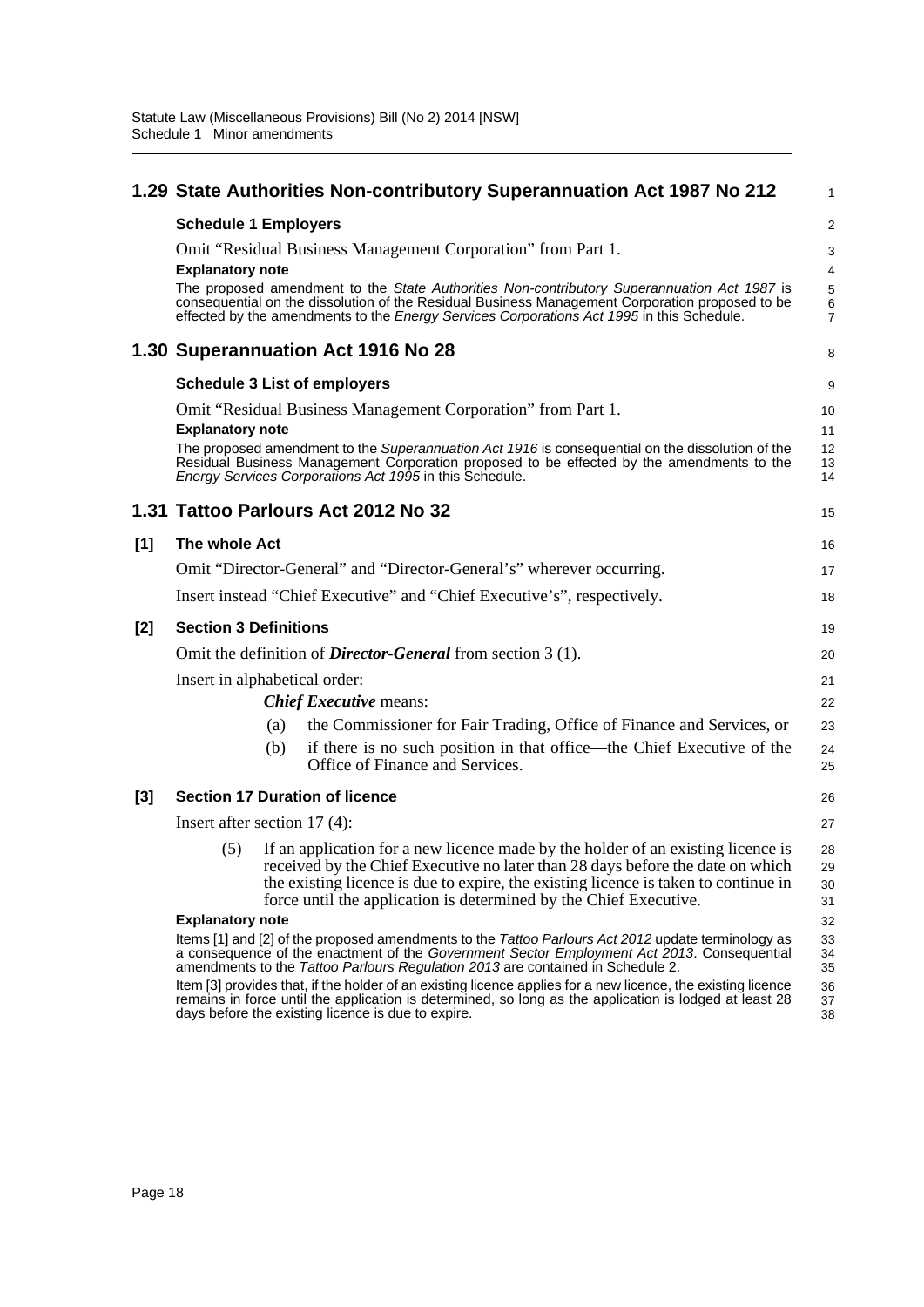|       | 1.32 Transport Administration Act 1988 No 109                                                                                                                                                                                                                                                                                                                                                                                                                                                                                          | 1                       |
|-------|----------------------------------------------------------------------------------------------------------------------------------------------------------------------------------------------------------------------------------------------------------------------------------------------------------------------------------------------------------------------------------------------------------------------------------------------------------------------------------------------------------------------------------------|-------------------------|
|       | <b>Section 70 Payments into RailCorp Fund</b>                                                                                                                                                                                                                                                                                                                                                                                                                                                                                          | $\overline{\mathbf{c}}$ |
|       | Omit ", or under section 95 of the Rail Safety Act 2002 or under the Passenger Transport<br>Act 1990, in connection with railway services operated by RailCorp" from section 70 (d).                                                                                                                                                                                                                                                                                                                                                   | 3<br>4                  |
|       | Insert instead "or under the <i>Passenger Transport Act 1990"</i> .<br><b>Explanatory note</b>                                                                                                                                                                                                                                                                                                                                                                                                                                         | 5<br>6                  |
|       | The proposed amendment to the Transport Administration Act 1988 removes an existing limitation on<br>the kinds of fines and penalties that RailCorp and its subsidiaries may retain. In particular, the fines<br>and penalties need not relate to railway offences (as at present) but will extend to fines and penalties<br>for all offences dealt with by transport officers of RailCorp or its subsidiaries (who deal with offences<br>on all modes of public transport). The amendment also removes a reference to a repealed Act. | 7<br>8<br>9<br>10<br>11 |
|       | 1.33 Warehousemen's Liens Act 1935 No 19                                                                                                                                                                                                                                                                                                                                                                                                                                                                                               | 12                      |
| [1]   | <b>Section 1 Name of Act</b>                                                                                                                                                                                                                                                                                                                                                                                                                                                                                                           | 13                      |
|       | Omit "Warehousemen's Liens Act 1935". Insert instead "Storage Liens Act 1935".                                                                                                                                                                                                                                                                                                                                                                                                                                                         | 14                      |
| [2]   | <b>Section 2 Definitions</b>                                                                                                                                                                                                                                                                                                                                                                                                                                                                                                           | 15                      |
|       | Omit "warehouseman" from the definition of <b>Goods</b> . Insert instead "storer".                                                                                                                                                                                                                                                                                                                                                                                                                                                     | 16                      |
| $[3]$ | Section 2, definition of "Warehouseman"                                                                                                                                                                                                                                                                                                                                                                                                                                                                                                | 17                      |
|       | Omit the definition. Insert instead:                                                                                                                                                                                                                                                                                                                                                                                                                                                                                                   | 18                      |
|       | <b>Storer</b> means a person lawfully engaged in the business of storing goods as a<br>bailee for hire.                                                                                                                                                                                                                                                                                                                                                                                                                                | 19<br>20                |
| [4]   | Sections 3, 4, 5 (Notice of lien-goods deposited by person entrusted with<br>possession) and 6-9A                                                                                                                                                                                                                                                                                                                                                                                                                                      | 21<br>22                |
|       | Omit "warehouseman" and "warehouseman's" wherever occurring.                                                                                                                                                                                                                                                                                                                                                                                                                                                                           | 23                      |
|       | Insert instead "storer" and "storer's", respectively.                                                                                                                                                                                                                                                                                                                                                                                                                                                                                  | 24                      |
| $[5]$ | Sections 5 (2) (b) and 6 (4) (b)                                                                                                                                                                                                                                                                                                                                                                                                                                                                                                       | 25                      |
|       | Omit "of the warehouse" wherever occurring.                                                                                                                                                                                                                                                                                                                                                                                                                                                                                            | 26                      |
| [6]   | <b>Section 12</b>                                                                                                                                                                                                                                                                                                                                                                                                                                                                                                                      | 27                      |
|       | Insert after section 11:                                                                                                                                                                                                                                                                                                                                                                                                                                                                                                               | 28                      |
|       | 12<br>References to warehouseman's lien                                                                                                                                                                                                                                                                                                                                                                                                                                                                                                | 29                      |
|       | A reference in any other Act, in an instrument made under any Act, or in any<br>other document, to a warehouse man's lien is to be construed as a reference to<br>a storer's lien.                                                                                                                                                                                                                                                                                                                                                     | 30<br>31<br>32          |
|       | <b>Explanatory note</b>                                                                                                                                                                                                                                                                                                                                                                                                                                                                                                                | 33                      |
|       | The proposed amendments to the Warehousemen's Liens Act 1935 replace terminology with<br>gender-neutral terminology that is more relevant to the storage industry the Act regulates.                                                                                                                                                                                                                                                                                                                                                   | 34<br>35                |
|       | 1.34 Warehousemen's Liens Regulation 2014                                                                                                                                                                                                                                                                                                                                                                                                                                                                                              | 36                      |
| [1]   | <b>Clause 1 Name of Regulation</b>                                                                                                                                                                                                                                                                                                                                                                                                                                                                                                     | 37                      |
|       | Omit "Warehousemen's Liens Regulation 2014".                                                                                                                                                                                                                                                                                                                                                                                                                                                                                           | 38                      |
|       | Insert instead "Storage Liens Regulation 2014".                                                                                                                                                                                                                                                                                                                                                                                                                                                                                        | 39                      |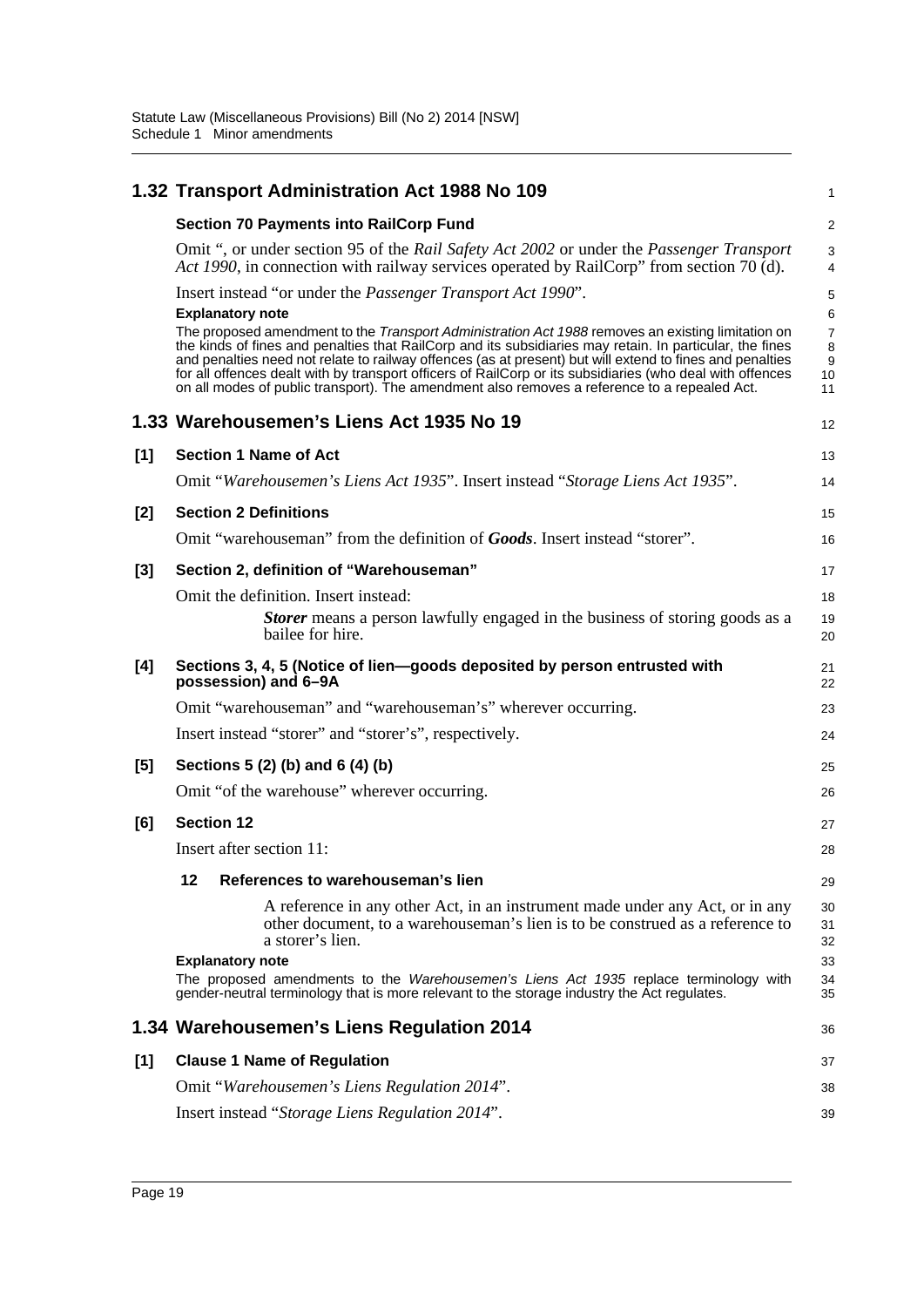| $[2]$ | <b>Clause 3 Definition</b>                                                                                                                                                            | 1              |
|-------|---------------------------------------------------------------------------------------------------------------------------------------------------------------------------------------|----------------|
|       | Omit "Warehousemen's Liens Act 1935" from the definition of the Act.                                                                                                                  | $\overline{2}$ |
|       | Insert instead "Storage Liens Act 1935".                                                                                                                                              | 3              |
| [3]   | <b>Clause 5 Verification of statements of account</b>                                                                                                                                 | $\overline{4}$ |
|       | Omit "warehouseman" and "warehouseman's" wherever occurring.                                                                                                                          | 5              |
|       | Insert instead "storer" and "storer's", respectively.                                                                                                                                 | 6              |
| [4]   | Clause 6 Charges payable to the NSW Trustee and Guardian                                                                                                                              | 7              |
|       | Omit "Warehousemen's Liens Act 1935" from clause 6 (2).                                                                                                                               | 8              |
|       | Insert instead "Storage Liens Act 1935".                                                                                                                                              | 9              |
|       | <b>Explanatory note</b>                                                                                                                                                               | 10             |
|       | The proposed amendments to the Warehousemen's Liens Regulation 2014 are consequential on the<br>amendments proposed to be made to the Warehousemen's Liens Act 1935 by this Schedule. | 11<br>12       |
|       |                                                                                                                                                                                       |                |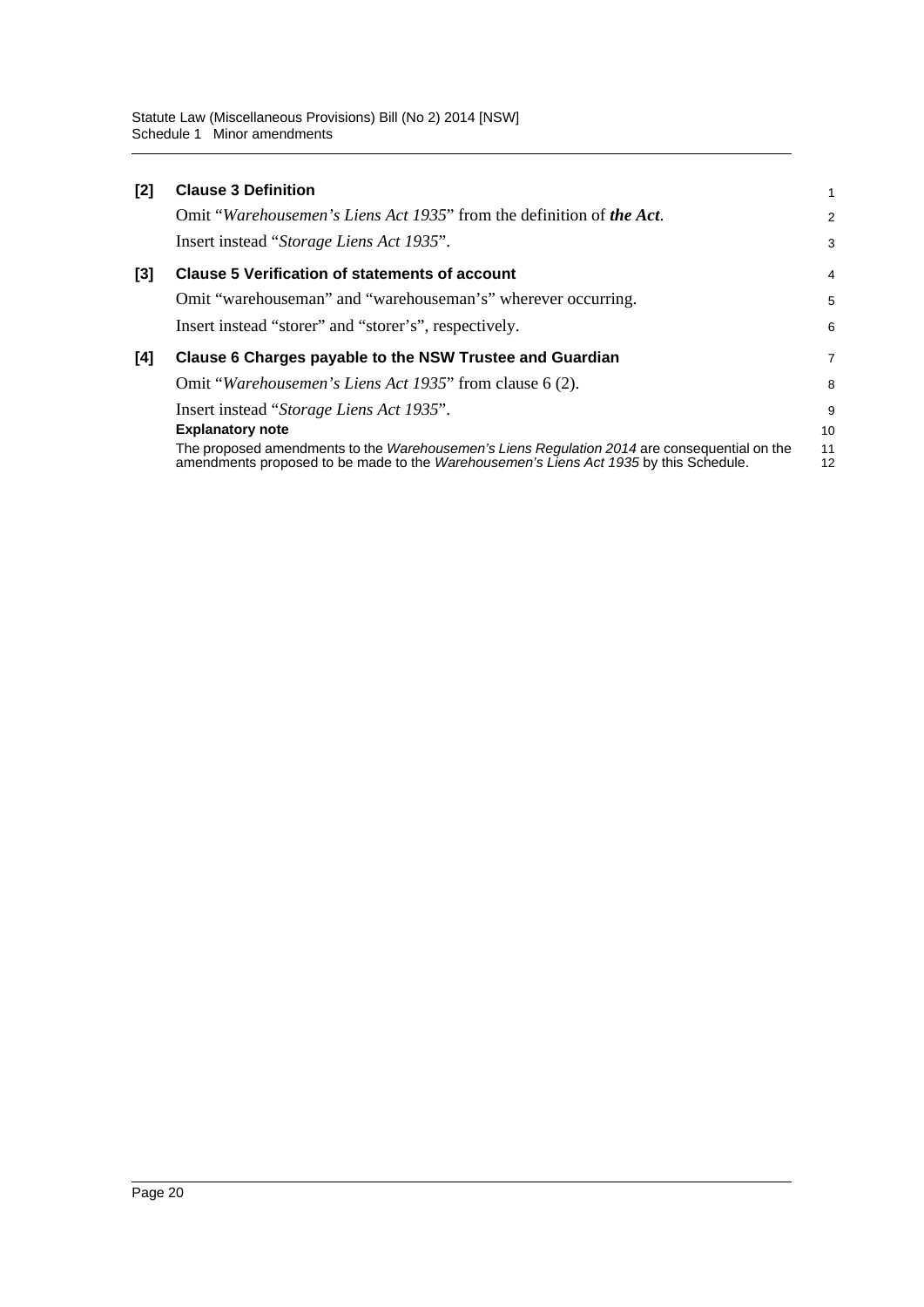<span id="page-24-0"></span>

|       | <b>Schedule 2</b><br>Amendments by way of statute law revision                                                                                                                                                                                 | $\mathbf{1}$                     |
|-------|------------------------------------------------------------------------------------------------------------------------------------------------------------------------------------------------------------------------------------------------|----------------------------------|
| 2.1   | <b>Anti-Discrimination Act 1977 No 48</b>                                                                                                                                                                                                      | $\overline{2}$                   |
| [1]   | Section 54 (3) (c1)<br>Omit the paragraph. Insert instead:<br>(c1)<br>the Co-operatives (Adoption of National Law) Act 2012 and the<br>Co-operatives National Law (NSW),                                                                       | 3<br>4<br>5<br>6                 |
| $[2]$ | Section 57 (1) (a)<br>Omit "Co-operatives Act 1992". Insert instead "Co-operatives National Law (NSW)".<br><b>Explanatory note</b><br>The proposed amendments update references to a repealed Act.                                             | $\overline{7}$<br>8<br>9<br>10   |
| 2.2   | <b>Bail Regulation 2014</b>                                                                                                                                                                                                                    | 11                               |
|       | Clause 43 (b)<br>Omit "Police and".<br><b>Explanatory note</b><br>The proposed amendment updates a reference to a Department.                                                                                                                  | 12<br>13<br>14<br>15             |
| 2.3   | Biofuels Act 2007 No 23                                                                                                                                                                                                                        | 16                               |
| [1]   | The whole Act (except section 24 (1) (a3))<br>Omit "Director-General" and "Director-General's" wherever occurring.<br>Insert instead "Secretary" and "Secretary's", respectively.                                                              | 17<br>18<br>19                   |
| $[2]$ | Section 3 (1)<br>Omit the definition of <i>Director-General</i> . Insert in alphabetical order:<br>Secretary means the Secretary of the Department.                                                                                            | 20<br>21<br>22                   |
| $[3]$ | Section 24 (1) (a5)<br>Omit the paragraph. Insert instead:<br>the Chief Executive of the Office of Finance and Services or the Chief<br>(a5)<br>Executive's nominee,<br><b>Explanatory note</b><br>The proposed amendments update terminology. | 23<br>24<br>25<br>26<br>27<br>28 |
| 2.4   | <b>Biofuels Regulation 2007</b>                                                                                                                                                                                                                | 29                               |
|       | The whole Regulation                                                                                                                                                                                                                           | 30                               |
|       | Omit "Director-General" wherever occurring. Insert instead "Secretary".<br><b>Explanatory note</b><br>The proposed amendment updates terminology.                                                                                              | 31<br>32<br>33                   |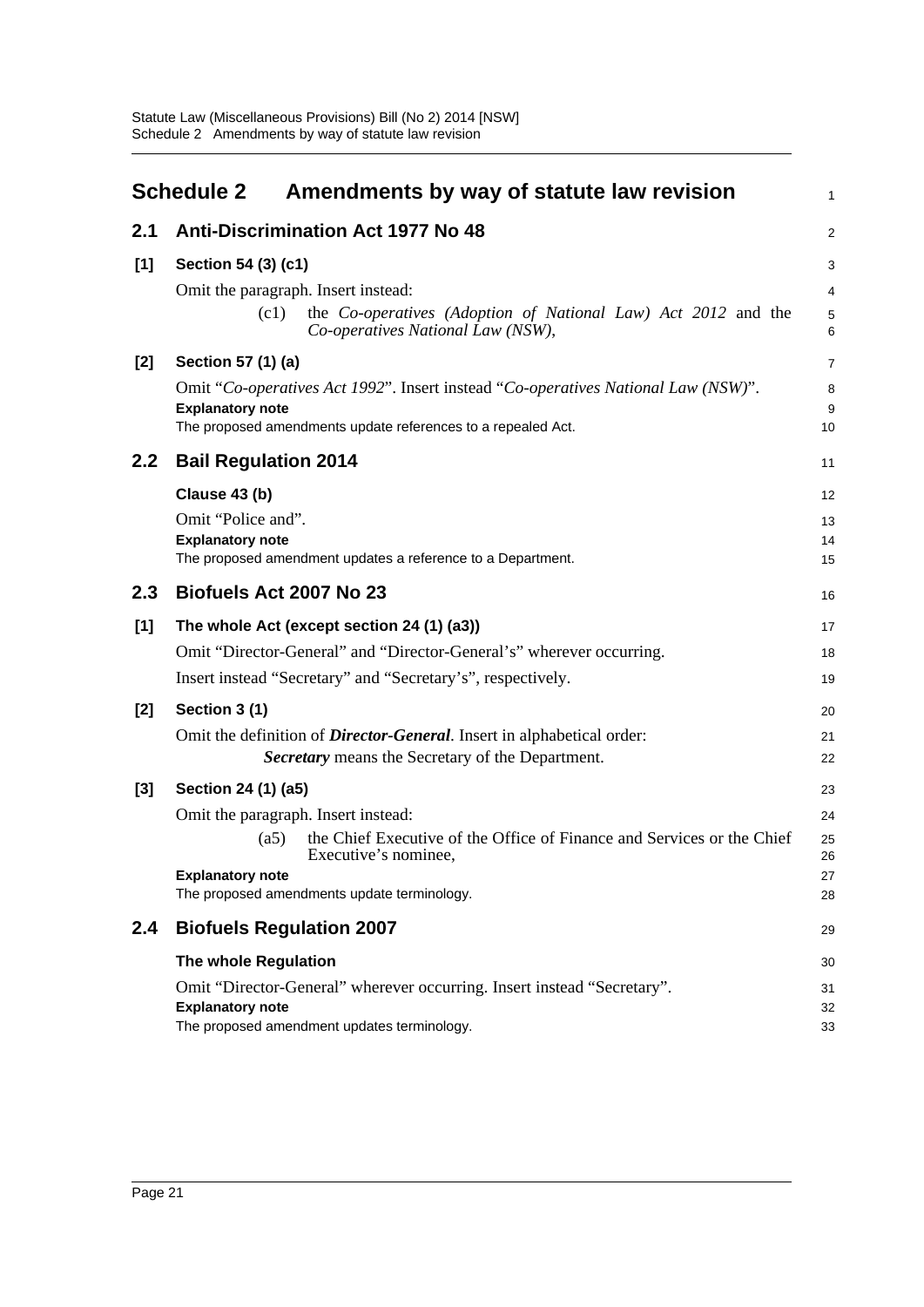| 2.5   | <b>Camden Local Environmental Plan 2010</b>                                                                                                      | $\mathbf{1}$        |
|-------|--------------------------------------------------------------------------------------------------------------------------------------------------|---------------------|
|       | Schedule 2, matter relating to Signage-business identification signs for businesses<br>in business zones                                         | $\overline{2}$<br>3 |
|       | Omit "facia" from subclause (1). Insert instead "fascia".                                                                                        | $\overline{4}$      |
|       | <b>Explanatory note</b><br>The proposed amendment corrects a spelling error.                                                                     | 5<br>6              |
|       |                                                                                                                                                  |                     |
| 2.6   | <b>Child Protection (International Measures) Act 2006 No 12</b>                                                                                  | $\overline{7}$      |
| [1]   | The whole Act                                                                                                                                    | 8                   |
|       | Omit "Director-General" and "Director-General's" wherever occurring.                                                                             | 9                   |
|       | Insert instead "Secretary" and "Secretary's", respectively.                                                                                      | 10                  |
| $[2]$ | Section 5 (1), definition of "Department"                                                                                                        | 11                  |
|       | Insert "Family and" after "of".                                                                                                                  | 12                  |
| $[3]$ | Section 5 (1)                                                                                                                                    | 13                  |
|       | Omit the definition of <i>Director-General</i> . Insert in alphabetical order:                                                                   | 14                  |
|       | Secretary means the Secretary of the Department.                                                                                                 | 15                  |
|       | <b>Explanatory note</b><br>The proposed amendments update terminology and a reference to a Department.                                           | 16<br>17            |
| 2.7   | <b>Community Housing Providers (Adoption of National Law) Act 2012</b><br><b>No 59</b>                                                           | 18<br>19            |
|       | <b>Section 25 (2)</b>                                                                                                                            | 20                  |
|       | Omit "and the Co-operatives Act 1992".                                                                                                           | 21                  |
|       | Insert instead ", the Co-operatives (Adoption of National Law) Act 2012 and the<br>Co-operatives National Law (NSW)".<br><b>Explanatory note</b> | 22<br>23<br>24      |
|       | The proposed amendment updates a reference to a repealed Act.                                                                                    | 25                  |
| 2.8   | <b>Community Land Management Regulation 2007</b>                                                                                                 | 26                  |
|       | <b>Clause 9</b>                                                                                                                                  | 27                  |
|       | Omit "23 (1) of the <i>Property</i> , <i>Stock and Business Agents Regulation 2003</i> ".                                                        | 28                  |
|       | Insert instead "21 of the Property, Stock and Business Agents Regulation 2014".                                                                  | 29                  |
|       | <b>Explanatory note</b><br>The proposed amendment updates a cross-reference.                                                                     | 30<br>31            |
|       |                                                                                                                                                  |                     |
| 2.9   | <b>Community Welfare Act 1987 No 52</b>                                                                                                          | 32                  |
| [1]   | The whole Act (except Schedule 4)                                                                                                                | 33                  |
|       | Omit "Director-General" and "Director-General's" wherever occurring.                                                                             | 34                  |
|       | Insert instead "Secretary" and "Secretary's", respectively.                                                                                      | 35                  |
| $[2]$ | Section 3 (1), definition of "Department"                                                                                                        | 36                  |
|       | Omit "Youth". Insert instead "Family".                                                                                                           | 37                  |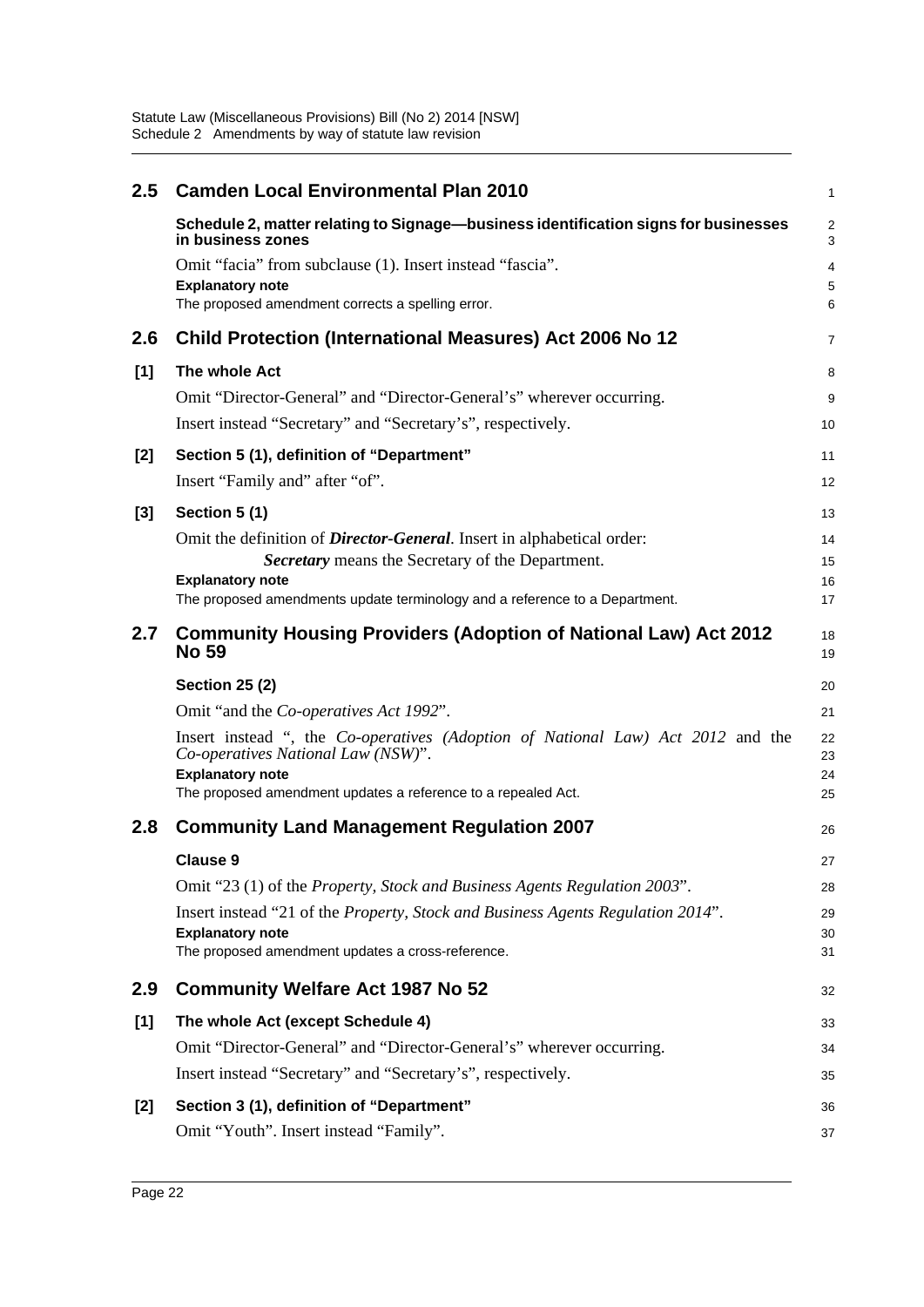| $[3]$ | Section 3 (1)                                                                                                                                                                               | $\mathbf{1}$   |
|-------|---------------------------------------------------------------------------------------------------------------------------------------------------------------------------------------------|----------------|
|       | Omit the definition of <i>Director-General</i> . Insert in alphabetical order:                                                                                                              | 2              |
|       | <b>Secretary</b> means the Secretary of the Department.                                                                                                                                     | 3              |
|       | <b>Explanatory note</b>                                                                                                                                                                     | 4              |
|       | The proposed amendments update terminology and a reference to a Department.                                                                                                                 | 5              |
|       | 2.10 Conveyancers Licensing Act 2003 No 3                                                                                                                                                   | 6              |
|       | Section 34 (2) (b)                                                                                                                                                                          | $\overline{7}$ |
|       | Omit "Trade Practices Act 1974 of the Commonwealth, the Fair Trading Act 1987".                                                                                                             | 8              |
|       | Insert instead "Competition and Consumer Act 2010 of the Commonwealth, the Australian<br>Consumer Law (NSW)".                                                                               | 9<br>10        |
|       | <b>Explanatory note</b><br>The proposed amendment updates references to renamed and applied laws.                                                                                           | 11<br>12       |
|       |                                                                                                                                                                                             |                |
|       | 2.11 Co-operative Housing and Starr-Bowkett Societies Regulation 2005                                                                                                                       | 13             |
|       | <b>Clause 25 (5)</b>                                                                                                                                                                        | 14             |
|       | Omit "an annual report as set out in Form 1 of Schedule 7 to the Co-operatives<br>Regulation 2005".                                                                                         | 15<br>16       |
|       | Insert instead "an annual report containing the returns (relevant to the association) that are<br>required of a society under subclauses (1) and (2)".                                      | 17<br>18       |
|       | <b>Explanatory note</b>                                                                                                                                                                     | 19             |
|       | The proposed amendment removes a reference to a repealed Regulation and substitutes a<br>requirement that an annual report be in a different form. The amendment has the same effect as the | 20<br>21       |
|       | relevant provision of clause 18 of the Co-operatives (New South Wales) Regulation 2014.                                                                                                     | 22             |
|       | 2.12 Corowa Local Environmental Plan 2012                                                                                                                                                   | 23             |
|       | <b>Clause 4.1 (4A)</b>                                                                                                                                                                      | 24             |
|       | Omit "developmment". Insert instead "development".                                                                                                                                          | 25             |
|       | <b>Explanatory note</b>                                                                                                                                                                     | 26             |
|       | The proposed amendment corrects a spelling error.                                                                                                                                           | 27             |
|       | 2.13 Credit (Commonwealth Powers) Act 2010 No 6                                                                                                                                             | 28             |
|       | Schedule 3, clause 3 (1)                                                                                                                                                                    | 29             |
|       | Omit "available for inspection on the Department's website" from the note.                                                                                                                  | 30             |
|       | Insert instead "set out in Schedule 8 to the repealed Credit (Savings and Transitional)<br>Regulation 1984".                                                                                | 31<br>32       |
|       | <b>Explanatory note</b>                                                                                                                                                                     | 33             |
|       | The proposed amendment updates a note.<br>2.14 Crimes (Domestic and Personal Violence) Act 2007 No 80                                                                                       | 34<br>35       |
|       | Sections 98A (definition of "central referral point") and 98P                                                                                                                               | 36             |
|       |                                                                                                                                                                                             | 37             |
|       | Omit "Police and" wherever occurring.<br><b>Explanatory note</b><br>The proposed amendment updates references to a Department.                                                              | 38             |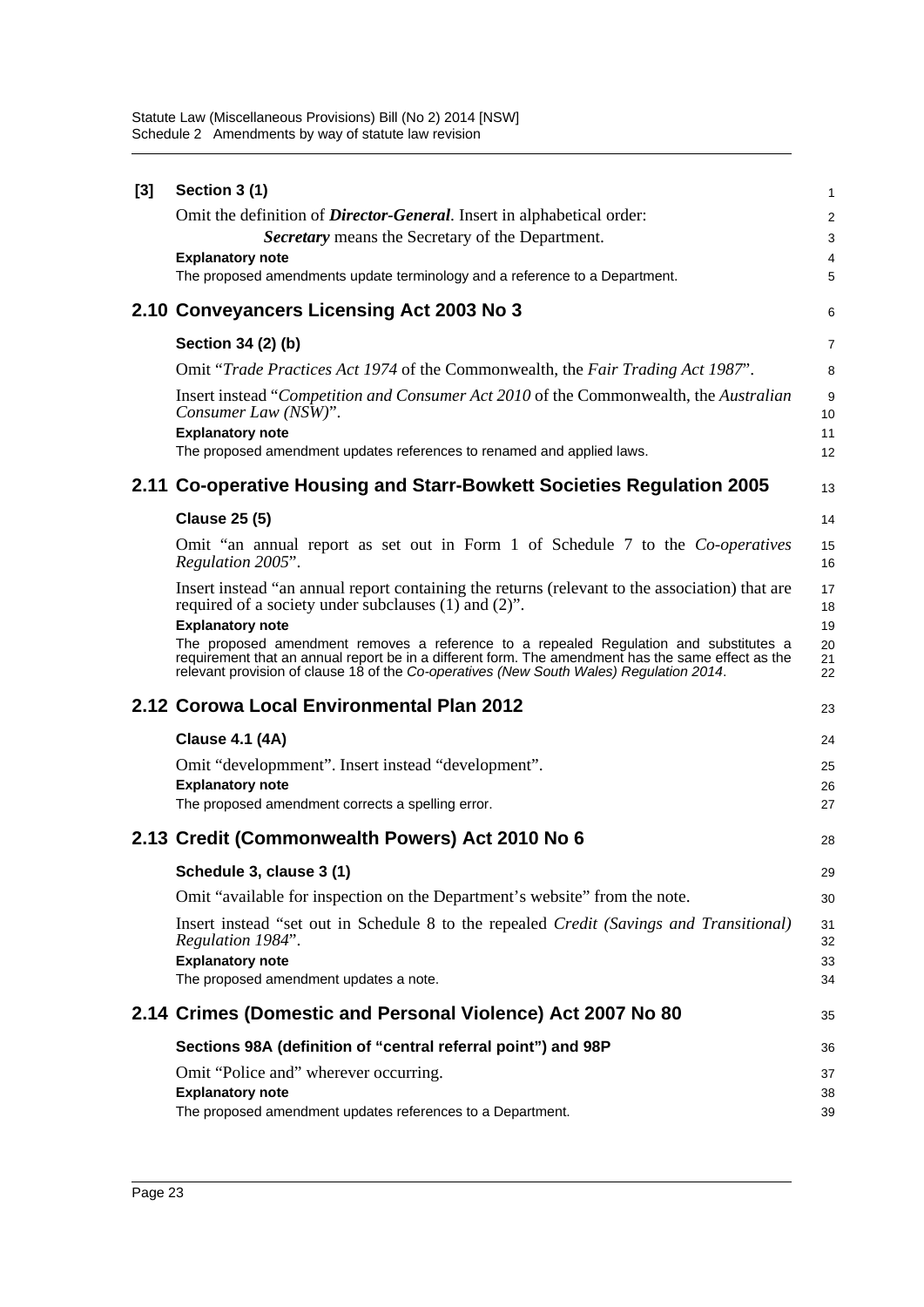|     | 2.15 Criminal Appeal Rules                                                                                                                                                                                                                                    | 1                        |
|-----|---------------------------------------------------------------------------------------------------------------------------------------------------------------------------------------------------------------------------------------------------------------|--------------------------|
|     | <b>Forms</b>                                                                                                                                                                                                                                                  | $\overline{a}$           |
|     | Omit "Criminal Procedure Act 1986" where firstly occurring and "section 174 of the<br>Criminal Procedure Act 1986" from Form XXIV.                                                                                                                            | 3<br>4                   |
|     | Insert instead "Crimes (Sentencing Procedure) Act 1999" and "section 37 of the Crimes"<br>(Sentencing Procedure) Act 1999", respectively.<br><b>Explanatory note</b><br>The proposed amendment updates references consequentially on an amendment made by the | 5<br>6<br>$\overline{7}$ |
|     | Crimes Legislation Amendment Act 2014.                                                                                                                                                                                                                        | 8<br>9                   |
|     | 2.16 Criminal Procedure Act 1986 No 209                                                                                                                                                                                                                       | 10                       |
|     | Chapter 6, Part 3, heading                                                                                                                                                                                                                                    | 11                       |
|     | Omit "Medical examinations". Insert instead "Scientific examinations".                                                                                                                                                                                        | 12                       |
|     | <b>Explanatory note</b><br>The proposed amendment corrects terminology.                                                                                                                                                                                       | 13                       |
|     |                                                                                                                                                                                                                                                               | 14                       |
|     | 2.17 Crown Lands Regulation 2006                                                                                                                                                                                                                              | 15                       |
|     | Clause 43 (b) (ii)                                                                                                                                                                                                                                            | 16                       |
|     | Omit "Associations Incorporation Act 1984".                                                                                                                                                                                                                   | 17                       |
|     | Insert instead "Associations Incorporation Act 2009".                                                                                                                                                                                                         | 18                       |
|     | <b>Explanatory note</b><br>The proposed amendment updates a cross-reference.                                                                                                                                                                                  | 19                       |
|     |                                                                                                                                                                                                                                                               | 20                       |
|     | 2.18 Drug Misuse and Trafficking Act 1985 No 226                                                                                                                                                                                                              | 21                       |
|     | Schedule 1, matter relating to 4-Bromo-2,5-dimethoxyphenethylamine                                                                                                                                                                                            | 22                       |
|     | Omit "0.08" from Column 2. Insert instead "0.08g".                                                                                                                                                                                                            | 23                       |
|     | <b>Explanatory note</b>                                                                                                                                                                                                                                       | 24                       |
|     | The proposed amendment inserts a missing unit.                                                                                                                                                                                                                | 25                       |
|     | 2.19 Electricity Supply Act 1995 No 94                                                                                                                                                                                                                        | 26                       |
| [1] | The whole Act (except Schedule 6)                                                                                                                                                                                                                             | 27                       |
|     | Omit "Director-General" wherever occurring. Insert instead "Secretary".                                                                                                                                                                                       | 28                       |
| [2] | Sections 43EI (2) and 97HD (2)                                                                                                                                                                                                                                | 29                       |
|     | Omit "Director-General or Deputy Director-General (General Counsel)" wherever<br>occurring.                                                                                                                                                                   | 30<br>31                 |
|     | Insert instead "Secretary or General Counsel".                                                                                                                                                                                                                | 32                       |
| [3] | <b>Section 160 (2)</b>                                                                                                                                                                                                                                        | 33                       |
|     | Omit "Deputy Director-General (General Counsel)". Insert instead "General Counsel".                                                                                                                                                                           | 34                       |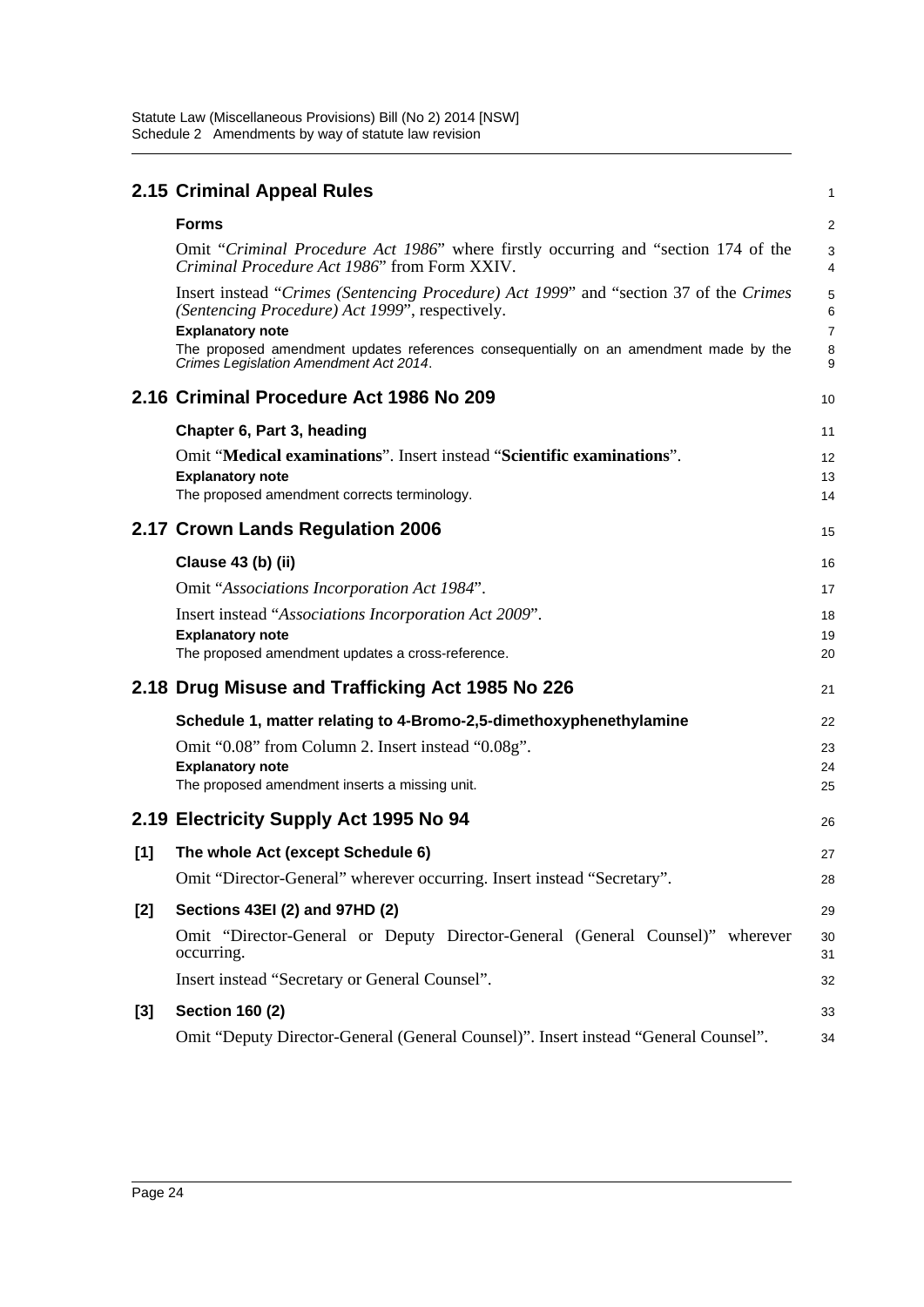|       | <b>Dictionary</b>                                                                                                                                                                                                                                                                | 1              |
|-------|----------------------------------------------------------------------------------------------------------------------------------------------------------------------------------------------------------------------------------------------------------------------------------|----------------|
|       | Omit the definition of <i>Director-General</i> . Insert in alphabetical order:                                                                                                                                                                                                   | $\overline{c}$ |
|       | Secretary means the Secretary of the Department.                                                                                                                                                                                                                                 | 3              |
|       | <b>Explanatory note</b>                                                                                                                                                                                                                                                          | 4              |
|       | The proposed amendments update terminology.                                                                                                                                                                                                                                      | 5              |
|       | 2.20 Energy and Utilities Administration Act 1987 No 103                                                                                                                                                                                                                         | 6              |
| $[1]$ | The whole Act (except Schedule 2)                                                                                                                                                                                                                                                | 7              |
|       | Omit "Director-General" and "Director-General's" wherever occurring.                                                                                                                                                                                                             | 8              |
|       | Insert instead "Secretary" and "Secretary's", respectively.                                                                                                                                                                                                                      | 9              |
| [2]   | Section 3 (1), definition of "Department"                                                                                                                                                                                                                                        | 10             |
|       | Omit "Energy, Utilities and Sustainability".                                                                                                                                                                                                                                     | 11             |
|       | Insert instead "Trade and Investment, Regional Infrastructure and Services".                                                                                                                                                                                                     | 12             |
| [3]   | Section 3 (1)                                                                                                                                                                                                                                                                    | 13             |
|       | Omit the definition of <i>Director-General</i> . Insert in alphabetical order:                                                                                                                                                                                                   | 14             |
|       | Secretary means the Secretary of the Department.                                                                                                                                                                                                                                 | 15             |
|       | <b>Explanatory note</b>                                                                                                                                                                                                                                                          | 16             |
|       | The proposed amendments update terminology and a reference to a Department.                                                                                                                                                                                                      | 17             |
|       | 2.21 Environmental Planning and Assessment Amendment Act 2008 No 36                                                                                                                                                                                                              | 18             |
| [1]   | Schedule 6                                                                                                                                                                                                                                                                       | 19             |
|       |                                                                                                                                                                                                                                                                                  |                |
|       | Insert after Schedule 5:                                                                                                                                                                                                                                                         | 20             |
|       |                                                                                                                                                                                                                                                                                  |                |
|       | <b>Schedule 6</b><br><b>Statute Law (Miscellaneous Provisions) Act</b><br>(No 2) 2008—transferred provisions                                                                                                                                                                     | 21<br>22       |
|       |                                                                                                                                                                                                                                                                                  | 23             |
| [2]   | Schedule 6 (as inserted by item [1])                                                                                                                                                                                                                                             | 24             |
|       | Transfer Schedules 1.8, 1.12, 2.10, 2.32, 2.35 and 2.39 (without the commencement<br>provisions to those subschedules) to the <i>Statute Law</i> ( <i>Miscellaneous Provisions</i> ) Act (No 2)                                                                                  | 25             |
|       | 2008 as Schedules 6.1–6.6, respectively.                                                                                                                                                                                                                                         | 26             |
|       | <b>Explanatory note</b>                                                                                                                                                                                                                                                          | 27             |
|       | The proposed amendments transfer uncommenced provisions consequent on amendments<br>contained in the <i>Environmental Planning and Assessment Amendment Act 2008</i> and will enable the<br>Statute Law (Miscellaneous Provisions) Act (No 2) 2008 to be repealed by Schedule 3. | 28<br>29<br>30 |
|       |                                                                                                                                                                                                                                                                                  |                |
|       | 2.22 Evidence (Audio and Audio Visual Links) Regulation 2010                                                                                                                                                                                                                     | 31             |
|       | <b>Clauses 5 and 6</b>                                                                                                                                                                                                                                                           | 32             |
|       | Omit the clauses.                                                                                                                                                                                                                                                                | 33             |
|       | <b>Explanatory note</b><br>The proposed amendment repeals spent provisions.                                                                                                                                                                                                      | 34<br>35       |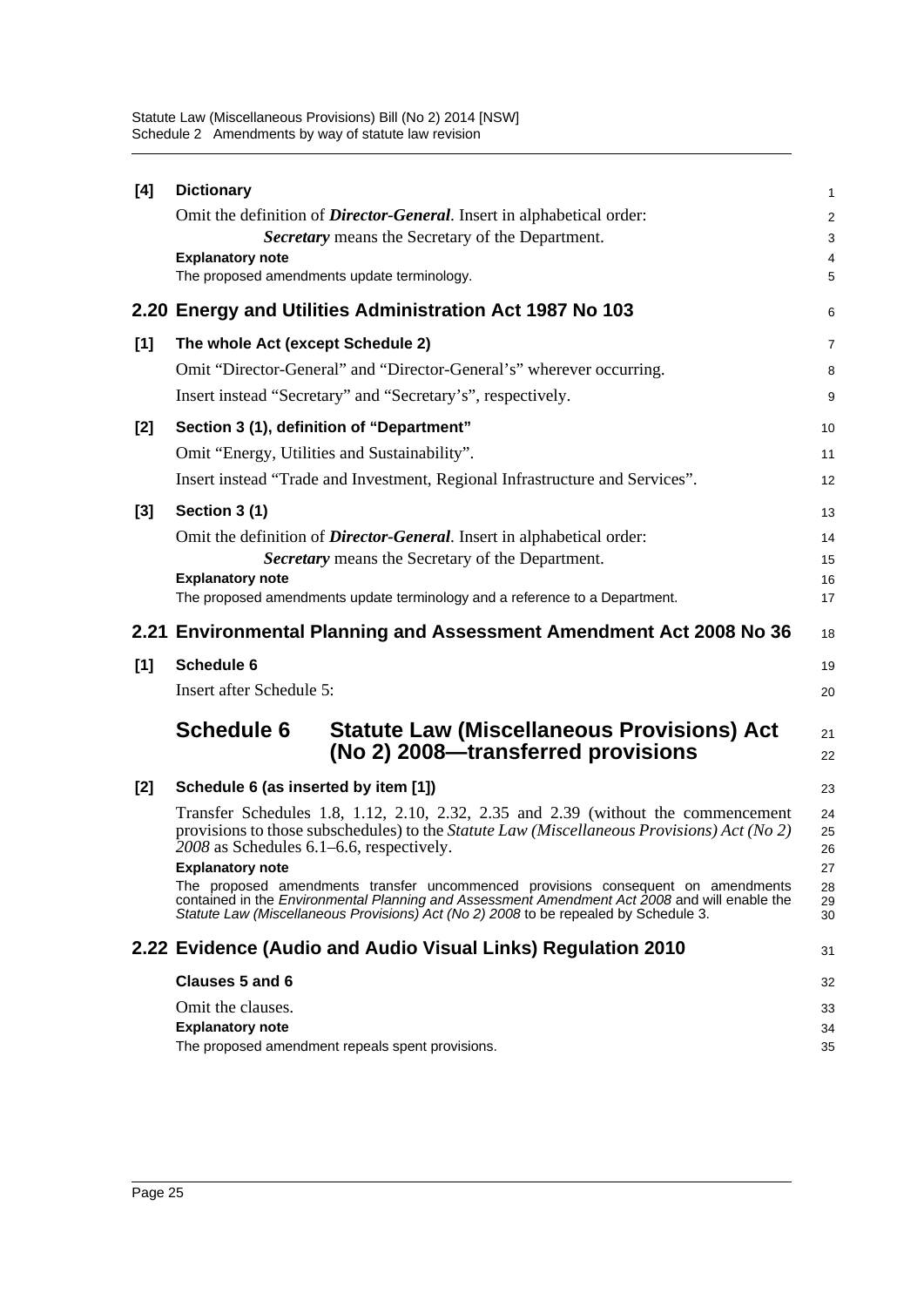|       | 2.23 Firearms Act 1996 No 46                                                                                                                                                                                                       | 1                                                    |
|-------|------------------------------------------------------------------------------------------------------------------------------------------------------------------------------------------------------------------------------------|------------------------------------------------------|
|       | <b>Section 71</b>                                                                                                                                                                                                                  | 2                                                    |
|       | Omit the note to the section. Insert instead:<br>Note. Parts 5 and 5A of the Crimes Act 1900 contain offences relating to making, using<br>and possessing false documents and the production of false and misleading<br>documents. | $\sqrt{3}$<br>$\overline{4}$<br>5<br>$6\phantom{1}6$ |
|       | <b>Explanatory note</b>                                                                                                                                                                                                            | $\boldsymbol{7}$                                     |
|       | The proposed amendment updates a note.                                                                                                                                                                                             | 8                                                    |
|       | 2.24 Frustrated Contracts Act 1978 No 105                                                                                                                                                                                          | 9                                                    |
| [1]   | Section 6 (2) (b1)                                                                                                                                                                                                                 | 10                                                   |
|       | Insert after section $6(2)(b)$ :                                                                                                                                                                                                   | 11                                                   |
|       | (b1)<br>a co-operative registered under the <i>Co-operatives National Law</i> ( <i>NSW</i> ),                                                                                                                                      | 12                                                   |
| $[2]$ | Section $6(2)(c)$                                                                                                                                                                                                                  | 13                                                   |
|       | Omit "the Co-operatives Act 1992,".                                                                                                                                                                                                | 14                                                   |
|       | <b>Explanatory note</b>                                                                                                                                                                                                            | 15                                                   |
|       | The proposed amendments update references to a repealed Act.                                                                                                                                                                       | 16                                                   |
|       | 2.25 Funeral Funds Act 1979 No 106                                                                                                                                                                                                 | 17                                                   |
| [1]   | Section 34 (1) (a)                                                                                                                                                                                                                 | 18                                                   |
|       | Insert "or" after "fund,".                                                                                                                                                                                                         | 19                                                   |
| $[2]$ | Section 34 (1) (b)                                                                                                                                                                                                                 | 20                                                   |
|       | Omit "fund, or". Insert instead "fund.".                                                                                                                                                                                           | 21                                                   |
| $[3]$ | Sections 102 (3) and 119 (3)                                                                                                                                                                                                       | 22                                                   |
|       | Omit "Sections 9 and 10 of the <i>Unclaimed Moneys Act 1917</i> shall apply to money paid to<br>the Treasurer under subsection $(2)$ in the same way as they apply" wherever occurring.                                            | 23<br>24                                             |
|       | Insert instead "The Unclaimed Money Act 1995 applies to money paid to the Treasurer<br>under subsection $(2)$ in the same way as it applies".                                                                                      | 25<br>26                                             |
|       | <b>Explanatory note</b><br>Items [1] and [2] of the proposed amendments clarify the operation of a list. Item [3] updates<br>references to a repealed Act.                                                                         | 27<br>28<br>29                                       |
|       | 2.26 Gas Supply (Safety and Network Management) Regulation 2013                                                                                                                                                                    | 30                                                   |
|       | <b>Clause 33 (1)</b>                                                                                                                                                                                                               | 31                                                   |
|       | Omit "distribution network of a distribution network service provider".                                                                                                                                                            | 32                                                   |
|       | Insert instead "gas network of a network operator".                                                                                                                                                                                | 33                                                   |
|       | <b>Explanatory note</b>                                                                                                                                                                                                            | 34                                                   |
|       | The proposed amendment corrects terminology.                                                                                                                                                                                       | 35                                                   |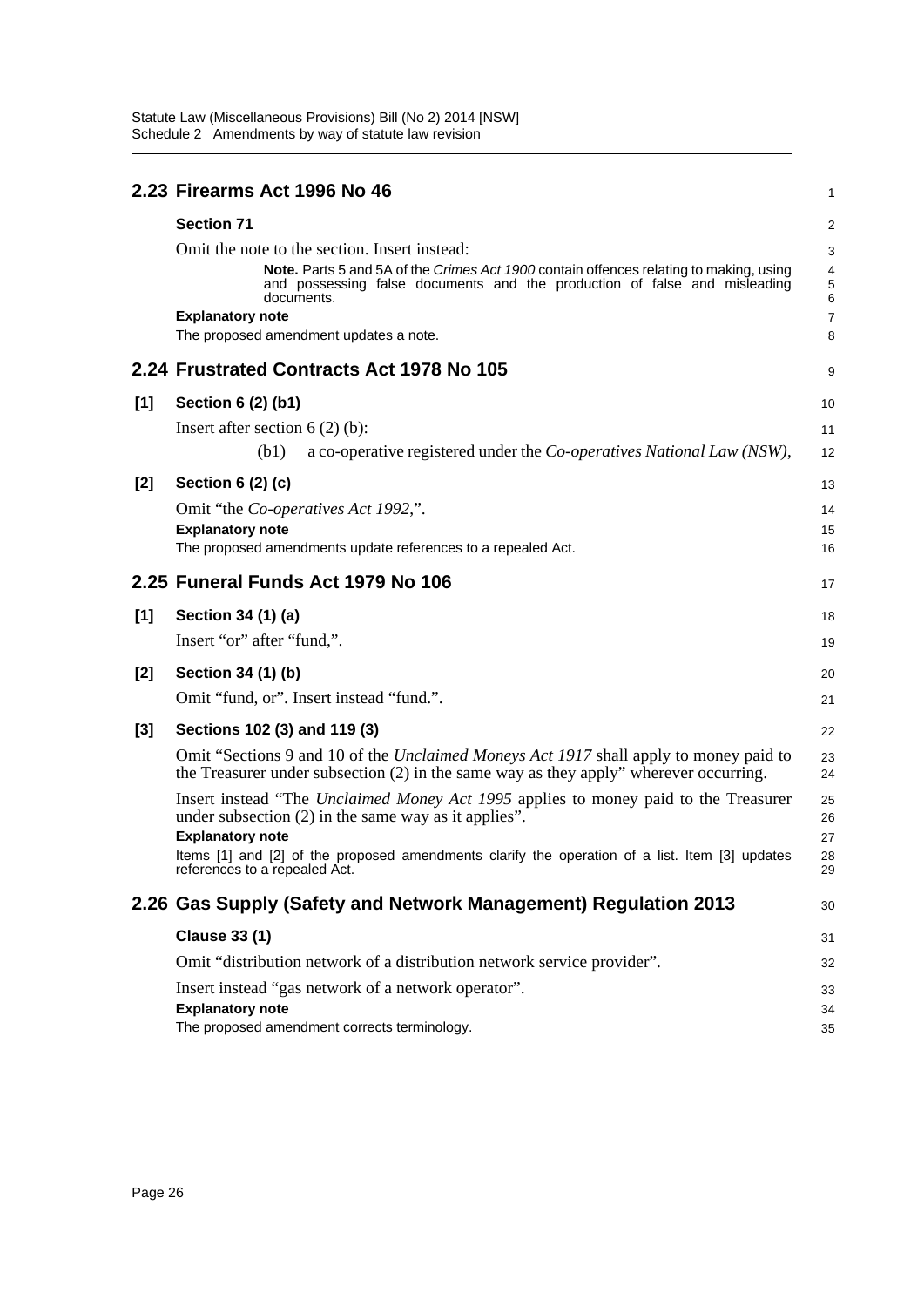|       | 2.27 Greater Taree Local Environmental Plan 2010                                                          | 1              |
|-------|-----------------------------------------------------------------------------------------------------------|----------------|
|       | Schedule 5, Part 1, matters relating to the suburb of Mount George                                        | $\overline{a}$ |
|       | Reorder the matters in appropriate address order.                                                         | 3              |
|       | <b>Explanatory note</b>                                                                                   | 4              |
|       | The proposed amendment corrects the alphabetical ordering of heritage items.                              | 5              |
|       | 2.28 Health Services Regulation 2013                                                                      | 6              |
|       | Clause 5 (1) (c)                                                                                          | 7              |
|       | Omit the paragraph. Insert instead:                                                                       | 8              |
|       | the employment website https://nswhealth.erecruit.com.au.<br>(c)                                          | 9              |
|       | <b>Explanatory note</b>                                                                                   | 10             |
|       | The proposed amendment corrects a reference.                                                              | 11             |
|       | 2.29 Hunter Water Act 1991 No 53                                                                          | 12             |
| [1]   | Section 3 (2), definition of "statutory body"                                                             | 13             |
|       | Insert after paragraph (a):                                                                               | 14             |
|       | (a1)<br>is not a co-operative within the meaning of the <i>Co-operatives National</i><br>$Law$ (NSW), and | 15<br>16       |
| $[2]$ | Section 3 (2), definition of "statutory body"                                                             | 17             |
|       | Omit "the <i>Co-operatives Act 1992</i> or" from paragraph (b).                                           | 18             |
|       | <b>Explanatory note</b>                                                                                   | 19             |
|       | The proposed amendments update references to a repealed Act.                                              | 20             |
|       | 2.30 Impounding Act 1993 No 31                                                                            | 21             |
|       | <b>Section 16 (5)</b>                                                                                     | 22             |
|       | Omit "or is" where secondly occurring.                                                                    | 23             |
|       | <b>Explanatory note</b>                                                                                   | 24             |
|       | The proposed amendment removes redundant words.                                                           | 25             |
|       | 2.31 Lake Macquarie Local Environmental Plan 2004                                                         | 26             |
| $[1]$ | Clause 15, Land use table                                                                                 | 27             |
|       | Omit "barbeque" from item 1 of the matter relating to Zone 6 (1). Insert instead "barbecue".              | 28             |
| $[2]$ | Dictionary, definition of "foreshore development"                                                         | 29             |
|       | Omit "barbeques". Insert instead "barbecues".                                                             | 30             |
|       | <b>Explanatory note</b>                                                                                   | 31             |
|       | The proposed amendments correct spelling errors.                                                          | 32             |
|       | 2.32 Lake Macquarie Local Environmental Plan 2014                                                         | 33             |
|       | Clause 6.3 (5) (a)                                                                                        | 34             |
|       | Omit "movent". Insert instead "movement".                                                                 | 35             |
|       |                                                                                                           | 36             |
|       | <b>Explanatory note</b><br>The proposed amendment corrects a spelling error.                              | 37             |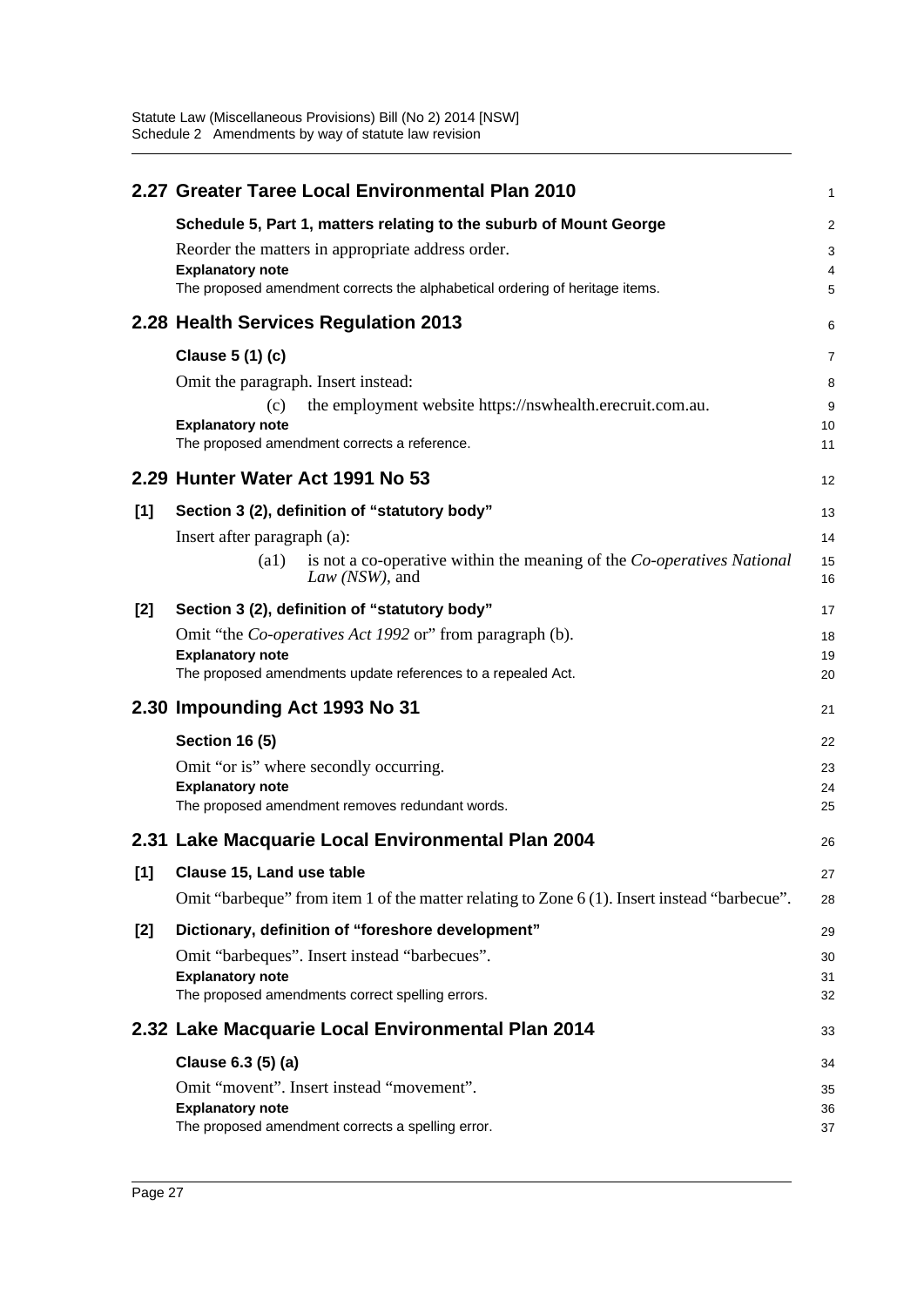| 2.33 Land Tax Management Act 1956 No 26                                                                                                                                                                              | 1              |
|----------------------------------------------------------------------------------------------------------------------------------------------------------------------------------------------------------------------|----------------|
| Section 10 (1) (t)                                                                                                                                                                                                   | $\overline{a}$ |
| Omit "Co-operatives Act 1992". Insert instead "Co-operatives National Law (NSW)".                                                                                                                                    | 3              |
| <b>Explanatory note</b>                                                                                                                                                                                              | 4              |
| The proposed amendment updates a reference to a repealed Act.                                                                                                                                                        | 5              |
| 2.34 Law Enforcement (Powers and Responsibilities) Act 2002 No 103                                                                                                                                                   | 6              |
| <b>Schedule 2</b>                                                                                                                                                                                                    | 7              |
| Omit "Co-operatives Act 1992, section 381".                                                                                                                                                                          | 8              |
| Insert instead "Co-operatives National Law (NSW), section 504 (and see section 11 of the<br>Co-operatives (Adoption of National Law) Act 2012)".                                                                     | 9<br>10        |
| <b>Explanatory note</b><br>The proposed amendment updates a reference to a repealed Act.                                                                                                                             | 11<br>12       |
| 2.35 Leeton Local Environmental Plan 2014                                                                                                                                                                            | 13             |
| Schedule 5, Part 2, note                                                                                                                                                                                             | 14             |
| Omit the note.                                                                                                                                                                                                       | 15             |
| <b>Explanatory note</b>                                                                                                                                                                                              | 16             |
| The proposed amendment removes a redundant note.                                                                                                                                                                     | 17             |
| 2.36 Licensing and Registration (Uniform Procedures) Act 2002 No 28                                                                                                                                                  | 18             |
| <b>Schedule 1</b>                                                                                                                                                                                                    | 19             |
| Omit the matter relating to the <i>Employment Agents Act 1996</i> and the <i>Travel Agents</i><br>Act 1986.                                                                                                          | 20<br>21       |
| <b>Explanatory note</b><br>The proposed amendment removes redundant matter.                                                                                                                                          | 22<br>23       |
|                                                                                                                                                                                                                      |                |
| 2.37 Loan Fund Companies Act 1976 No 94                                                                                                                                                                              | 24             |
| Section 7 (2)                                                                                                                                                                                                        | 25             |
| Omit "section 372 of the Co-operatives Act 1992".                                                                                                                                                                    | 26             |
| Insert instead "section 492 of the Co-operatives National Law (NSW)".                                                                                                                                                | 27             |
| <b>Explanatory note</b><br>The proposed amendment updates a reference to a repealed Act.                                                                                                                             | 28<br>29       |
| 2.38 Lord Howe Island Act 1953 No 39                                                                                                                                                                                 | 30             |
| Section 4 (3) (d) and clause 6 (1) (f) of Schedule 1A                                                                                                                                                                | 31             |
| Omit "Environment and Conservation" wherever occurring.                                                                                                                                                              | 32             |
| Insert instead "Premier and Cabinet".                                                                                                                                                                                | 33             |
| <b>Explanatory note</b><br>The proposed amendment updates references to a Department consequentially on the making of the<br>Administrative Arrangements (Administrative Changes—Miscellaneous Agencies) Order 2014. | 34<br>35<br>36 |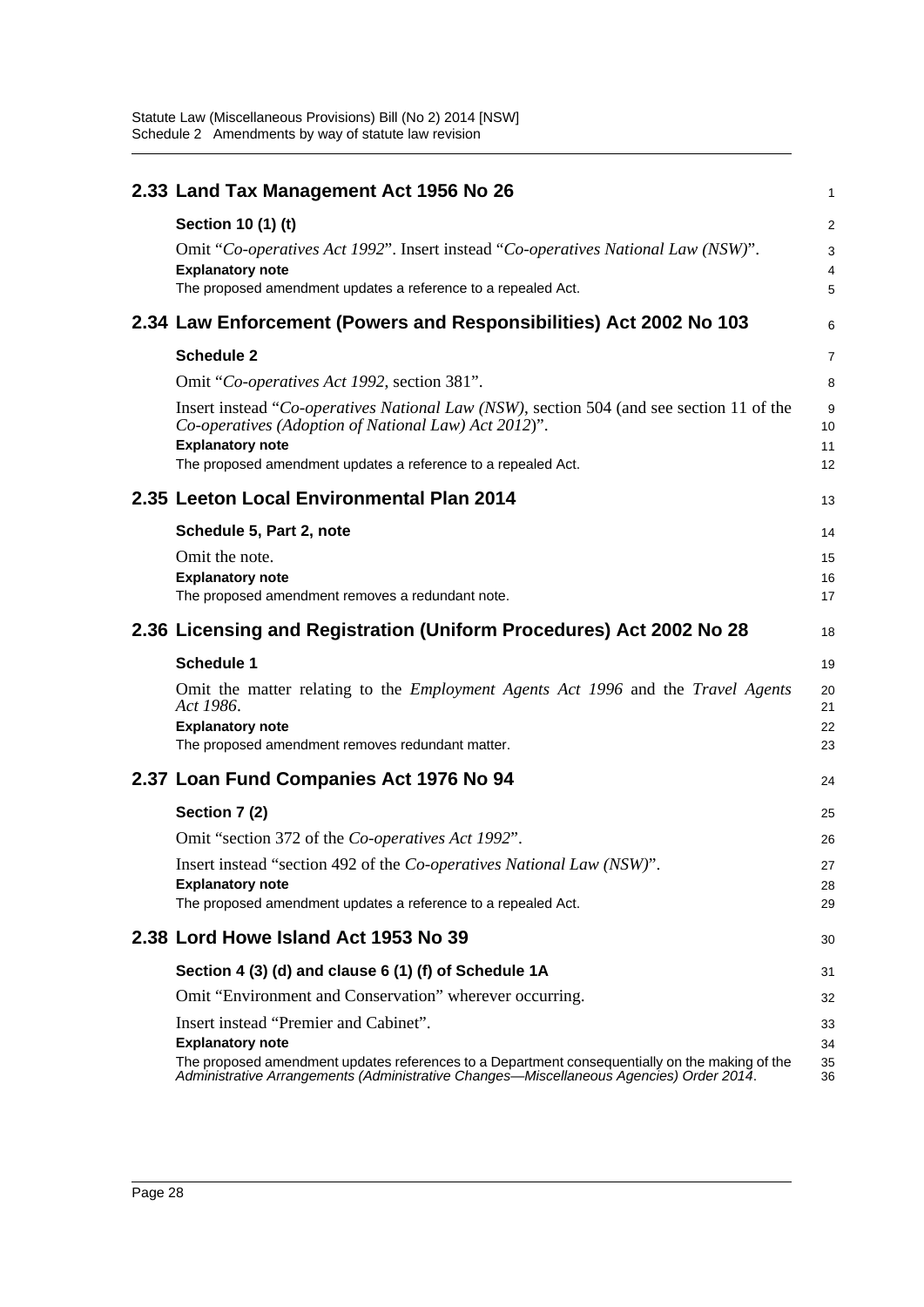|                     | 2.39 Macquarie University By-law 2005                                                                                                                                                                       | $\mathbf{1}$         |
|---------------------|-------------------------------------------------------------------------------------------------------------------------------------------------------------------------------------------------------------|----------------------|
| [1]                 | Clauses 7 and 11 (1)                                                                                                                                                                                        | $\overline{2}$       |
|                     | Omit "student member" wherever occurring. Insert instead "elected (student) member".                                                                                                                        | 3                    |
| $[2]$               | Schedule 1, clause 4 (1) (b)                                                                                                                                                                                | 4                    |
|                     | Omit "a student member". Insert instead "an elected (student) member".                                                                                                                                      | 5                    |
|                     | <b>Explanatory note</b><br>The proposed amendments revise terminology.                                                                                                                                      | 6<br>$\overline{7}$  |
|                     | 2.40 Maitland Local Environmental Plan 2011                                                                                                                                                                 | 8                    |
|                     | Land Use Table, Zone B2, item 3                                                                                                                                                                             | 9                    |
|                     | Omit "Information and education facilities;" and reinsert it in alphabetical order.                                                                                                                         | 10                   |
|                     | <b>Explanatory note</b>                                                                                                                                                                                     | 11                   |
|                     | The proposed amendment corrects alphabetical ordering.                                                                                                                                                      | 12                   |
|                     | 2.41 Mine Safety (Cost Recovery) Act 2005 No 116                                                                                                                                                            | 13                   |
| [1]                 | The whole Act                                                                                                                                                                                               | 14                   |
|                     | Omit "Director-General" and "Director-General's" wherever occurring.                                                                                                                                        | 15                   |
|                     | Insert instead "Secretary" and "Secretary's", respectively.                                                                                                                                                 | 16                   |
| $[2]$               | Section 3 (1), definition of "Department"                                                                                                                                                                   | 17                   |
|                     | Omit "Industry and Investment".                                                                                                                                                                             | 18                   |
|                     | Insert instead "Trade and Investment, Regional Infrastructure and Services".                                                                                                                                | 19                   |
| $[3]$               | Section 3 (1)                                                                                                                                                                                               | 20                   |
|                     | Omit the definition of <i>Director-General</i> . Insert in alphabetical order:                                                                                                                              | 21                   |
|                     | Secretary means the Secretary of the Department.                                                                                                                                                            | 22                   |
|                     | <b>Explanatory note</b><br>The proposed amendments update terminology and a reference to a Department.                                                                                                      | 23<br>24             |
|                     |                                                                                                                                                                                                             |                      |
|                     | 2.42 Mine Safety (Cost Recovery) Regulation 2013                                                                                                                                                            | 25                   |
| $\lbrack 1 \rbrack$ | The whole Regulation                                                                                                                                                                                        | 26                   |
|                     | Omit "Director-General" wherever occurring. Insert instead "Secretary".                                                                                                                                     | 27                   |
| $[2]$               | Clause 4, note                                                                                                                                                                                              | 28                   |
|                     | Omit "the Department of Industry and Investment (now the Department of Trade and<br>Investment, Regional Infrastructure and Services)".                                                                     | 29<br>30             |
|                     | Insert instead "the Department of Trade and Investment, Regional Infrastructure and<br>Services".<br><b>Explanatory note</b><br>The proposed amendments update terminology and a reference to a Department. | 31<br>32<br>33<br>34 |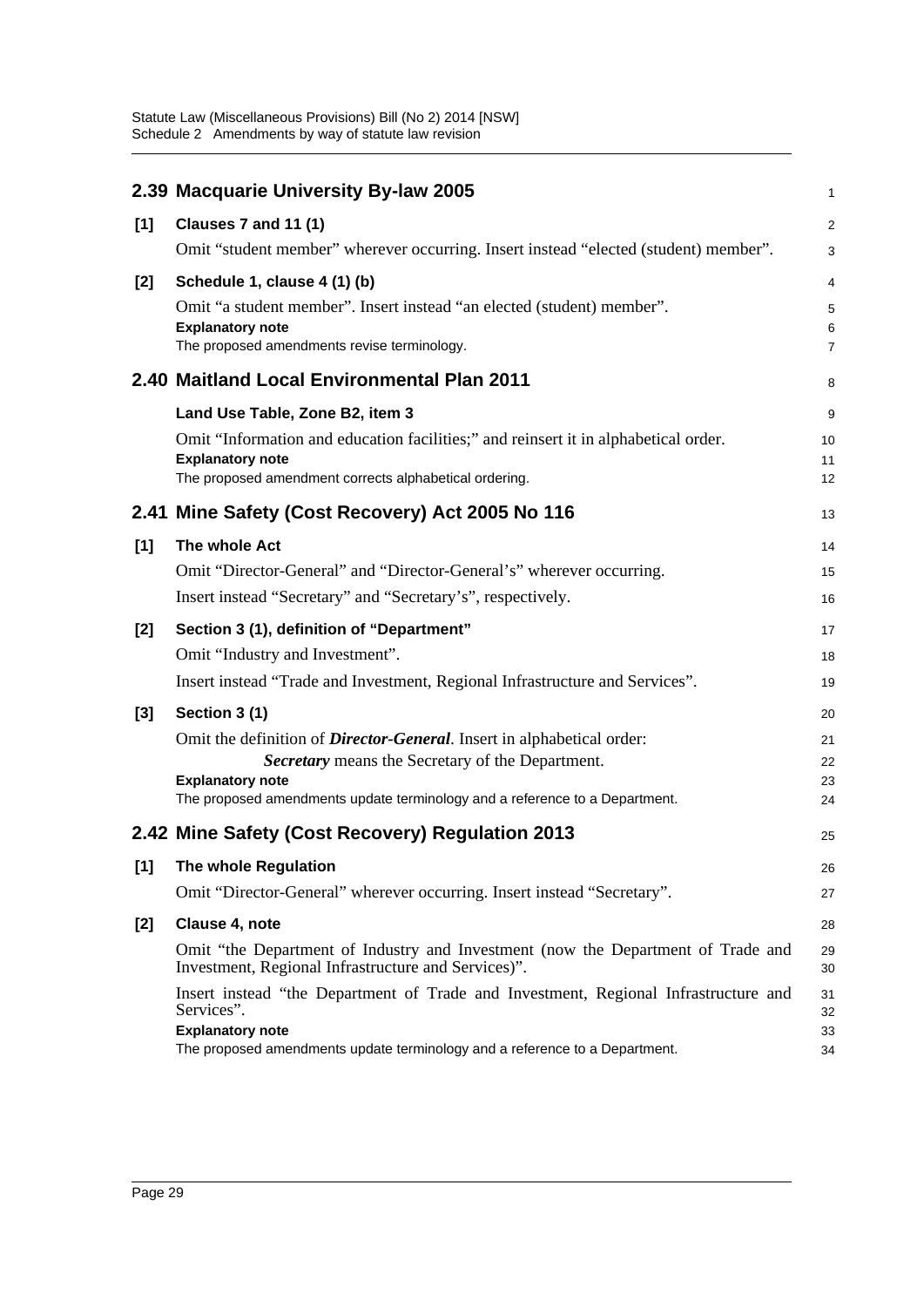|     | 2.43 Mine Subsidence Compensation Act 1961 No 22                                                                                        | $\mathbf{1}$   |
|-----|-----------------------------------------------------------------------------------------------------------------------------------------|----------------|
| [1] | The whole Act                                                                                                                           | $\overline{2}$ |
|     | Omit "Director-General" wherever occurring. Insert instead "Secretary".                                                                 | $\mathsf 3$    |
| [2] | Section 4 (1), definition of "Department"                                                                                               | $\overline{4}$ |
|     | Omit "Industry and Investment".                                                                                                         | 5              |
|     | Insert instead "Trade and Investment, Regional Infrastructure and Services".                                                            | 6              |
| [3] | Section 4 (1)                                                                                                                           | $\overline{7}$ |
|     | Omit the definition of <i>Director-General</i> . Insert in alphabetical order:                                                          | 8              |
|     | Secretary means the Secretary of the Department.                                                                                        | 9              |
|     | <b>Explanatory note</b>                                                                                                                 | 10             |
|     | The proposed amendments update terminology and a reference to a Department.                                                             | 11             |
|     | 2.44 Mining Amendment Act 2008 No 19                                                                                                    | 12             |
|     | <b>Schedule 1</b>                                                                                                                       | 13             |
|     | Omit "Director-General" wherever occurring. Insert instead "Secretary".                                                                 | 14             |
|     | <b>Explanatory note</b>                                                                                                                 | 15             |
|     | The proposed amendment updates terminology.                                                                                             | 16             |
|     | 2.45 Newcastle Local Environmental Plan 2012                                                                                            | 17             |
|     | Dictionary, definition of "Wickham Redevelopment Area Map"                                                                              | 18             |
|     | Omit the definition.                                                                                                                    | 19             |
|     | <b>Explanatory note</b>                                                                                                                 | 20             |
|     | The proposed amendment omits a redundant definition.                                                                                    | 21             |
|     | 2.46 Palerang Local Environmental Plan 2014                                                                                             | 22             |
|     | Clause 4.1A (5), definition of "resulting lot"                                                                                          | 23             |
|     | Omit "Rural" from paragraph (c). Insert instead "(Rural)".                                                                              | 24             |
|     | <b>Explanatory note</b>                                                                                                                 | 25             |
|     | The proposed amendment corrects a citation.                                                                                             | 26             |
|     | 2.47 Passenger Transport Act 1990 No 39                                                                                                 | 27             |
|     | Section 5A (1) (c)                                                                                                                      | 28             |
|     | Omit "Co-operatives Act 1992". Insert instead "Co-operatives National Law (NSW)".                                                       | 29             |
|     | <b>Explanatory note</b>                                                                                                                 | 30             |
|     | The proposed amendment updates a reference to a repealed Act.                                                                           | 31             |
|     | 2.48 Passenger Transport Regulation 2007                                                                                                | 32             |
|     | Clause 168 (2) (c) (ii)                                                                                                                 | 33             |
|     | Insert "or Division 9 of Part 3.3 of the <i>Co-operatives National Law (NSW)</i> " after "1992".                                        | 34             |
|     | <b>Explanatory note</b>                                                                                                                 | 35             |
|     | The proposed amendment supplements a reference to a repealed Act (which refers to all or some of<br>the immediately preceding 5 years). | 36<br>37       |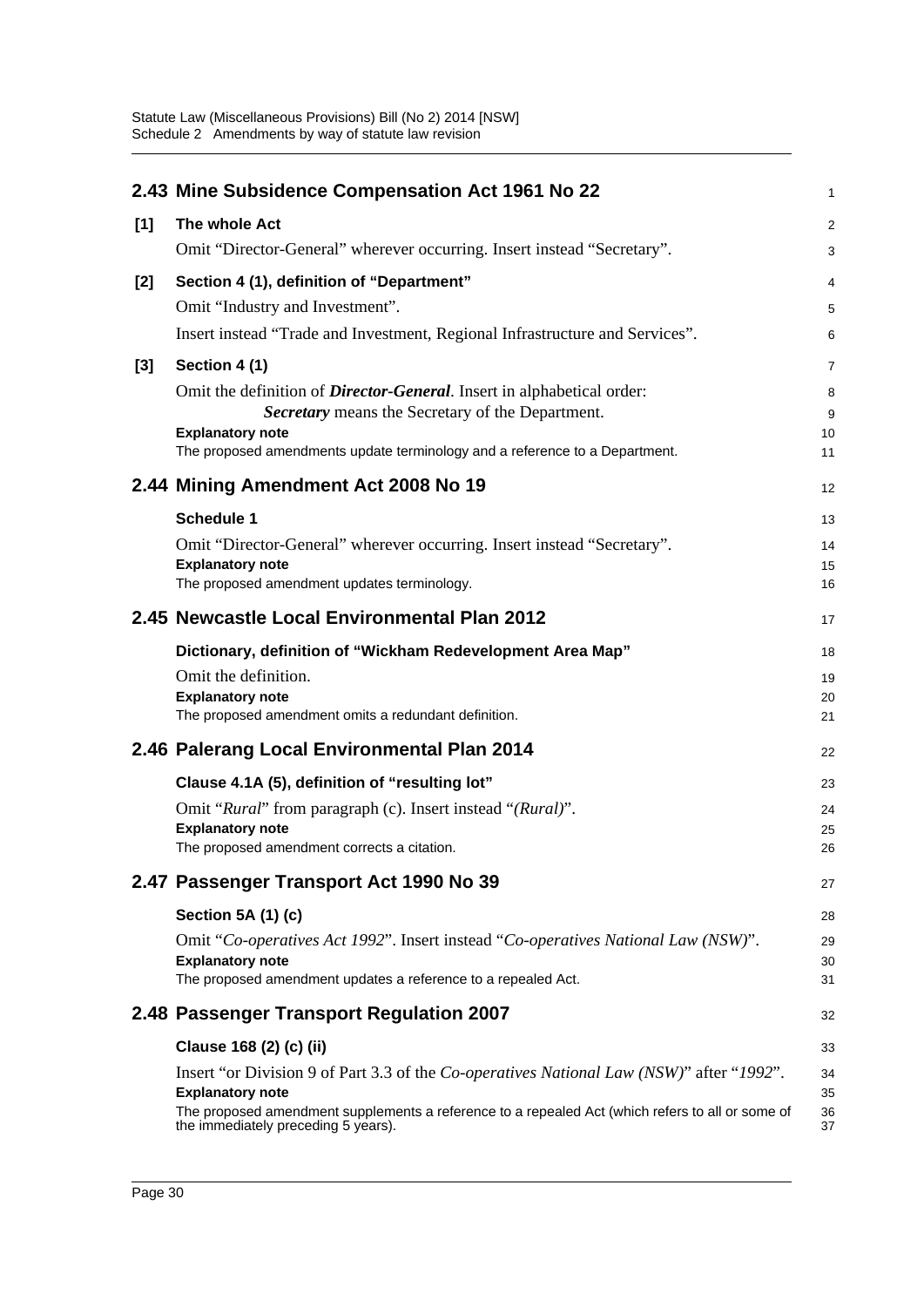|     | 2.49 Personal Property Securities (Commonwealth Powers) Act 2009 No 35                                    | $\mathbf{1}$   |
|-----|-----------------------------------------------------------------------------------------------------------|----------------|
|     | Schedule 1, clause 23A (2) (p)                                                                            | $\overline{2}$ |
|     | Omit "Warehousemen's Liens Act 1935". Insert instead "Storage Liens Act 1935".<br><b>Explanatory note</b> | 3<br>4         |
|     | The proposed amendment updates a reference to an Act proposed to be renamed in Schedule 1.                | 5              |
|     | 2.50 Petroleum (Onshore) Act 1991 No 84                                                                   | 6              |
| [1] | The whole Act (except Schedule 1)                                                                         | 7              |
|     | Omit "Director-General" and "Director-General's" wherever occurring.                                      | 8              |
|     | Insert instead "Secretary" and "Secretary's", respectively.                                               | 9              |
| [2] | Section 3 (1), definition of "Department"                                                                 | 10             |
|     | Omit "Industry and Investment".                                                                           | 11             |
|     | Insert instead "Trade and Investment, Regional Infrastructure and Services".                              | 12             |
| [3] | Section 3 (1)                                                                                             | 13             |
|     | Omit the definition of <i>Director-General</i> . Insert in alphabetical order:                            | 14             |
|     | Secretary means the Secretary of the Department.                                                          | 15             |
| [4] | <b>Section 76 (4)</b>                                                                                     | 16             |
|     | Omit "Director-General of National Parks and Wildlife".                                                   | 17             |
|     | Insert instead "Chief Executive of the Office of Environment and Heritage".                               | 18             |
|     | <b>Explanatory note</b><br>The proposed amendments update terminology and a reference to a Department.    | 19<br>20       |
|     |                                                                                                           |                |
|     | 2.51 Petroleum (Onshore) Regulation 2007                                                                  | 21             |
|     | The whole Regulation                                                                                      | 22             |
|     | Omit "Director-General" and "Director-General's" wherever occurring.                                      | 23             |
|     | Insert instead "Secretary" and "Secretary's", respectively.                                               | 24             |
|     | <b>Explanatory note</b><br>The proposed amendment updates terminology.                                    | 25<br>26       |
|     | 2.52 Pipelines Act 1967 No 90                                                                             | 27             |
| [1] | The whole Act                                                                                             | 28             |
|     | Omit "Director-General" and "Director-General's" wherever occurring.                                      | 29             |
|     | Insert instead "Secretary" and "Secretary's", respectively.                                               | 30             |
| [2] | Section 3 (1), definition of "Department"                                                                 | 31             |
|     | Omit "Energy, Utilities and Sustainability".                                                              | 32             |
|     | Insert instead "Trade and Investment, Regional Infrastructure and Services".                              | 33             |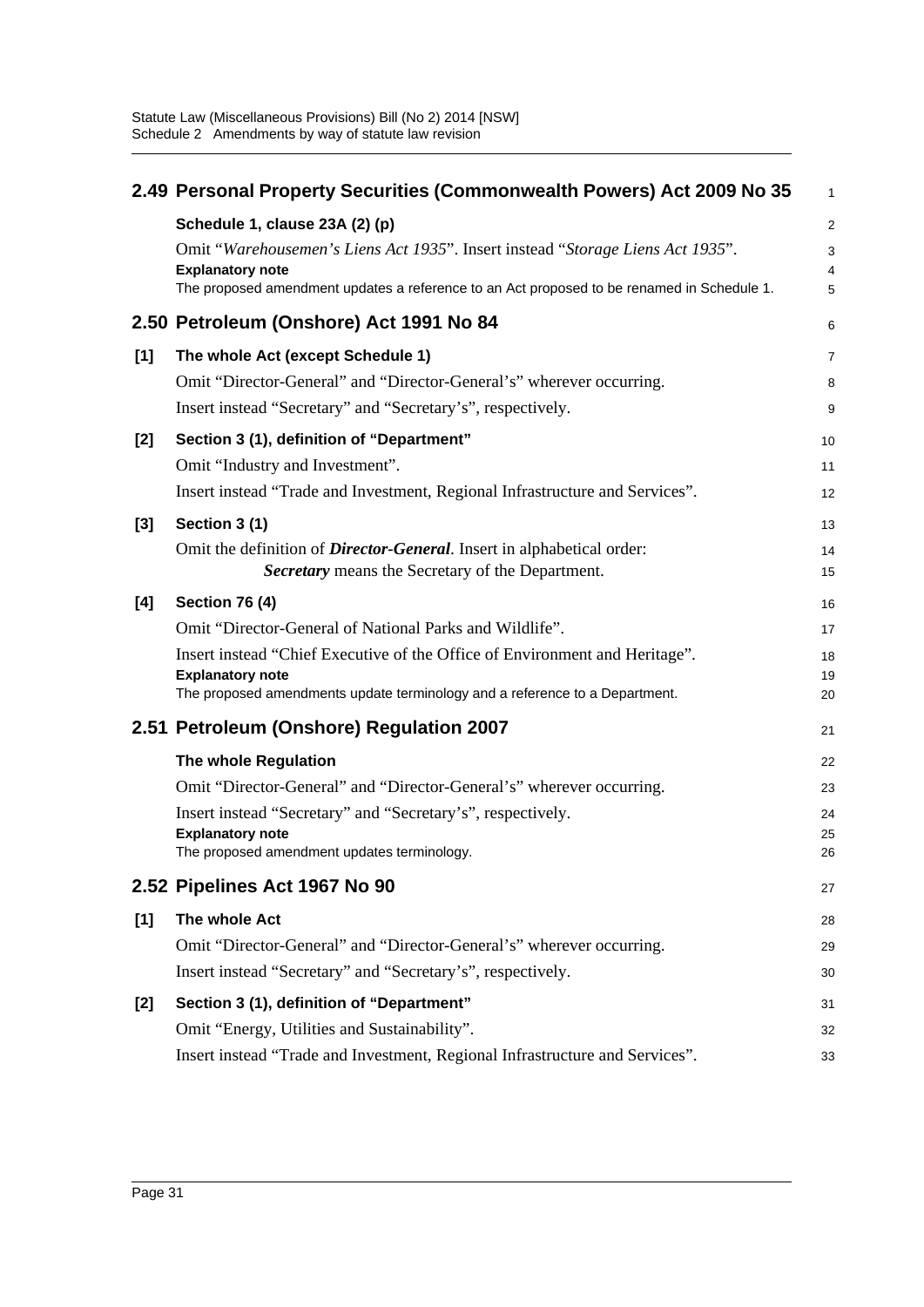| $[3]$ | Section 3 (1)                                                                                           | 1              |
|-------|---------------------------------------------------------------------------------------------------------|----------------|
|       | Omit the definition of <i>Director-General</i> . Insert in alphabetical order:                          | $\overline{c}$ |
|       | Secretary means the Secretary of the Department.                                                        | 3              |
|       | <b>Explanatory note</b><br>The proposed amendments update terminology and a reference to a Department.  | 4<br>5         |
|       |                                                                                                         |                |
|       | 2.53 Pipelines Regulation 2013                                                                          | 6              |
| [1]   | The whole Regulation                                                                                    | 7              |
|       | Omit "Director-General" and "Director-General's" wherever occurring.                                    | 8              |
|       | Insert instead "Secretary" and "Secretary's", respectively.                                             | 9              |
| [2]   | Clause 3 (1), definitions of "Department" and "Director-General"                                        | 10             |
|       | Omit the definitions.                                                                                   | 11             |
|       | <b>Explanatory note</b>                                                                                 | 12             |
|       | Item [1] of the proposed amendments updates terminology. Item [2] removes redundant definitions.        | 13             |
|       | 2.54 Prisoners (Interstate Transfer) Regulation 2014                                                    | 14             |
|       | Clause 3 (1), definition of "Department"                                                                | 15             |
|       | Omit "Police and".                                                                                      | 16             |
|       | <b>Explanatory note</b>                                                                                 | 17             |
|       | The proposed amendment updates a reference to a Department.                                             | 18             |
|       | 2.55 Public Finance and Audit Act 1983 No 152                                                           | 19             |
|       | <b>Schedule 3</b>                                                                                       | 20             |
|       | Omit the matter relating to the Department of Police and Justice.                                       |                |
|       |                                                                                                         | 21             |
|       | Insert in appropriate order in Columns 1 and 2, respectively:                                           | 22             |
|       | Department of Justice<br>Secretary of the Department                                                    |                |
|       | <b>Explanatory note</b>                                                                                 | 23             |
|       | The proposed amendment updates a reference to a Department and terminology.                             | 24             |
|       | 2.56 Registered Clubs Act 1976 No 31                                                                    | 25             |
| [1]   | Sections 38 (2) (b) and (4) and 41 (1)                                                                  | 26             |
|       | Omit "Co-operatives Act 1992" wherever occurring.                                                       | 27             |
|       | Insert instead "Co-operatives National Law (NSW)".                                                      | 28             |
| [2]   | Section 38 (2) (b)                                                                                      | 29             |
|       | Omit "societies". Insert instead "co-operatives".                                                       | 30             |
|       | <b>Explanatory note</b><br>The proposed amendments update terminology and references to a repealed Act. | 31<br>32       |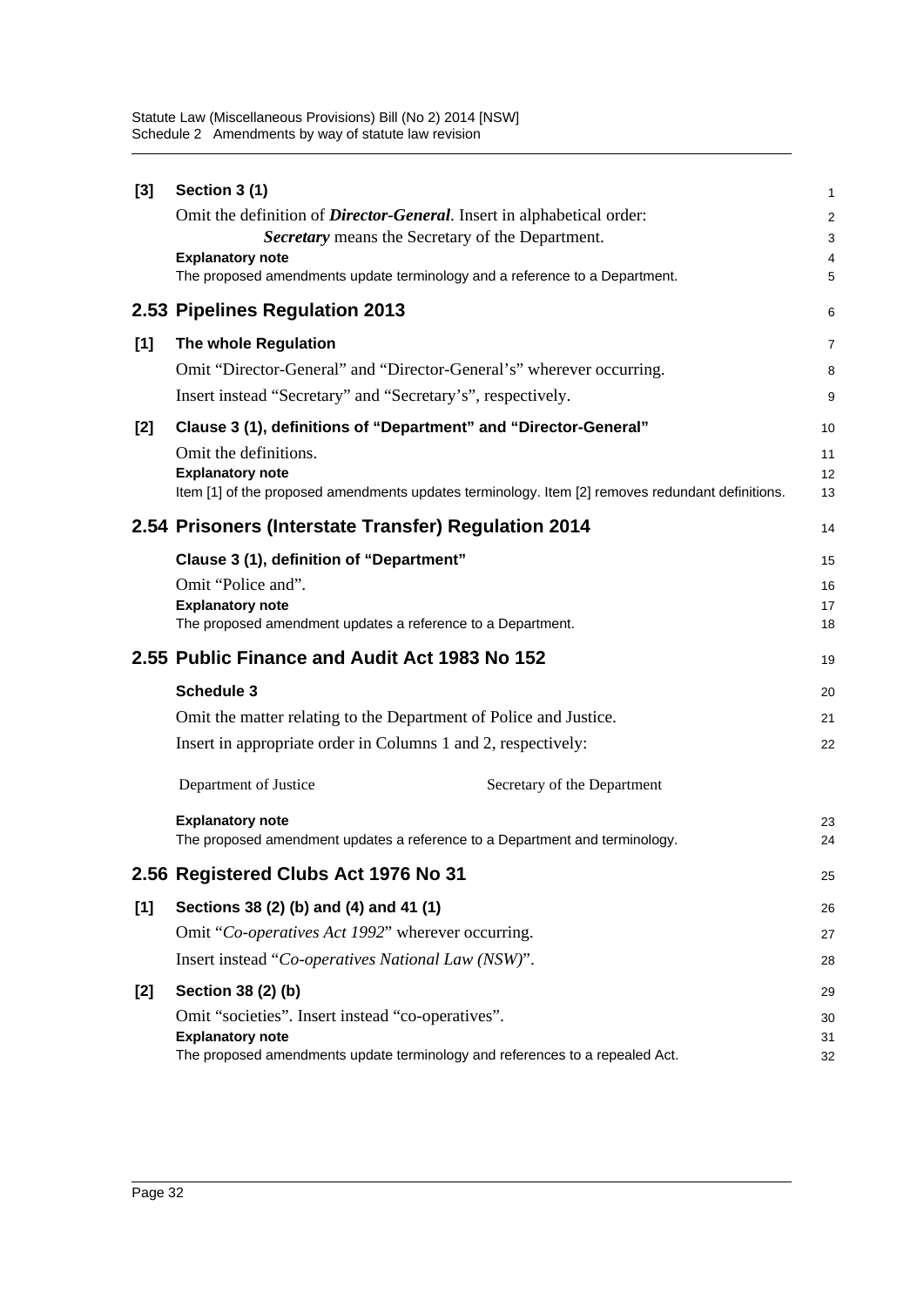|       | 2.57 Restraints of Trade Act 1976 No 67                                                                   | $\mathbf{1}$   |
|-------|-----------------------------------------------------------------------------------------------------------|----------------|
|       | Section 3 (3) (c)                                                                                         | 2              |
|       | Omit the paragraph. Insert instead:                                                                       | 3              |
|       | section 125 of the <i>Co-operatives National Law</i> ( <i>NSW</i> ), or<br>(c)                            | $\overline{4}$ |
|       | <b>Explanatory note</b><br>The proposed amendment updates a reference to a repealed Act.                  | 5<br>6         |
|       | 2.58 Rice Marketing Act 1983 No 176                                                                       | $\overline{7}$ |
|       | <b>Section 133</b>                                                                                        | 8              |
|       | Omit "societies registered under the Co-operatives Act 1992".                                             | 9              |
|       | Insert instead "co-operatives registered under the Co-operatives National Law (NSW)".                     | 10             |
|       | <b>Explanatory note</b><br>The proposed amendment updates a reference to a repealed Act.                  | 11<br>12       |
|       | 2.59 Road Transport (General) Regulation 2013                                                             | 13             |
|       | <b>Schedule 5</b>                                                                                         | 14             |
|       | Omit "Rule 286; Rule 2" from the matter relating to the <i>Road Rules 2008</i> .                          | 15             |
|       | Insert instead "Rule 286; Rule 294".                                                                      | 16             |
|       | <b>Explanatory note</b>                                                                                   | 17             |
|       | The proposed amendment corrects a typographical error.                                                    | 18             |
|       | 2.60 Rockdale Local Environmental Plan 2011                                                               | 19             |
|       | Land Use Table, Zone SP3, item 4                                                                          | 20             |
|       | Omit "Wholesale supplies;".                                                                               | 21             |
|       | <b>Explanatory note</b><br>The proposed amendment omits a duplicated entry.                               | 22<br>23       |
|       |                                                                                                           |                |
|       | 2.61 Shoalhaven Local Environmental Plan 2014                                                             | 24             |
| [1]   | Clause 4.2B (3) (d) (iii)                                                                                 | 25             |
|       | Renumber clause $4.2B(3)(d)(ii)$ where secondly occurring as clause $4.2B(3)(d)(iii)$ .                   | 26             |
| $[2]$ | Schedule 5, Part 1, Item no 112                                                                           | 27             |
|       | Omit "(Lombardyc Poplar-9)". Insert instead "(Lombardy Poplar-9)".                                        | 28             |
|       | <b>Explanatory note</b>                                                                                   | 29             |
|       | Item [1] of the proposed amendments corrects duplicated numbering. Item [2] corrects a spelling<br>error. | 30<br>31       |
|       | 2.62 Snowy Hydro Corporatisation Act 1997 No 99                                                           | 32             |
|       | Sections 32 (4) and 57 (6) (b)                                                                            | 33             |
|       | Omit "Director-General of National Parks and Wildlife" wherever occurring.                                | 34             |
|       | Insert instead "Chief Executive of the Office of Environment and Heritage".                               | 35             |
|       | <b>Explanatory note</b>                                                                                   | 36             |
|       | The proposed amendment updates terminology.                                                               | 37             |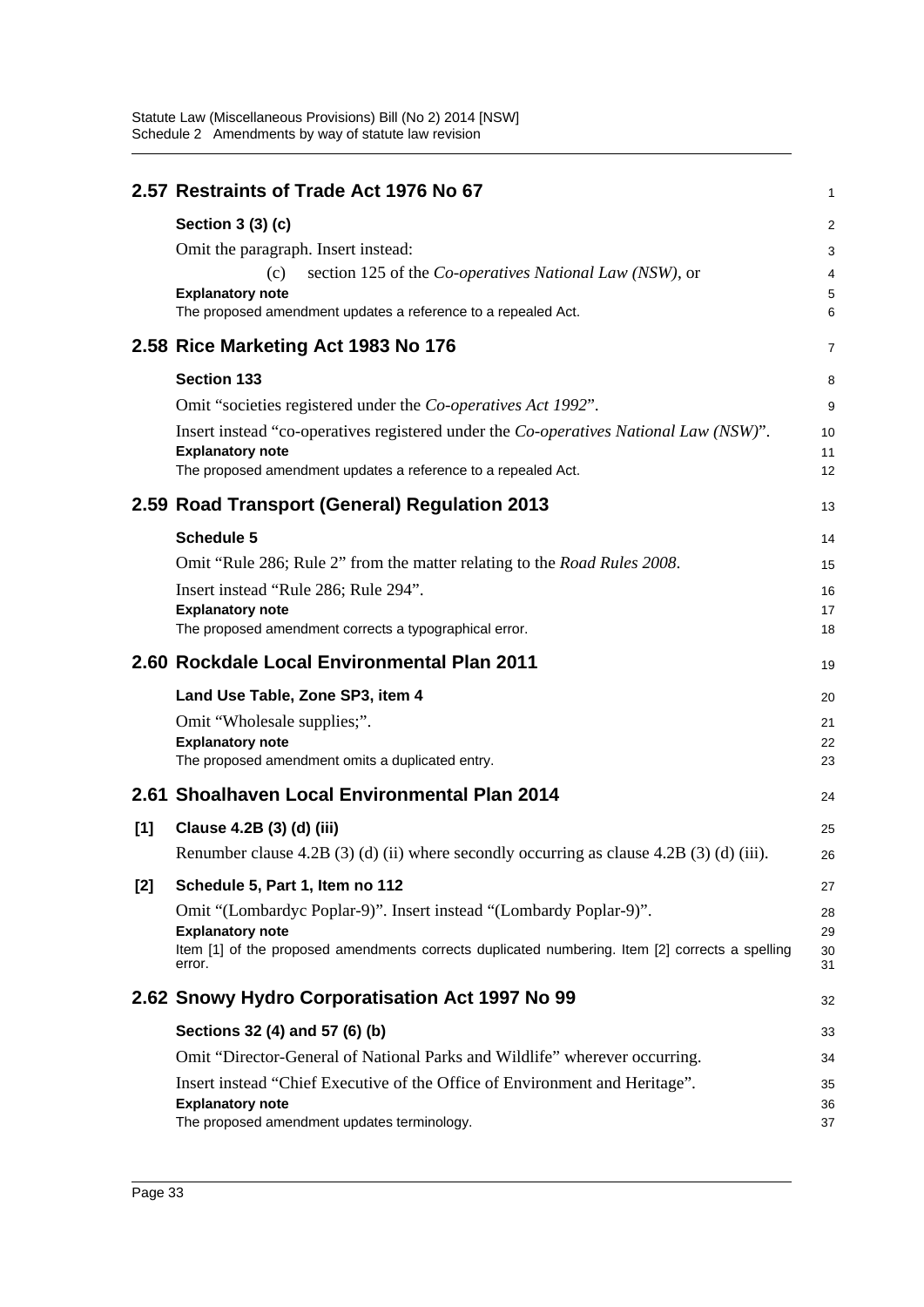|       | 2.63 State Environmental Planning Policy (Sydney Region Growth Centres)<br>2006                                                                                | 1<br>$\overline{a}$ |
|-------|----------------------------------------------------------------------------------------------------------------------------------------------------------------|---------------------|
|       | Appendix 10, clause 6.8 (2) (c)                                                                                                                                | 3                   |
|       | Omit "Special" wherever occurring.<br><b>Explanatory note</b><br>The proposed amendment corrects the name of a zone.                                           | 4<br>5<br>6         |
|       | 2.64 State Revenue and Other Legislation Amendment (Budget Measures)<br>Act 2012 No 46                                                                         | 7<br>8              |
|       | <b>Schedule 6.1 [9]</b>                                                                                                                                        | 9                   |
|       | Omit "Director-General" wherever occurring. Insert instead "Secretary".<br><b>Explanatory note</b>                                                             | 10<br>11            |
|       | The proposed amendment updates terminology and is consequential on the amendments to the<br>Petroleum (Onshore) Act 1991 proposed to be made in this Schedule. | 12<br>13            |
|       | 2.65 Sydney Water Act 1994 No 88                                                                                                                               | 14                  |
| [1]   | Section 3 (2), definition of "statutory body"                                                                                                                  | 15                  |
|       | Insert after paragraph (a):                                                                                                                                    | 16                  |
|       | a co-operative within the meaning of the Co-operatives National Law<br>$\left( a1\right)$<br>$(NSW)$ , or                                                      | 17<br>18            |
| $[2]$ | Section 3 (2), definition of "statutory body"                                                                                                                  | 19                  |
|       | Omit "the <i>Co-operatives Act 1992</i> or" from paragraph (b).<br><b>Explanatory note</b>                                                                     | 20<br>21            |
|       | The proposed amendments update references to a repealed Act.                                                                                                   | 22                  |
|       | 2.66 Sydney Water Catchment Management Act 1998 No 171                                                                                                         | 23                  |
|       | Section 3 (1), definition of "public authority"                                                                                                                | 24                  |
|       | Omit paragraph (b). Insert instead:                                                                                                                            | 25                  |
|       | a co-operative within the meaning of the Co-operatives National Law<br>(b)<br>$(NSW)$ , or                                                                     | 26<br>27            |
|       | <b>Explanatory note</b><br>The proposed amendment updates a reference to a repealed Act.                                                                       | 28<br>29            |
|       | 2.67 Tattoo Parlours Regulation 2013                                                                                                                           | 30                  |
|       | The whole Regulation                                                                                                                                           | 31                  |
|       | Omit "Director-General" wherever occurring. Insert instead "Chief Executive".<br><b>Explanatory note</b>                                                       | 32<br>33            |
|       | The proposed amendment updates terminology (and is consequential on amendments proposed to<br>be made to the Tattoo Parlours Act 2012 by Schedule 1).          | 34<br>35            |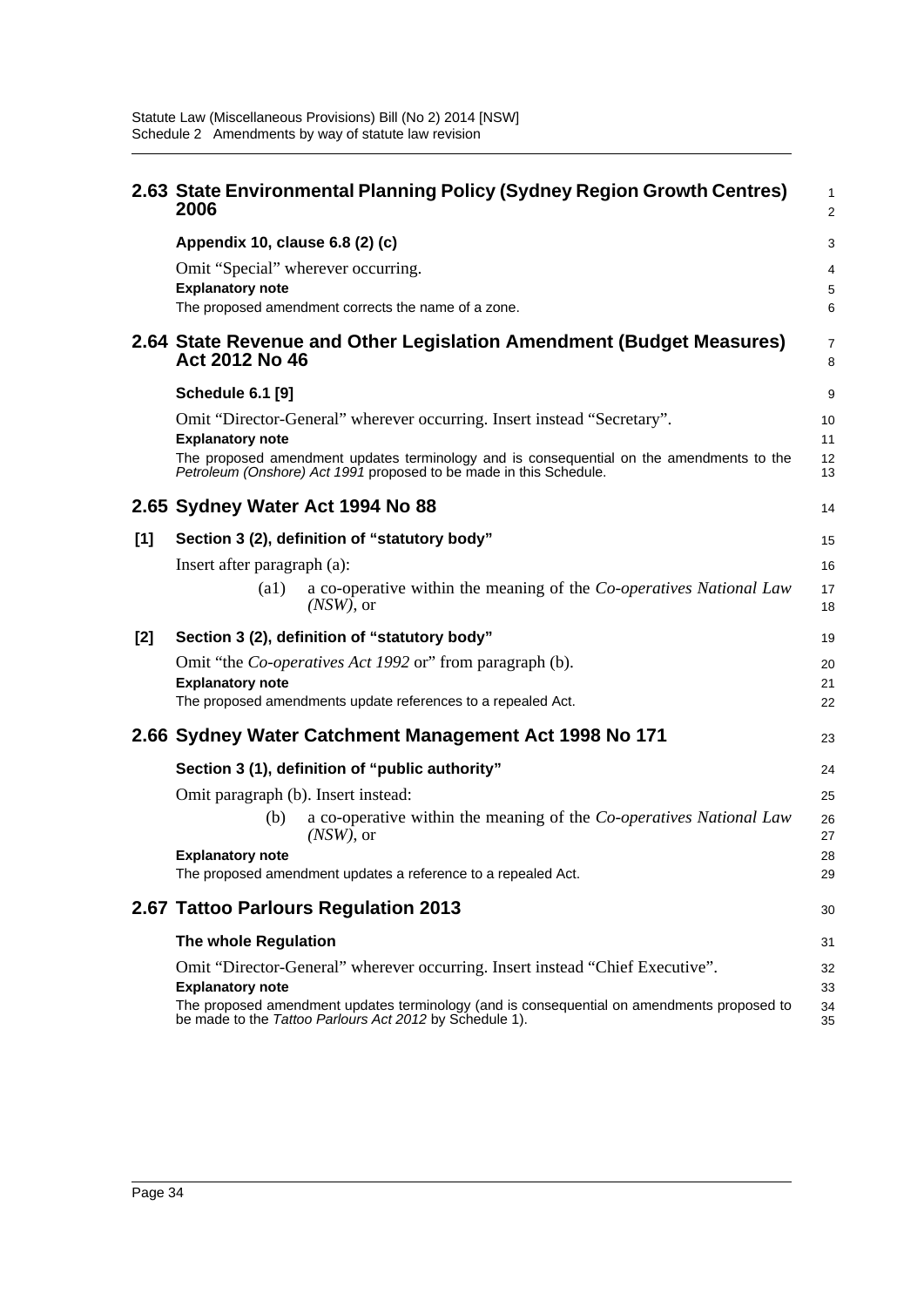|     |                                  | 2.68 Teaching Service Act 1980 No 23                                                                                                                                                                                                        | $\mathbf{1}$        |
|-----|----------------------------------|---------------------------------------------------------------------------------------------------------------------------------------------------------------------------------------------------------------------------------------------|---------------------|
|     | Section 93T (2) (a) and (c)      |                                                                                                                                                                                                                                             | 2                   |
|     |                                  | Omit "a person" wherever occurring. Insert instead "an unauthorised person".                                                                                                                                                                | 3                   |
|     | <b>Explanatory note</b>          |                                                                                                                                                                                                                                             | 4                   |
|     |                                  | The proposed amendment inserts missing words.                                                                                                                                                                                               | 5                   |
|     |                                  | 2.69 Transport Administration Act 1988 No 109                                                                                                                                                                                               | 6                   |
|     |                                  | Sections 3 (1) (paragraph (a) of the definition of "NSW rail access undertaking") and<br>99C (1) and Schedules 6AA and 7                                                                                                                    | $\overline{7}$<br>8 |
|     |                                  | Omit "Trade Practices Act 1974" wherever occurring.                                                                                                                                                                                         | 9                   |
|     |                                  | Insert instead "Competition and Consumer Act 2010".                                                                                                                                                                                         | 10                  |
|     | <b>Explanatory note</b>          |                                                                                                                                                                                                                                             | 11                  |
|     |                                  | The proposed amendment updates references to a Commonwealth Act.                                                                                                                                                                            | 12                  |
|     |                                  | 2.70 Uncollected Goods Regulation 2011                                                                                                                                                                                                      | 13                  |
|     | <b>Clause 4</b>                  |                                                                                                                                                                                                                                             | 14                  |
|     |                                  | Omit "Warehousemen's Liens Act 1935". Insert instead "Storage Liens Act 1935".                                                                                                                                                              | 15                  |
|     | <b>Explanatory note</b>          |                                                                                                                                                                                                                                             | 16                  |
|     |                                  | The proposed amendment updates a reference to an Act proposed to be renamed in Schedule 1.                                                                                                                                                  | 17                  |
|     |                                  | 2.71 Uniform Civil Procedure Rules 2005                                                                                                                                                                                                     | 18                  |
| [1] | Schedule 8, Part 1               |                                                                                                                                                                                                                                             | 19                  |
|     | Act 1992:                        | Insert in Columns 1 and 3 respectively after the matter relating to the <i>Co-operatives</i>                                                                                                                                                | 20<br>21            |
|     | Co-operatives National Law (NSW) | Equity                                                                                                                                                                                                                                      |                     |
| [2] | Schedule 10, Part 1              |                                                                                                                                                                                                                                             | 22                  |
|     |                                  | Insert after the matter relating to the Co-operatives Act 1992:                                                                                                                                                                             | 23                  |
|     | <b>National Law (NSW)</b>        | Co-operatives (Adoption of National Law) Act 2012 and Co-operatives                                                                                                                                                                         | 24<br>25            |
|     |                                  | Application of other rules of court                                                                                                                                                                                                         | 26                  |
|     |                                  |                                                                                                                                                                                                                                             | 27                  |
|     |                                  | The provisions of the Supreme Court (Corporations) Rules 1999 relating to<br>applications under the <i>Corporations Act 2001</i> of the Commonwealth, so far as<br>applicable and making such changes as it is necessary to make, apply to: | 28<br>29            |
|     | (a)                              | proceedings under the Co-operatives (Adoption of National Law)<br>Act 2012 or the Co-operatives National Law (NSW) commenced in the<br>Supreme Court, and                                                                                   | 30<br>31<br>32      |
|     | (b)                              | applications made under the <i>Co-operatives</i> ( <i>Adoption of National Law</i> )<br>Act 2012 or the Co-operatives National Law (NSW) in those<br>proceedings.                                                                           | 33<br>34<br>35      |
|     | <b>Explanatory note</b>          | The proposed amendments supplement references to a repealed Act.                                                                                                                                                                            | 36                  |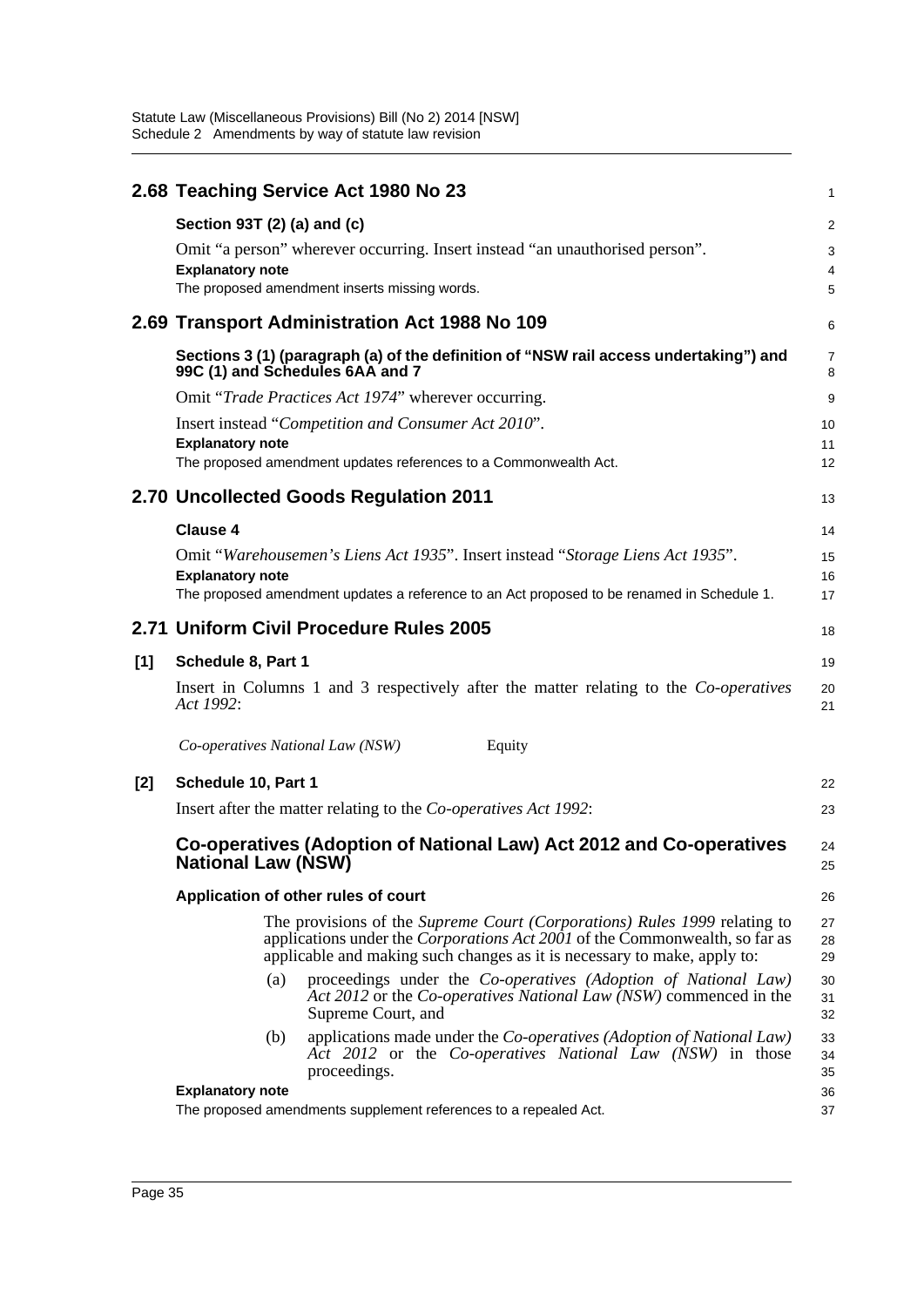|       | 2.72 Veterinary Practice Regulation 2013                                                                   | 1              |
|-------|------------------------------------------------------------------------------------------------------------|----------------|
| [1]   | <b>Clause 6</b>                                                                                            | $\overline{a}$ |
|       | Omit "society". Insert instead "body".                                                                     | 3              |
| $[2]$ | Clause 6 (a)                                                                                               | 4              |
|       | Omit "Co-operatives Act 1992". Insert instead "Co-operatives National Law (NSW)".                          | 5              |
|       | <b>Explanatory note</b>                                                                                    | 6              |
|       | The proposed amendments update terminology and a reference to a repealed Act.                              | $\overline{7}$ |
|       | 2.73 Wagga Wagga Local Environmental Plan 2010                                                             | 8              |
| [1]   | Land Use Table, Zone RU3, item 3                                                                           | 9              |
|       | Omit "1916". Insert instead "2012".                                                                        | 10             |
| $[2]$ | Land Use Table, Zone RU4, item 4                                                                           | 11             |
|       | Omit "Correction centres". Insert instead "Correctional centres".                                          | 12             |
|       | <b>Explanatory note</b>                                                                                    | 13             |
|       | Item [1] of the proposed amendments updates a citation. Item [2] corrects a typographical error.           | 14             |
|       | 2.74 Warehousemen's Liens Act 1935 No 19                                                                   | 15             |
|       | Section 6 (4) (c)                                                                                          | 16             |
|       | Omit "itemized". Insert instead "itemised".                                                                | 17             |
|       | <b>Explanatory note</b>                                                                                    | 18             |
|       | The proposed amendment corrects spelling.                                                                  | 19             |
|       | 2.75 Water Management Act 2000 No 92                                                                       | 20             |
|       | Dictionary, definition of "statutory body"                                                                 | 21             |
|       | Omit "Co-operatives Act 1992" from paragraph (b).                                                          | 22             |
|       | Insert instead "Co-operatives National Law (NSW)".                                                         | 23             |
|       | <b>Explanatory note</b><br>The proposed amendment updates a reference to a repealed Act.                   | 24<br>25       |
|       |                                                                                                            |                |
|       | 2.76 Water Sharing Plan for the Greater Metropolitan Region Unregulated<br><b>River Water Sources 2011</b> | 26<br>27       |
| [1]   | <b>Schedule 1</b>                                                                                          | 28             |
|       | Omit "Registered Map".                                                                                     | 29             |
|       | Insert instead "Plan Map" and relocate the definition so that it is in alphabetical order.                 | 30             |
| $[2]$ | <b>Appendix 3</b>                                                                                          | 31             |
|       | Omit "Registered Map". Insert instead "Plan Map".                                                          | 32             |
|       | <b>Explanatory note</b><br>The proposed amendments update references to a map.                             | 33<br>34       |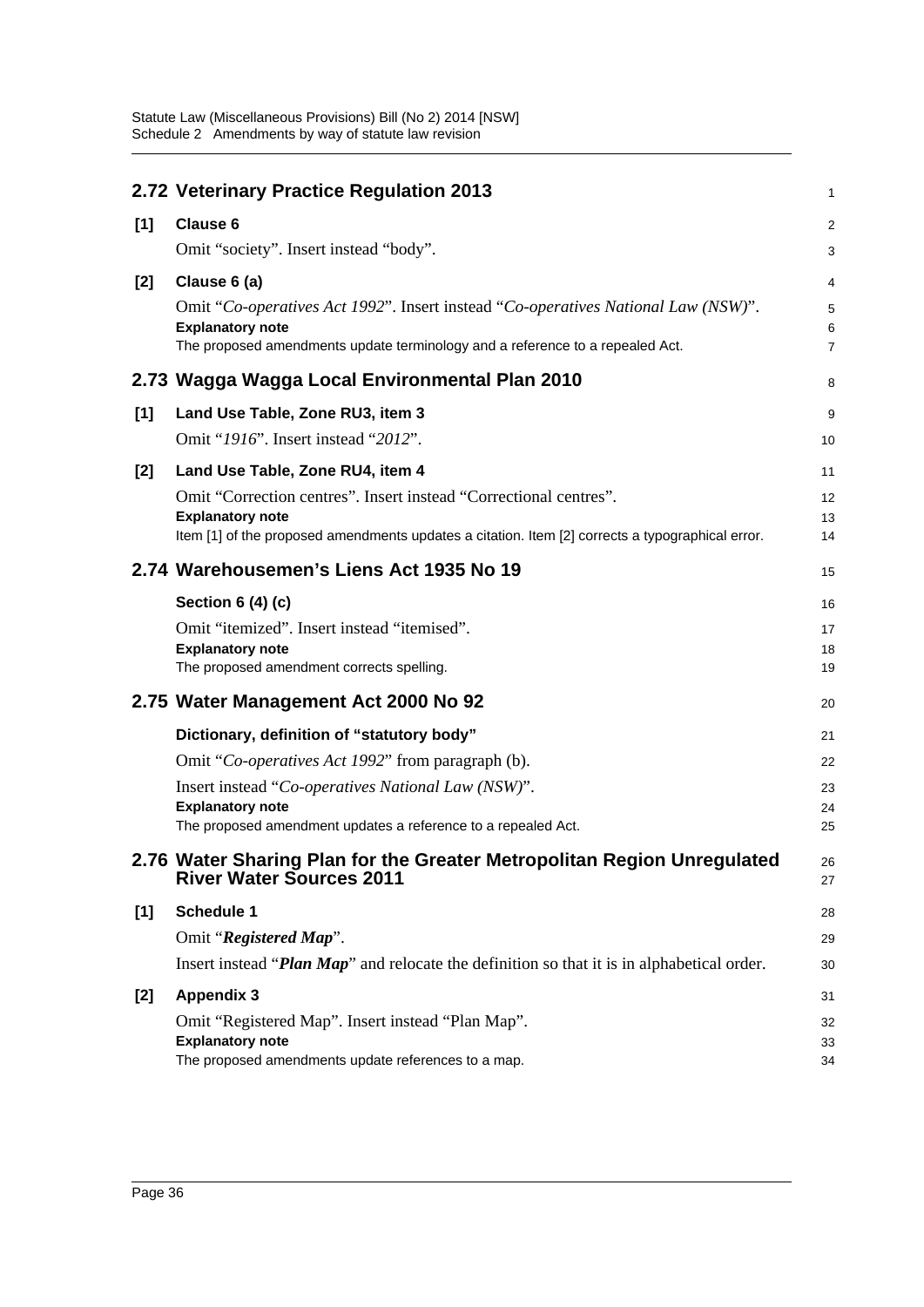| 2.77 Water Sharing Plan for the Namoi Unregulated and Alluvial Water<br>Sources 2012                 | 1<br>$\overline{2}$ |
|------------------------------------------------------------------------------------------------------|---------------------|
| <b>Appendix 5</b>                                                                                    | 3                   |
| Omit "Pox". Insert instead "Box".                                                                    | 4                   |
| <b>Explanatory note</b>                                                                              | 5                   |
| The proposed amendment corrects a typographical error.                                               | 6                   |
| 2.78 Wool, Hide and Skin Dealers Act 2004 No 7                                                       | $\overline{7}$      |
| Section 5 (b)                                                                                        | 8                   |
| Omit "co-operative society registered under the <i>Co-operatives Act 1992</i> ".                     | 9                   |
| Insert instead "co-operative registered under the <i>Co-operatives National Law</i> ( <i>NSW</i> )". | 10                  |
| <b>Explanatory note</b>                                                                              | 11                  |
| The proposed amendment updates a reference to a repealed Act.                                        | 12                  |
| 2.79 Work Health and Safety Regulation 2011                                                          | 13                  |
| Schedule 15, Table 15.2                                                                              | 14                  |
| Omit "Crude oil in remote locations that meet" from item 3.                                          | 15                  |
| Insert instead "Crude oil in remote locations that meets".                                           | 16                  |
| <b>Explanatory note</b>                                                                              | 17                  |
| The proposed amendment corrects a grammatical error.                                                 | 18                  |
| 2.80 Wyong Local Environmental Plan 2013                                                             | 19                  |
| <b>Schedule 2</b>                                                                                    | 20                  |
| Omit "(When this Plan was made this Schedule was blank)".                                            | 21                  |
| <b>Explanatory note</b>                                                                              | 22                  |
| The proposed amendment removes redundant text.                                                       | 23                  |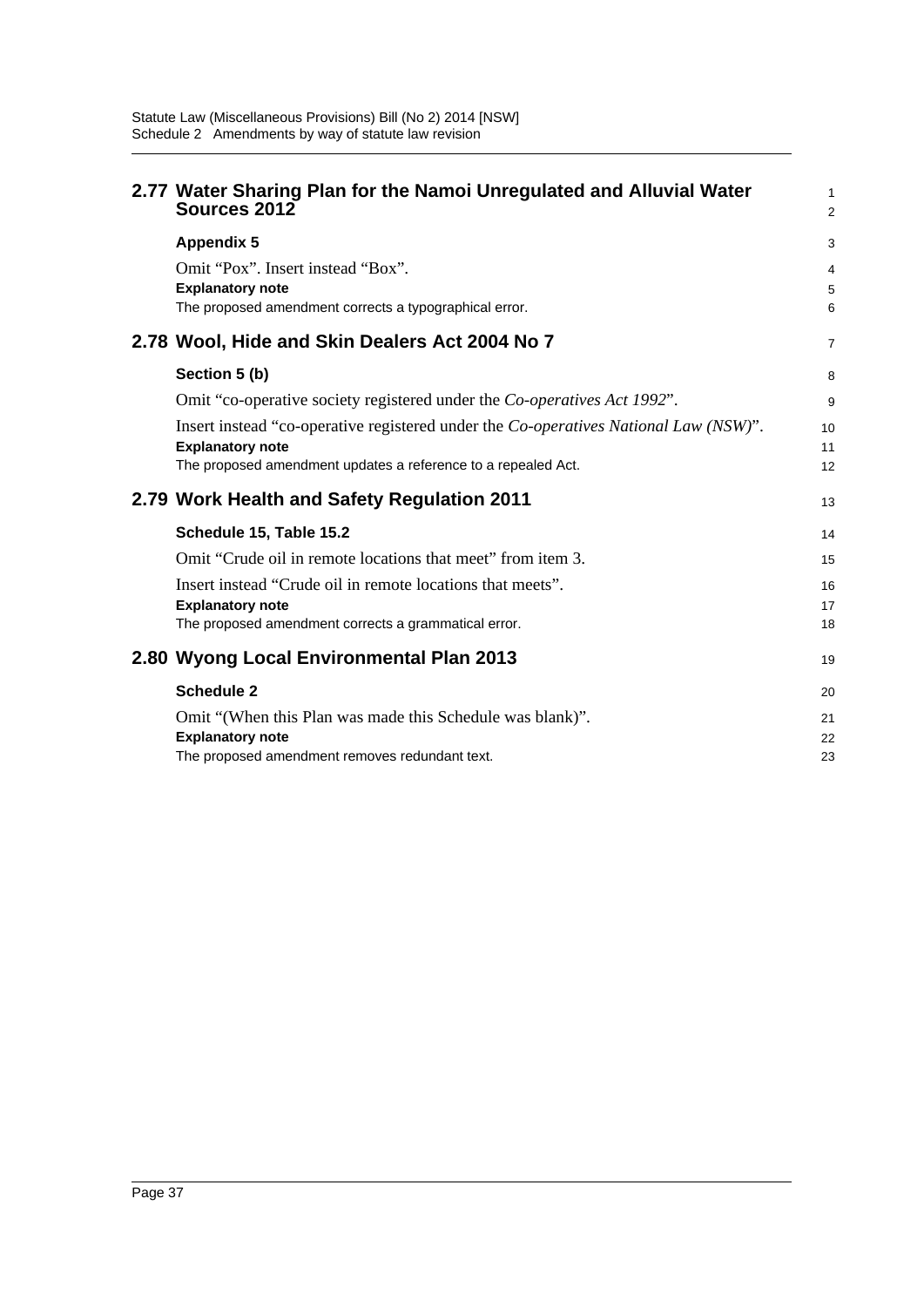<span id="page-41-0"></span>

|              | <b>Schedule 3</b>                                                                                                                                                                                                                                                                                                                                                                                                                                    | <b>Repeals</b>                                                                                                                                                                                                                                             | 1                          |
|--------------|------------------------------------------------------------------------------------------------------------------------------------------------------------------------------------------------------------------------------------------------------------------------------------------------------------------------------------------------------------------------------------------------------------------------------------------------------|------------------------------------------------------------------------------------------------------------------------------------------------------------------------------------------------------------------------------------------------------------|----------------------------|
| 1            | <b>Repeal of redundant Acts</b>                                                                                                                                                                                                                                                                                                                                                                                                                      |                                                                                                                                                                                                                                                            | 2                          |
|              | The following Acts are repealed:                                                                                                                                                                                                                                                                                                                                                                                                                     |                                                                                                                                                                                                                                                            | 3                          |
|              | (a)                                                                                                                                                                                                                                                                                                                                                                                                                                                  | Appropriation Act 2013 No 48,                                                                                                                                                                                                                              | 4                          |
|              | (b)                                                                                                                                                                                                                                                                                                                                                                                                                                                  | Appropriation (Parliament) Act 2013 No 49,                                                                                                                                                                                                                 | 5                          |
|              | (c)                                                                                                                                                                                                                                                                                                                                                                                                                                                  | Constitution Amendment (Governor's Salary) Act 2003 No 66,                                                                                                                                                                                                 | 6                          |
|              | (d)                                                                                                                                                                                                                                                                                                                                                                                                                                                  | Statute Law (Miscellaneous Provisions) Act 2009 No 56.                                                                                                                                                                                                     | $\overline{7}$             |
| $\mathbf{2}$ | Repeal enabled by dissolution of Residual Business Management Corporation in<br>Schedule 1                                                                                                                                                                                                                                                                                                                                                           |                                                                                                                                                                                                                                                            | 8<br>9                     |
|              | The <i>Pacific Power (Dissolution)</i> Act 2003 No 17 is repealed.                                                                                                                                                                                                                                                                                                                                                                                   |                                                                                                                                                                                                                                                            | 10                         |
|              | <b>Explanatory note</b>                                                                                                                                                                                                                                                                                                                                                                                                                              | The repeal of the Pacific Power (Dissolution) Act 2003 is enabled by the dissolution of the Residual<br>Business Management Corporation (constituted under that Act) by proposed amendments to the<br>Energy Services Corporations Act 1995 in Schedule 1. | 11<br>12<br>13<br>14       |
| 3            | Repeals enabled by amendments in Schedule 2                                                                                                                                                                                                                                                                                                                                                                                                          |                                                                                                                                                                                                                                                            | 15                         |
|              | (1)                                                                                                                                                                                                                                                                                                                                                                                                                                                  | The <i>Statute Law (Miscellaneous Provisions) Act (No 2) 2008</i> No 114 is repealed.                                                                                                                                                                      | 16                         |
|              | Clause 18 of the <i>Co-operatives</i> ( <i>New South Wales</i> ) <i>Regulation 2014</i> is repealed.<br>(2)<br><b>Explanatory note</b><br>The repeal of the Statute Law (Miscellaneous Provisions) Act (No 2) 2008 is enabled by the proposed<br>transfer to the <i>Environmental Planning and Assessment Amendment Act 2008</i> (by Schedule 2) of                                                                                                  |                                                                                                                                                                                                                                                            | 17<br>18<br>19<br>20       |
|              | uncommenced provisions that are consequent on amendments contained in that Act.<br>The repeal of clause 18 of the Co-operatives (New South Wales) Regulation 2014 (which generally<br>provides for how references to the former Co-operatives Act 1992 and a regulation under that Act are<br>to be construed in specified Acts and regulations) is enabled by direct amendments proposed to be<br>made to those Acts and regulations in Schedule 2. |                                                                                                                                                                                                                                                            | 21<br>22<br>23<br>24<br>25 |
| 4            |                                                                                                                                                                                                                                                                                                                                                                                                                                                      | Amendment of Marine Safety Act 1998 No 121                                                                                                                                                                                                                 | 26                         |
|              | (1)                                                                                                                                                                                                                                                                                                                                                                                                                                                  | Schedule 2, Part 1                                                                                                                                                                                                                                         | 27                         |
|              |                                                                                                                                                                                                                                                                                                                                                                                                                                                      | Omit "Navigation Act 1901 No 60".                                                                                                                                                                                                                          | 28                         |
|              | (2)                                                                                                                                                                                                                                                                                                                                                                                                                                                  | Schedule 3.7 [3], [5], [6] and [8]                                                                                                                                                                                                                         | 29                         |
|              | <b>Explanatory note</b>                                                                                                                                                                                                                                                                                                                                                                                                                              | Omit the items.<br>The proposed amendments repeal matter that is redundant because it relates to a repeal or<br>amendments that have commenced.                                                                                                            | 30<br>31<br>32<br>33       |
|              |                                                                                                                                                                                                                                                                                                                                                                                                                                                      |                                                                                                                                                                                                                                                            |                            |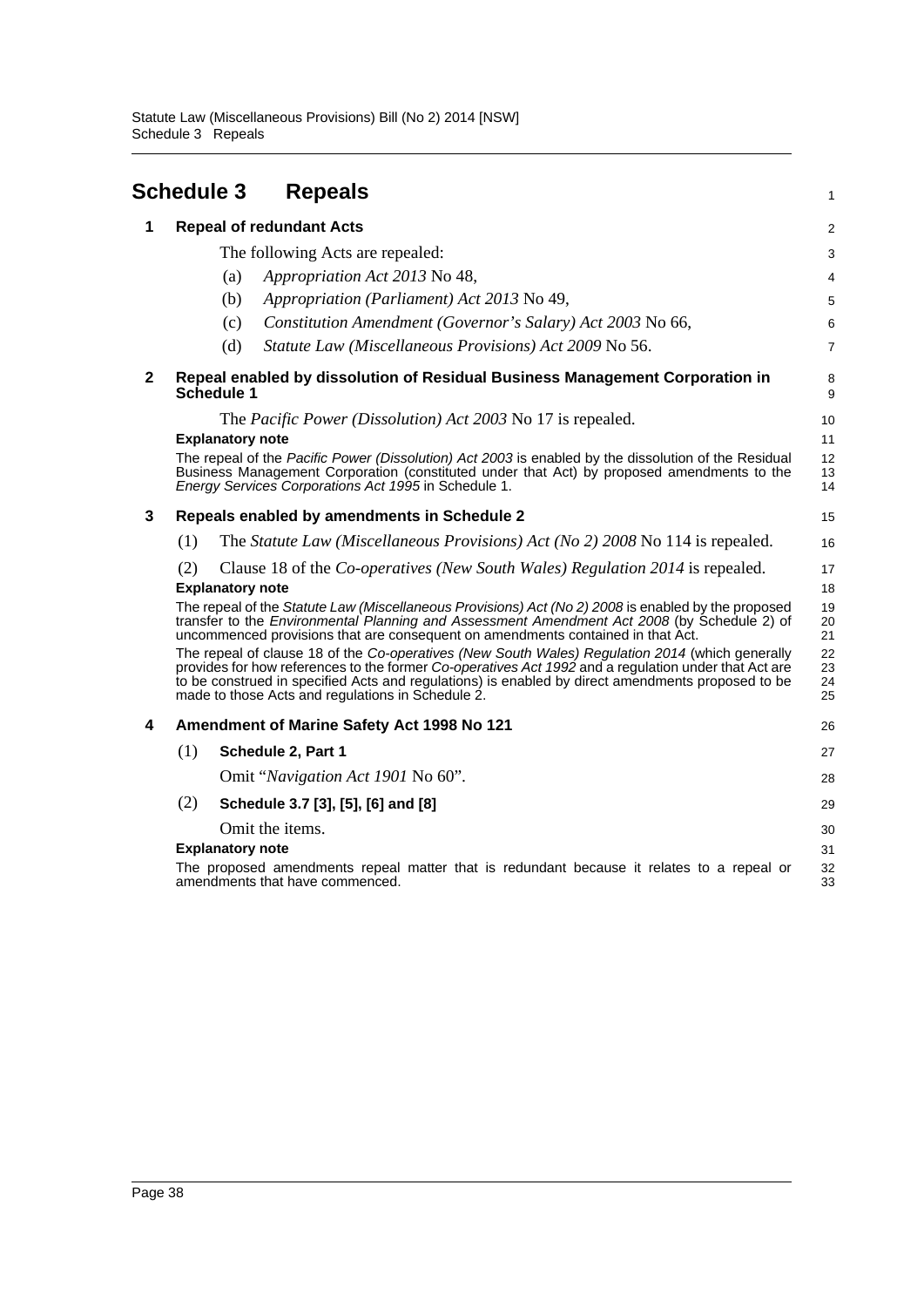### <span id="page-42-0"></span>**Schedule 4 General savings, transitional and other provisions**

1  $\mathcal{L}$ 

### **1 Effect of amendment of amending provisions**

- (1) An amendment made by Schedule 1 or 2 to an amending provision contained in an Act or instrument is, if the amending provision has commenced before the Schedule 1 or 2 amendment concerned, taken to have effect as from the commencement of the amending provision (whether or not the amending provision has been repealed).
- (2) In this clause:

*amending provision* means a provision of an Act or instrument that makes a direct amendment to an Act or instrument by:

- (a) the repeal or omission of matter contained in the amended Act or instrument without the insertion of any matter instead of the repealed or omitted matter, or
- (b) the omission of matter contained in the amended Act or instrument and the insertion of matter instead of the omitted matter, or
- (c) the insertion into the amended Act or instrument of matter, not being matter inserted instead of matter omitted from the Act or instrument.

### **Explanatory note**

This clause ensures that certain amendments, including amendments correcting errors in technical provisions (for example, headings indicating the section to be amended or directions as to where a new section is to be inserted) and rectifying minor drafting errors (for example, corrections in numbering of provisions, correction or insertion of cross-references, omission of unnecessary matter or insertion of omitted matter), will be taken to have commenced on the date the amendments to which they relate commenced.

### **2 Effect of amendment or repeal on acts done or decisions made**

Except where it is expressly provided to the contrary, if this Act:

- (a) amends a provision of an Act or an instrument, or
- (b) repeals and re-enacts (with or without modification) a provision of an Act or an instrument,

any act done or decision made under the provision amended or repealed has effect after the amendment or repeal as if it had been done or made under the provision as so amended or repealed.

#### **Explanatory note**

This clause ensures that the amendment or repeal of a provision will not, unless expressly provided, vitiate any act done or decision made under the provision as in force before the amendment or repeal.

#### **3 Effect of amendment on instruments**

Except where expressly provided to the contrary, any instrument made under an Act amended by this Act, that is in force immediately before the commencement of the amendment, is taken to have been made under the Act as amended.

#### **Explanatory note**

This clause ensures that, unless expressly provided, any instrument that is in force and made under a provision of an Act that is amended or substituted by the proposed Act will be taken to have been made under the Act as amended.